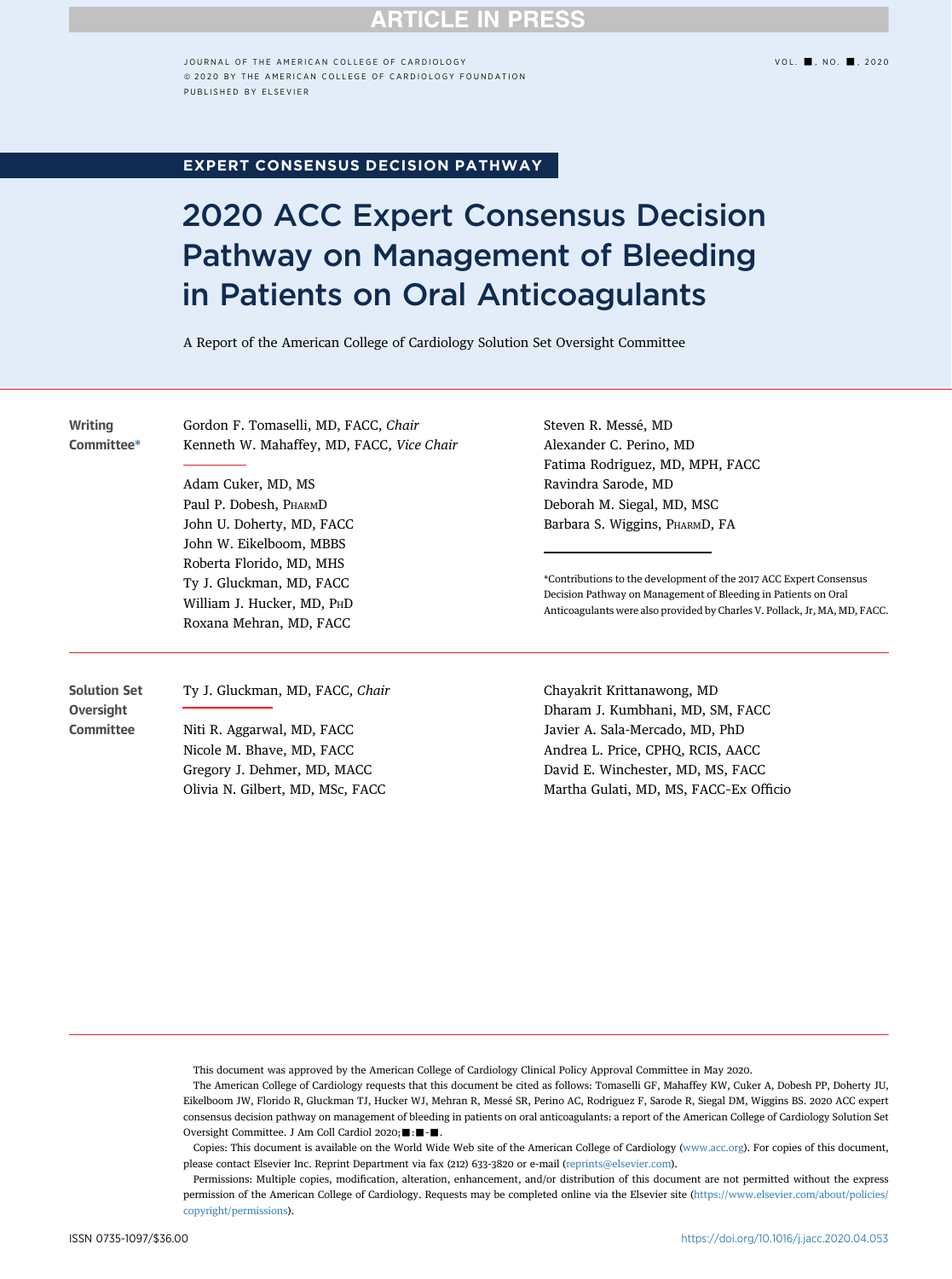### **RTICLE IN PRES**

### TABLE OF CONTENTS

2

| PREFACE                                                                                                                                            |
|----------------------------------------------------------------------------------------------------------------------------------------------------|
|                                                                                                                                                    |
|                                                                                                                                                    |
| <b>3. ASSUMPTIONS AND DEFINITIONS ACCEPTED ASSUMPTIONS</b>                                                                                         |
|                                                                                                                                                    |
|                                                                                                                                                    |
| 4. PATHWAY SUMMARY GRAPHIC                                                                                                                         |
|                                                                                                                                                    |
| <b>5. DESCRIPTION AND RATIONALE </b>                                                                                                               |
| Figure 2. Assessing Bleed Severity and<br>Managing Major and Nonmajor Bleeds ■                                                                     |
|                                                                                                                                                    |
|                                                                                                                                                    |
|                                                                                                                                                    |
|                                                                                                                                                    |
| 5.2.2. Hemodynamic Instability                                                                                                                     |
| 5.2.3. Overt Bleeding With Hemoglobin<br>Drop $\geq$ 2 g/dL or Administration<br>of ≥2 Units of Packed RBCs                                        |
|                                                                                                                                                    |
|                                                                                                                                                    |
| Table 2. Assays Suitable for Quantitation                                                                                                          |
| Table 3. Suggestions for Qualitative Assessment<br>of DOACs When Assays Suitable for<br>Quantitation Are not Available                             |
|                                                                                                                                                    |
| 5.5. Managing Nonmajor Bleeds ■                                                                                                                    |
| 5.6. OAC Reversal/Hemostatic Strategies                                                                                                            |
| Figure 3. Considerations for<br>Reversal/Hemostatic Agents                                                                                         |
| Table 4a: Estimated Drug Half-Life Based<br>on CrCl<br>$\begin{array}{cccccccccccccc} . & . & . & . & . & . & . & . & . & . & . & . & \end{array}$ |
| Table 4b: Suggested Duration for Withholding<br>DOAC Based on Bleed Risk ■                                                                         |
| Table 5. Suggested Reversal/Hemostatic                                                                                                             |
| 5.6.1. Vitamin K Antagonists (Warfarin). ■                                                                                                         |
| 5.6.2. Factor IIa Inhibitors (Dabigatran) ■                                                                                                        |
| 5.6.3. Factor Xa Inhibitors (Apixaban, Betrixaban,<br>Edoxaban, and Rivaroxaban)                                                                   |

| 5.7. Considerations for Restarting Anticoagulation ■                                                                                                                                              |  |  |  |  |  |
|---------------------------------------------------------------------------------------------------------------------------------------------------------------------------------------------------|--|--|--|--|--|
| Figure 4. Considerations for Restarting<br>Anticoagulation<br>п                                                                                                                                   |  |  |  |  |  |
| 5.7.1. Should Anticoagulation Be Restarted? ■<br>Table 6. Original Indications for Anti-<br>coaqulation With High Thrombotic Risk ■                                                               |  |  |  |  |  |
| 5.7.2. Timing of Anticoagulation Reinitiation ■<br>Figure 5. Restart of Anticoagulation<br>$\mathcal{L} \times \mathcal{L} \times \mathbb{R}$<br>Figure 6. Delaying Restart of<br>Anticoagulation |  |  |  |  |  |
| 5.7.2. Patient Engagement in Restarting<br>Anticoagulation<br>Table 7. Components of the<br>Clinician-Patient Discussion                                                                          |  |  |  |  |  |
| 5.7.3. Concurrent Medications                                                                                                                                                                     |  |  |  |  |  |
|                                                                                                                                                                                                   |  |  |  |  |  |
| 5.7.5. Intracranial Hemorrhage                                                                                                                                                                    |  |  |  |  |  |
| 5.7.6. Restarting Anticoagulation After a                                                                                                                                                         |  |  |  |  |  |
| 6. DISCUSSION AND IMPLICATION OF PATHWAY                                                                                                                                                          |  |  |  |  |  |
| <b>PRESIDENT AND STAFF</b><br>and and and analysis<br>- -                                                                                                                                         |  |  |  |  |  |
| <b>REFERENCES</b><br><b>APPENDIX1</b>                                                                                                                                                             |  |  |  |  |  |
| Author Relationships With Industry and Other<br>Entities (Relevant)- 2020 ACC Expert Consensus<br>Decision Pathway on Management of Bleeding in                                                   |  |  |  |  |  |
| <b>APPENDIX 2</b>                                                                                                                                                                                 |  |  |  |  |  |
| Peer Reviewer Information - 2020 ACC Expert<br><b>Consensus Decision Pathway on Management</b><br>of Bleeding in Patients on Oral Anticoagulants.<br>$\sim 10$                                    |  |  |  |  |  |
| <b>APPENDIX 3</b>                                                                                                                                                                                 |  |  |  |  |  |
| Abbreviations<br>and and and analysis and<br>$\ldots$ . $\blacksquare$                                                                                                                            |  |  |  |  |  |
|                                                                                                                                                                                                   |  |  |  |  |  |

### PREFACE

The American College of Cardiology (ACC) has a long history of developing documents (e.g., decision pathways, health policy statements, appropriate use criteria) to provide members with guidance on both clinical and nonclinical topics relevant to cardiovascular (CV) care. In most circumstances, these documents have been created to complement clinical practice guidelines and to inform clinicians about areas where evidence may be new and evolving or where sufficient data may be more limited. In spite of this, numerous care gaps continue to exist, highlighting the need for more streamlined and efficient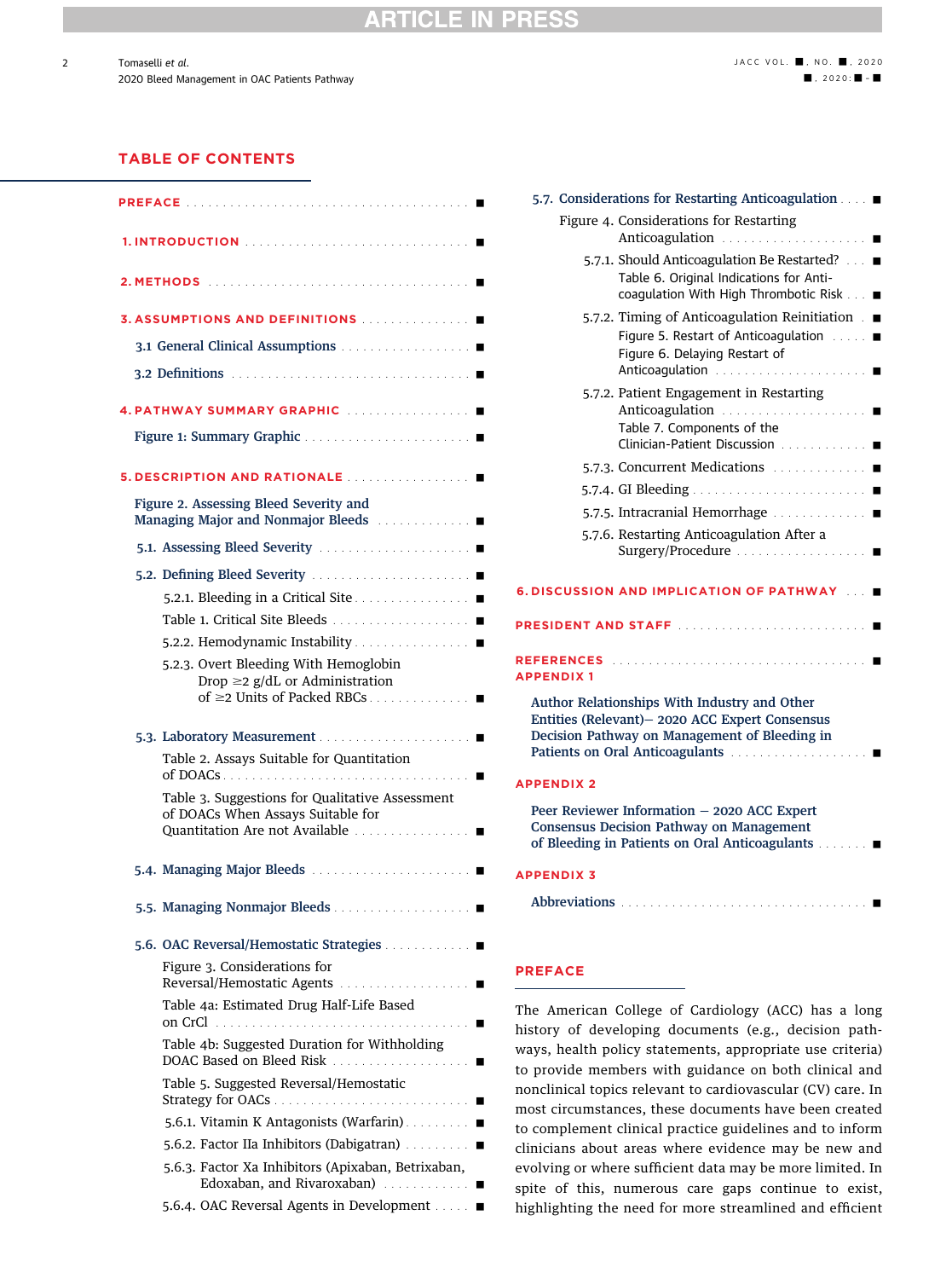processes to implement best practices in service to improved patient care.

Central to the ACC's strategic plan is the generation of "actionable knowledge"—a concept that places emphasis on making clinical information easier to consume, share, integrate, and update. To this end, the ACC has evolved from developing isolated documents to the development of integrated "solution sets." Solution sets are groups of closely related activities, policy, mobile applications, decision support, and other tools necessary to transform care and/or improve heart health. Solution sets address key questions facing care teams and attempt to provide practical guidance to be applied at the point of care. They use both established and emerging methods to disseminate information for CV conditions and their related management. The success of solution sets rests firmly on their ability to have a measurable impact on the delivery of care. Because solution sets reflect current evidence and ongoing gaps in care, the associated tools will be refined over time to best match member needs.

Expert consensus decision pathways (ECDPs) represent a key component of solution sets. The methodology for ECDPs is grounded in assembling a group of clinical experts to develop content that addresses key questions facing our members across a range of high-value clinical topics ([1\)](#page-20-0). This content is used to inform the development of various tools that accelerate real time use of clinical policy at the point of care. They are not intended to provide a single correct answer; rather, they encourage clinicians to ask questions and consider important factors as they define a treatment plan for their patients. Whenever appropriate, ECDPs seek to provide unified articulation of clinical practice guidelines, appropriate use criteria, and other related ACC clinical policy. In some cases, covered topics will be addressed in subsequent clinical practice guidelines as the evidence base evolves. In other cases, these will serve as standalone policy.

> $\overline{\phantom{a}}$ Chair, ACC Solution Set Oversight Committee

### 1. INTRODUCTION

Anticoagulation is the cornerstone of treatment for thrombosis and thromboembolic complications of a variety of disorders. The incidence of the common indications for anticoagulation such as atrial fibrillation (AF) ([2\)](#page-20-1) has continued to rise because of an aging population; rising ageadjusted incidence due to higher burdens of chronic illness; and advances in early detection, prevention, and treatment ([3,](#page-20-2)[4\)](#page-20-3). It is estimated that over 6 million patients in the United States are treated with anticoagulants [\(5](#page-20-4)) and are thus at increased risk of bleeding, with substantially increased morbidity and mortality. Secular trends in anticoagulation use have demonstrated a relatively rapid

adoption of direct-acting oral anticoagulants (DOACs) for the most common indications for anticoagulation. There has been particularly rapid adoption of DOACs in venous thromboembolism (VTE) and AF in the absence of mechanical valves or mitral stenosis. Systematic reviews have demonstrated favorable risk-benefit profiles for DOACs when compared with vitamin K antagonists (VKAs) in the management of AF and when compared with low-molecular-weight heparin followed by a VKA in the treatment and prevention of VTE ([6,](#page-20-5)[7](#page-20-6)). Additionally, the emergence of reversal agents ([8\)](#page-20-7) may also further increase the proportionate use of DOACs and influence the management of bleeding that complicates anticoagulant use [\(9\)](#page-20-8).

This ECDP focuses on the management of bleeding in patients being treated with DOACs and VKAs for any indication. The role and management of antiplatelet agents is considered in the treatment algorithms. Bleeding classification has been simplified and is categorized as major or nonmajor ([10](#page-20-9)). The former includes bleeding that is associated with hemodynamic compromise, occurs in an anatomically critical site, requires transfusion ( $\geq$ 2 units of packed red blood cells [RBCs]), or results in a hemoglobin drop  $\geq$ 2 g/dL ([10\)](#page-20-9). All other bleeding is categorized as nonmajor. The recommendations provided by this ECDP include guidance for temporary or permanent interruption of therapy, general approaches to bleeding management, decision support for treatment with a reversal agent, and indications and timing for reinstituting anticoagulant treatment. The primary goal of this ECDP is to guide the management of acute bleeding in patients treated with oral anticoagulants (OACs) and to supplement the "2017 ACC Expert Consensus Decision Pathway for Periprocedural Management of Anticoagulation in Patients With Nonvalvular Atrial Fibrillation" ([11\)](#page-20-10), which addresses the management of patients undergoing planned surgical or interventional procedures.

Given the emergence of new OACs for use in the prevention of VTE as well as the introduction of new reversal strategies for factor Xa (FXa) inhibitors, it was determined that an update of the original ECDP, published in 2017, was needed to include guidance for use of those therapeutic options in addition to those previously included [\(12](#page-20-11)).

Of important note, the boxes within the ECDP algorithms were delegated certain colors to align with specific guidance found throughout each of the figures.

- $\bullet$  Pink = considerations for major bleeds
- $\bullet$  Yellow = considerations for nonmajor bleeds
- $\bullet$  Blue = considerations for administering reversal/hemostatic agents
- Purple  $=$  considerations for timing of reinitiation of anticoagulation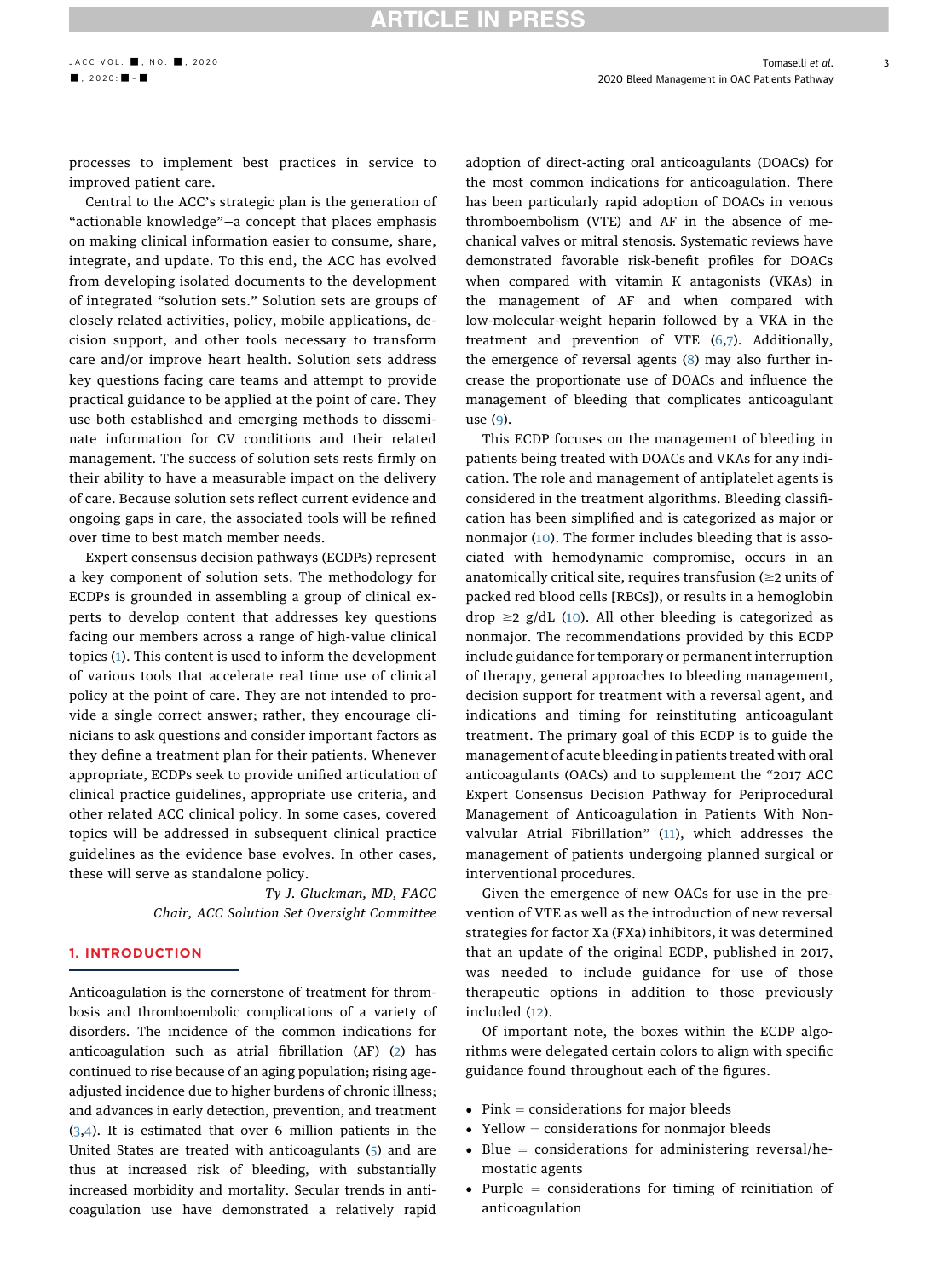- Orange  $=$  considerations for delaying the restart of anticoagulation
- Green  $=$  considerations for restarting anticoagulation

### 2. METHODS

4

This ECDP was informed by the scientific evidence presented and expert opinions considered during the Anticoagulation Consortium Roundtable, and by subsequent review and deliberation on available evidence by the writing committee. Although the Roundtable provided valuable insight into the practical issues and gaps in care, this ECDP is a separate and independent activity aimed specifically at addressing the questions raised during the meeting. The work of the writing committee was supported exclusively by the ACC without commercial support. Writing committee members volunteered their time to this effort. Committee conference calls were confidential and attended only by committee members and ACC staff. Following reconciliation of all comments, this ECDP was approved for publication by the governing bodies of the ACC. The guidance in this ECDP is designed to address the clinical problem of bleeding management of patients treated with anticoagulants and will consider both DOACs and VKAs used for any indication. The ECDP considered the severity of the bleed (major versus nonmajor), acute medical and surgical management, the need for reversal, the appropriateness and time of restarting anticoagulation, and the impact of pertinent comorbidities and concomitant drug therapy. At each step in the ECDP algorithms, patient-specific factors should be considered.

The ACC and the Solution Set Oversight Committee (SSOC) recognize the importance of avoiding real or perceived relationships with industry (RWI) or other entities that may affect clinical policy. The ACC maintains a database that tracks all relevant relationships for ACC members and persons who participate in ACC activities, including those involved in the development of ECDPs. ECDPs follow ACC RWI Policy in determining what constitutes a relevant relationship, with additional vetting by the SSOC.

ECDP writing groups must be chaired or co-chaired by an individual with no relevant RWI. While vice chairs and writing group members may have relevant RWI, this must constitute less than 50% of the writing group. Relevant disclosures for the writing group, external reviewers, and SSOC members can be found in [Appendix 1](#page-24-0). To ensure complete transparency, a full list of disclosure information, including relationships not pertinent to this document, is available in an Online Appendix. Participants are discouraged from acquiring relevant RWI throughout the writing process.

### 3. ASSUMPTIONS AND DEFINITIONS

Several specific assumptions and definitions were considered by the writing committee during the development of this ECDP.

#### 3.1. General Clinical Assumptions

- 1. The ECDP considers acute bleeding in patients being treated with either DOACs or VKAs.
- 2. In the setting of bleeding with hemodynamic compromise, standard resuscitative measures should always be performed promptly.
- 3. All indications for anticoagulation were considered, including AF, VTE treatment and prevention, prosthetic cardiac valves, history of prior thromboembolism, intracardiac thrombus, and the presence of a mechanical circulatory support device (e.g., a left ventricular assist device).
- 4. The recommendations for restarting and withholding anticoagulant therapy refer to both DOACs and VKAs.
- 5. The ECDP algorithms assume that the provider will seek input from the appropriate specialists when indicated and involve the patient and/or family in shared decision making when possible.

### 3.2. Definitions

Definitions of terms used throughout the ECDP are listed here.

ABO: The three basic blood groups.

DOAC: Any direct-acting oral anticoagulant (e.g., apixaban, betrixaban, dabigatran, edoxaban, rivaroxaban).

OAC: Any oral anticoagulant, including DOACs and VKAs.

Reversal/hemostatic agents: Repletion strategies such as prothrombin complex concentrates (PCCs), plasma, vitamin K, and specific reversal agents for DOACs (e.g., idarucizumab for dabigatran, andexanet alfa for apixaban or rivaroxaban).

VKAs: Vitamin K antagonists (e.g., warfarin and other coumarins)

Note: The definitions of major and nonmajor bleeds were modified on the basis of the International Society on Thrombosis and Hemostasis definitions and criteria ([10\)](#page-20-9).

#### 4. PATHWAY SUMMARY GRAPHIC

[Figure 1](#page-4-0) provides an overview of what is covered in this ECDP. See each section for more detailed considerations and guidance.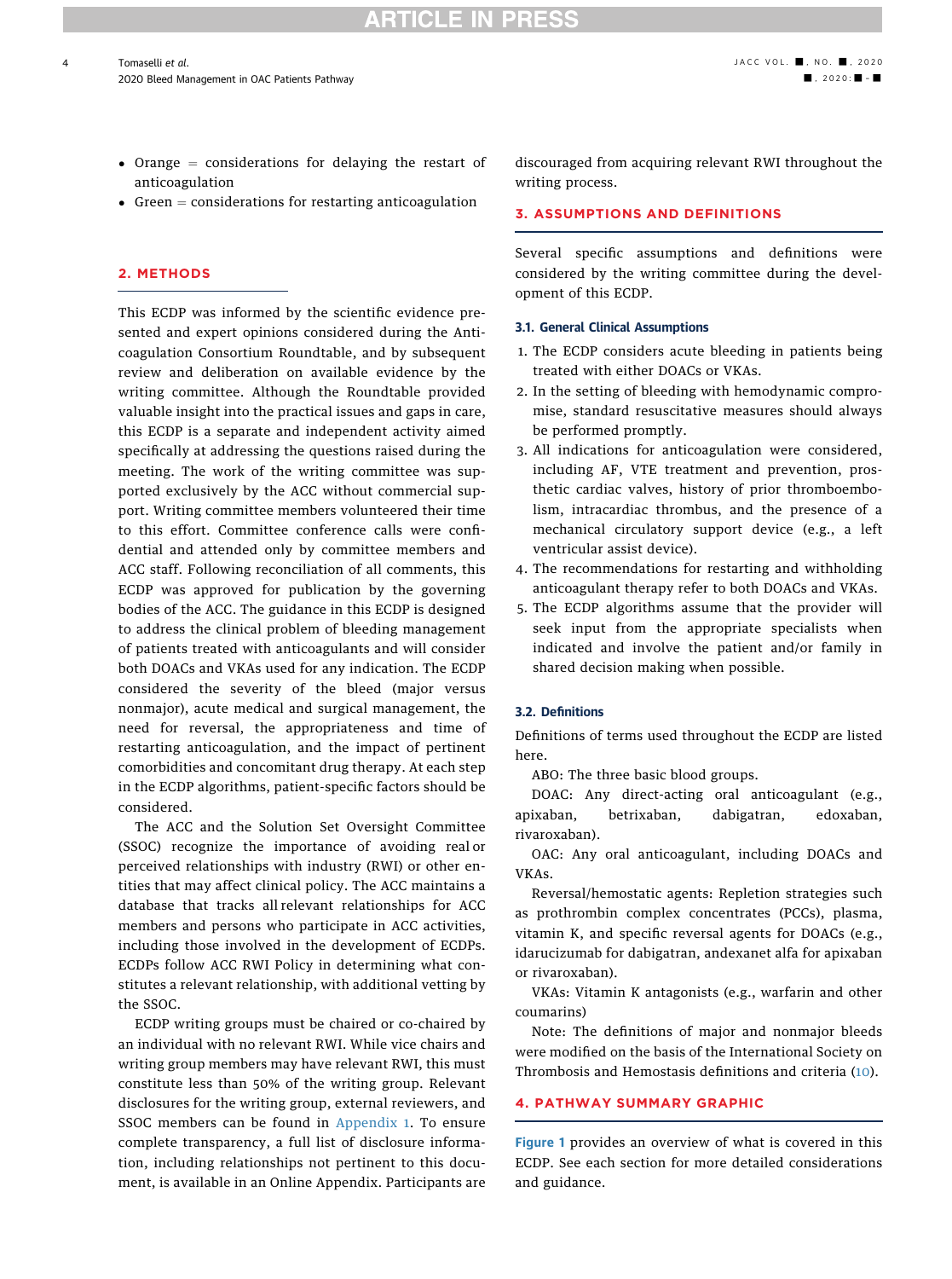<span id="page-4-0"></span>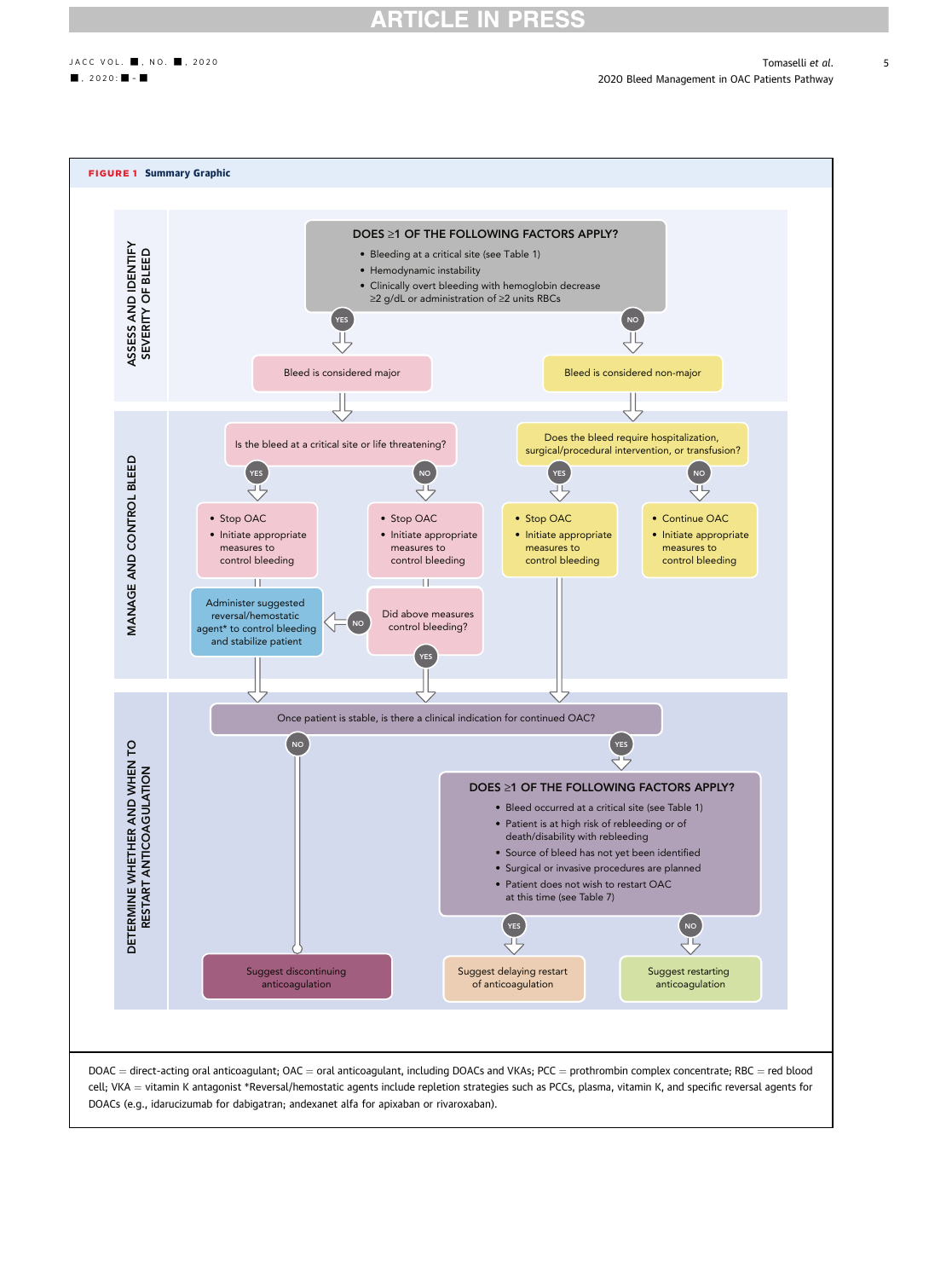### ICLE

 $\blacksquare$  Tomaselli et al.  $\blacksquare$ , NO.  $\blacksquare$ , 2020 2020 Bleed Management in OAC Patients Pathway - , 2020 - , 2020 - , 2020 - , 2020 - , 2020 - , 2020 - , 2020 - , 2020 - , 2020 - , 2020 - , 2020 - , 2020 - , 2020 - , 2020 - , 2020 - , 2020 - , 2020 - , 2020 - , 2020 - , 2

<span id="page-5-0"></span>

vitamin K, and specific reversal agents for DOACs (e.g., idarucizumab for dabigatran; andexanet alfa for apixaban or rivaroxaban).

### 5. DESCRIPTION AND RATIONALE

The ECDP algorithms created by the writing committee include guidance on managing bleeding

in patients on DOACs and VKAs, which are described in the following text. For ease of clinical use, the algorithms are also summarized in [Figure 2](#page-5-0).

6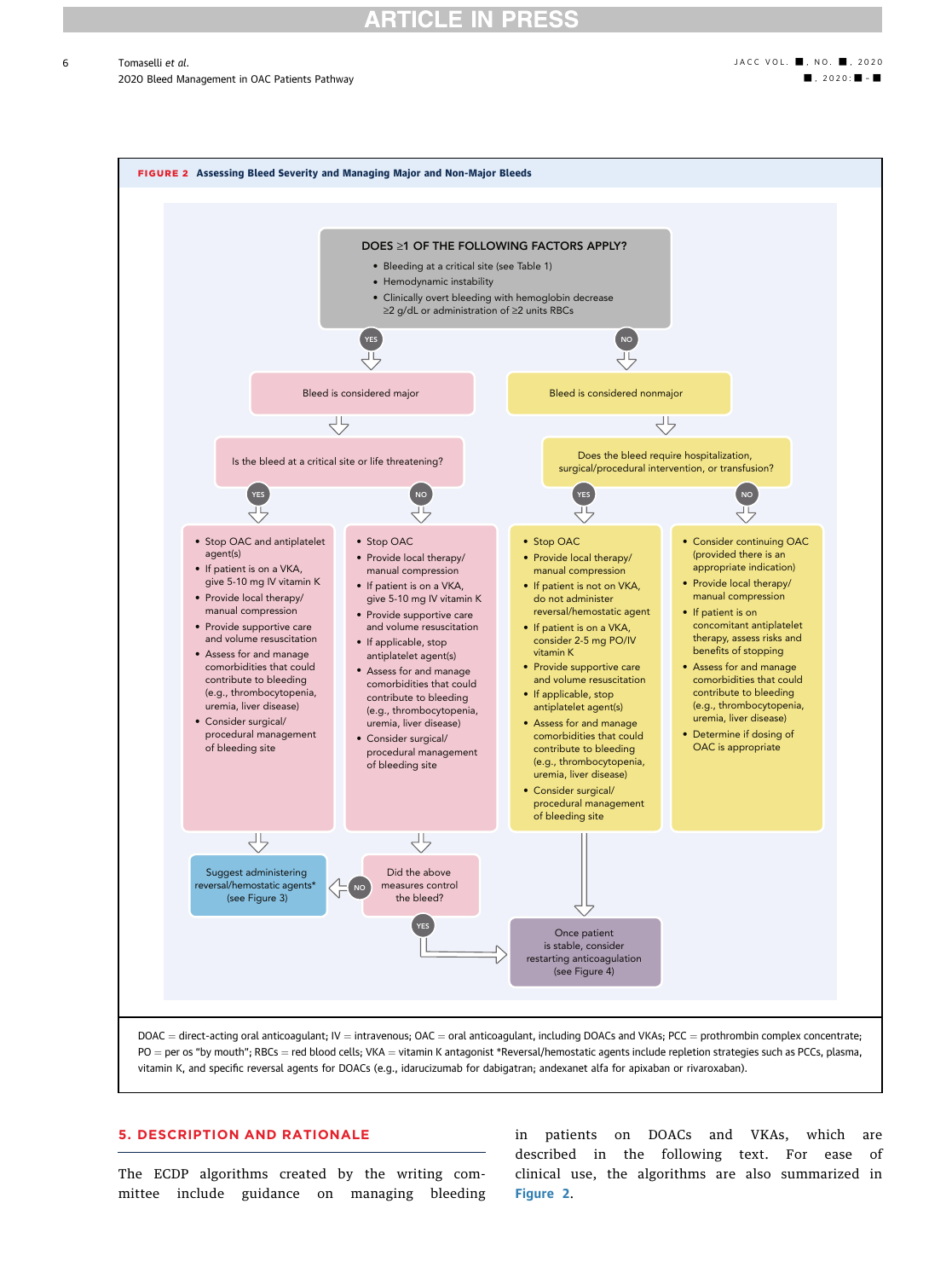### 5.1. Assessing Bleed Severity

The assessment of bleed severity in patients treated with OACs is crucial for treatment decisions to achieve hemostasis and preserve organ function. During the initial assessment, a focused history and physical examination, with collection of vital signs and laboratory evaluation, should be obtained, with the aim of determining time of onset, location, severity of bleeding, and whether bleeding is ongoing. The assessment of hemodynamic instability should be done promptly and repeated frequently. Patients with major bleeds, with or without hemodynamic instability, require close monitoring, ideally in the acute or critical care setting. Additional considerations are time of ingestion of last dose of anticoagulant and whether there was an intentional or unintentional overdose. Clinicians should be mindful of comorbidities and concomitant treatments that could also contribute to bleeding or alter its management (e.g., antiplatelet therapy, thrombocytopenia, uremia, liver disease) and manage them as appropriate.

### 5.2. Defining Bleed Severity

If  $\geq$ 1 of the following factors applies, the bleed is classified as major.

### 5.2.1. Bleeding in a Critical Site

Bleeds that compromise the organ's function such as intracranial hemorrhage (ICH) and other central nervous system bleeds (e.g., intraocular, spinal) are considered to be critical site bleeds. Thoracic, airway, pericardial, intraabdominal, retroperitoneal, intra-articular, and intramuscular bleeds are considered critical as they may cause severe disability and necessitate surgical procedures for hemostasis. Intraluminal gastrointestinal (GI) bleeding is not considered a critical site bleed; however, it can result in hemodynamic compromise. A list of critical bleeding locations can be found in [Table 1](#page-6-0).

### 5.2.2. Hemodynamic Instability

An increased heart rate may be the first sign of hemodynamic instability due to blood loss. Furthermore, a systolic blood pressure <90 mm Hg, a decrease in systolic blood pressure  $>40$  mm Hg ([13\)](#page-20-12), or orthostatic blood pressure changes (systolic blood pressure drop  $\geq 20$  $mm$  Hg or diastolic blood pressure drop  $\geq$ 10 mm Hg upon standing) can indicate hemodynamic instability. However, noninvasively measured blood pressure may not always reflect intra-arterial pressure. Continuous invasive measurement of mean arterial pressure is considered superior for assessment, and a value <65 mm Hg serves as a cut-off for hemodynamic instability [\(13](#page-20-12)). In addition to clinical signs, surrogate markers for organ perfusion (including urine output  $\langle 0.5 \text{ mL/kg/h} \rangle$  can be used to evaluate for hemodynamic instability ([13\)](#page-20-12).

<span id="page-6-0"></span>

| <b>Type of Bleed</b>                                                                                                | <b>Initial Signs and</b><br><b>Symptoms</b>                                                                                                                                                                                                                                  | <b>Potential</b><br><b>Consequences of</b><br>Bleed                                                                                 |
|---------------------------------------------------------------------------------------------------------------------|------------------------------------------------------------------------------------------------------------------------------------------------------------------------------------------------------------------------------------------------------------------------------|-------------------------------------------------------------------------------------------------------------------------------------|
| ICH: includes<br>intraparenchymal,<br>subdural, epidural, and<br>subarachnoid<br>hemorrhages                        | Unusually intense<br>headache, emesis,<br>reduced or loss of<br>consciousness, vision<br>changes, numbness,<br>weakness, aphasia,<br>ataxia, vertigo,<br>seizures                                                                                                            | Stupor or coma<br>$\bullet$<br>Permanent neuro-<br>logical deficit<br>Death                                                         |
| Other central nervous<br>system hemorrhage:<br>includes intraocular,<br>intra- or extra-axial<br>spinal hemorrhages | Intraocular: monocular .<br>eye pain, vision<br>changes, blindness<br>Spinal: back pain,<br>bilateral extremity<br>weakness or numb-<br>ness, bowel or bladder<br>dysfunction, respira-<br>tory failure                                                                      | Intraocular: per-<br>manent vision loss<br>Spinal: permanent<br>disability, para-<br>plegia, quadri-<br>plegia, death               |
| Pericardial tamponade                                                                                               | Shortness of breath,<br>tachypnea, hypoten-<br>sion, paradoxical<br>pulse, jugular venous<br>distension, tachy-<br>cardia. muffled heart<br>sounds, rub                                                                                                                      | Cardiogenic shock<br>Death                                                                                                          |
| Airway: includes posterior<br>epistaxis                                                                             | Airway: hemoptysis,<br>shortness of breath,<br>hypoxia<br>Posterior epistaxis:<br>profuse epistaxis, he-<br>moptysis, hypoxia,<br>shortness of breath                                                                                                                        | Hypoxemic respi-<br>ratory failure<br>Death                                                                                         |
| Hemothorax, intra-<br>abdominal bleeding,<br>and retroperitoneal<br>hemorrhage                                      | Hemothorax: tachyp-<br>nea, tachycardia, hy-<br>potension, decreased<br>breath sounds<br>Intra-abdominal (non-<br>Gl): abdominal pain,<br>distension, hypoten-<br>sion, tachycardia<br>Retroperitoneal hem-<br>orrhage: back/flank/<br>hip pain, tachycardia,<br>hypotension | Hemothorax: res-<br>piratory failure<br>Retroperitoneal<br>hemorrhage:<br>femoral<br>neuropathy<br>All: hypovolemic<br>shock, death |
| Extremity bleeds: includes .<br>intramuscular and intra-<br>articular bleeding                                      | Intramuscular: pain,<br>swelling, pallor,<br>paresthesia, weakness,<br>diminished pulse<br>Intra-articular: joint<br>pain, swelling,<br>decreased range of<br>motion                                                                                                         | Intramuscular:<br>compartment syn-<br>drome, paralysis,<br>limb loss<br>Intra-articular:<br>irreversible joint<br>damage            |

 $GI =$  gastrointestinal; ICH  $=$  intracranial hemorrhage.

### 5.2.3. Overt Bleeding With Hemoglobin Drop  $\geq$  g/dL or Administration of  $\geq$  Units of Packed RBCs

Bleeding events causing a hemoglobin drop  $\geq 2$  g/dL or requiring transfusion of  $\geq 2$  units of RBCs have been associated with a significantly increased mortality risk ([14](#page-20-13),[15\)](#page-20-14). Patients with CV disease—defined as a history of angina, myocardial infarction, heart failure, or peripheral artery disease—are more likely to die of hemoglobin drops than patients without CV disease during their hospitalization ([15](#page-20-14)[,16\)](#page-20-15). Patients who present with an acute bleed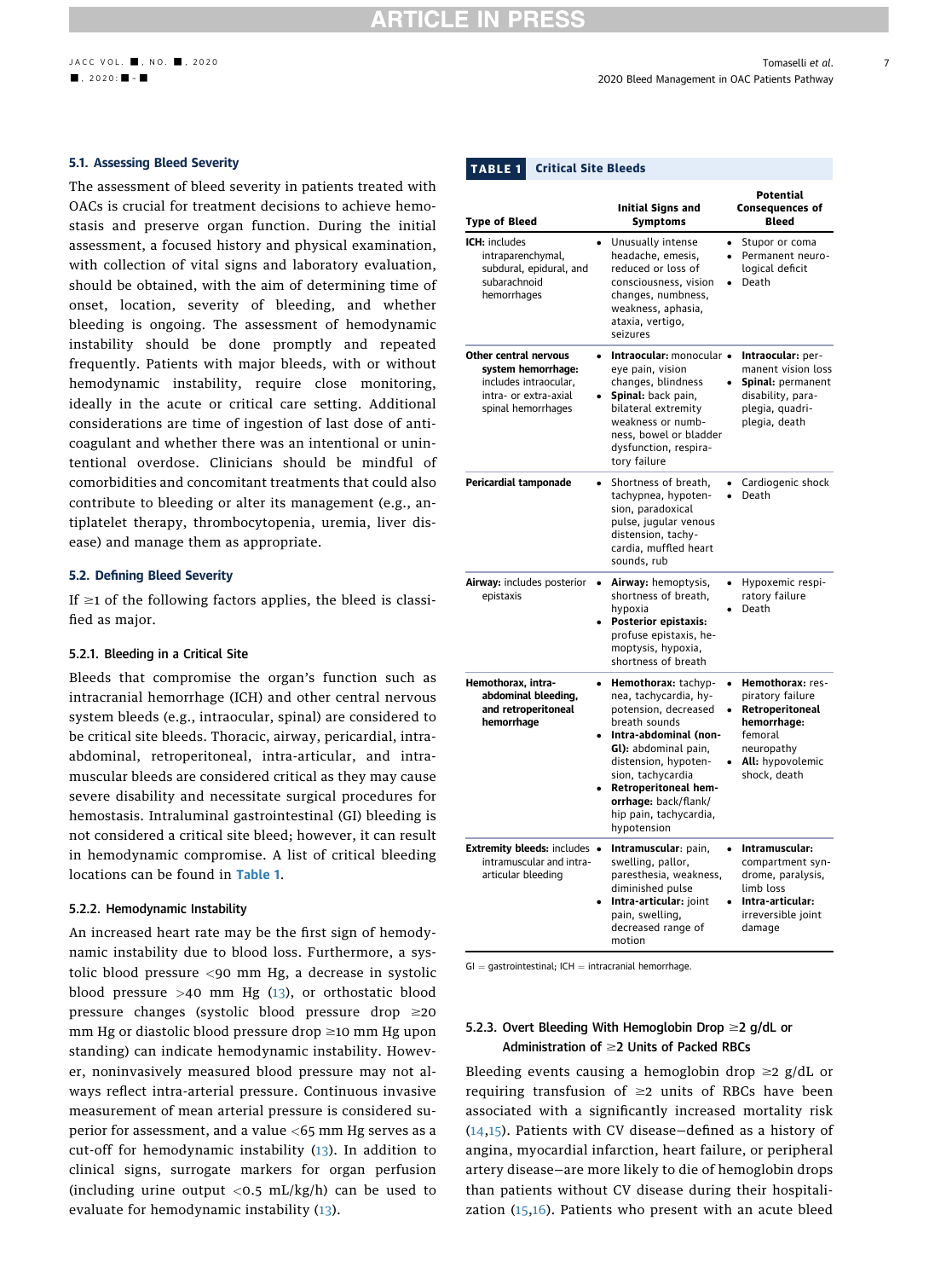and no prior records will often have no reference hemoglobin value, and it should be kept in mind that a preresuscitation hemoglobin may be artificially high due owing to hemoconcentration.

Patients who do not meet criteria for a major bleed are classified as experiencing a nonmajor bleeding event for this ECDP.

### <span id="page-7-2"></span>5.3. Laboratory Measurement

In the anticoagulated patient who presents with clinically relevant bleeding or needs an urgent unplanned procedure, measurement of anticoagulant activity is a key step in the evaluation. A prothrombin time (PT) and/or an activated partial thromboplastin time (aPTT) should be requested in all such patients. Interpretation of the PT and aPTT as well as the potential need to request specialized coagulation tests will depend on the clinical situation, the anticoagulant, and test availability.

Unless a concomitant defect in coagulation (e.g., disseminated intravascular coagulation) is suspected, patients taking a VKA may be evaluated with the PT/international normalized ratio (INR). The INR may be used to guide perioperative or bleeding management. Laboratory measurement of the anticoagulant activity of the DOACs is more complex. The minimum DOAC level that may contribute to bleeding or surgical bleeding risk is unknown. The International Society on Thrombosis and Haemostasis recommends consideration of anticoagulant reversal for patients with serious bleeding and a DOAC level >50 ng/mL, and for patients requiring an invasive procedure with high bleeding risk and a DOAC level >30 ng/mL ([17\)](#page-21-0). Assays suitable for quantitation are specialized and are not widely available. More accessible tests such as the PT and aPTT have important limitations. Suggestions for laboratory measurement of the DOACs based on assay availability are summarized in [Tables 2](#page-7-0) and [3](#page-8-0) ([17](#page-21-0),[18](#page-21-1)).

Tests suitable for dabigatran quantitation include the dilute thrombin time, ecarin clotting time, and ecarin chromogenic assay (see [Table 2](#page-7-0))  $(19,20)$  $(19,20)$ . These tests correlate closely with dabigatran levels measured by the reference standard method, liquid chromatographytandem mass spectrometry. Unfortunately, these assays are not widely available, particularly on an emergent basis ([19,](#page-21-2)[20\)](#page-21-3). In their absence, the thrombin time (TT) and aPTT may be used for qualitative assessment (see [Table 3](#page-8-0)). The TT is exquisitely sensitive to dabigatran, even at very low drug concentrations. Thus, a normal TT excludes clinically relevant dabigatran levels, but a prolonged TT does not discriminate between clinically important and insignificant drug concentrations. Laboratories that do not offer an around-the clock assay for dabigatran quantification should be encouraged to offer the TT for rapid

<span id="page-7-0"></span>

| <b>TABLE 2</b> | <b>Assays Suitable for Quantitation of DOACs</b><br><b>Suggested Test</b> |                                                                                                                               |  |  |  |
|----------------|---------------------------------------------------------------------------|-------------------------------------------------------------------------------------------------------------------------------|--|--|--|
| Drug           |                                                                           |                                                                                                                               |  |  |  |
| Dabigatran     |                                                                           | Liquid chromatography-tandem mass<br>spectrometry<br>Dilute thrombin time<br>Ecarin clotting time<br>Ecarin chromogenic assay |  |  |  |
| rivaroxaban    | Apixaban, betrixaban, edoxaban, or •                                      | Liquid chromatography-tandem mass<br>spectrometry<br>Anti-FXa*                                                                |  |  |  |

<span id="page-7-1"></span>\*Useful for quantitation of plasma drug levels only when calibrated with the drug of interest.

 $DOAC =$  direct-acting oral anticoagulant;  $FXa =$  factor-Xa.

exclusion of clinically significant dabigatran levels. A prolonged aPTT suggests the presence of on-therapy or above on-therapy levels of dabigatran. However, a normal aPTT does not exclude the presence of on-therapy levels, especially when a relatively insensitive aPTT reagent is used (18–[20](#page-21-1)).

The preferred test for quantitation of apixaban, edoxaban, and rivaroxaban is a chromogenic anti-FXa assay calibrated with the drug of interest (see [Table 2](#page-7-0)) ([19](#page-21-2),[20\)](#page-21-3). Anti-FXa assays may also be useful for quantitation of betrixaban, but modification of current methods is necessary to achieve suitable sensitivity ([21\)](#page-21-4). When an anti-FXa assay is calibrated with a low-molecular-weight heparin or unfractionated heparin standard, it can be useful for excluding clinically important levels of drug, but not for quantitation (see [Table 3](#page-8-0)). If an anti-FXa assay is not available, the PT may be useful for qualitative assessment of betrixaban, edoxaban, and rivaroxaban. A prolonged PT suggests on-therapy or above on-therapy levels for these agents. However, depending on the sensitivity of the PT reagent, a normal PT may not exclude on-therapy levels ([19](#page-21-2),[20](#page-21-3)[,22\)](#page-21-5). The PT and aPTT are insensitive to apixaban. A prolonged PT suggests the presence of clinically important apixaban levels, but a normal PT and aPTT do not exclude on-therapy or even above ontherapy levels of the drug [\(19,](#page-21-2)[20,](#page-21-3)[23\)](#page-21-6). Whole-blood viscoelastic assays such as thromboelastography (TEG) and rotational thromboelastometry (ROTEM) exhibit dosedependent changes in response to DOACs. However, thresholds that are sufficiently sensitive and specific for guiding decisions about use of reversal agents have not been established [\(19\)](#page-21-2).

#### 5.4. Managing Major Bleeds

Anticoagulants and antiplatelet agents should be discontinued, and airway and large-bore intravenous access secured. Reversal of OAC is recommended if an agent is available for most patients with major bleeding (see [Section 5.6.\)](#page-9-0) but obtaining and administering the reversal agent must not delay resuscitation and local hemostatic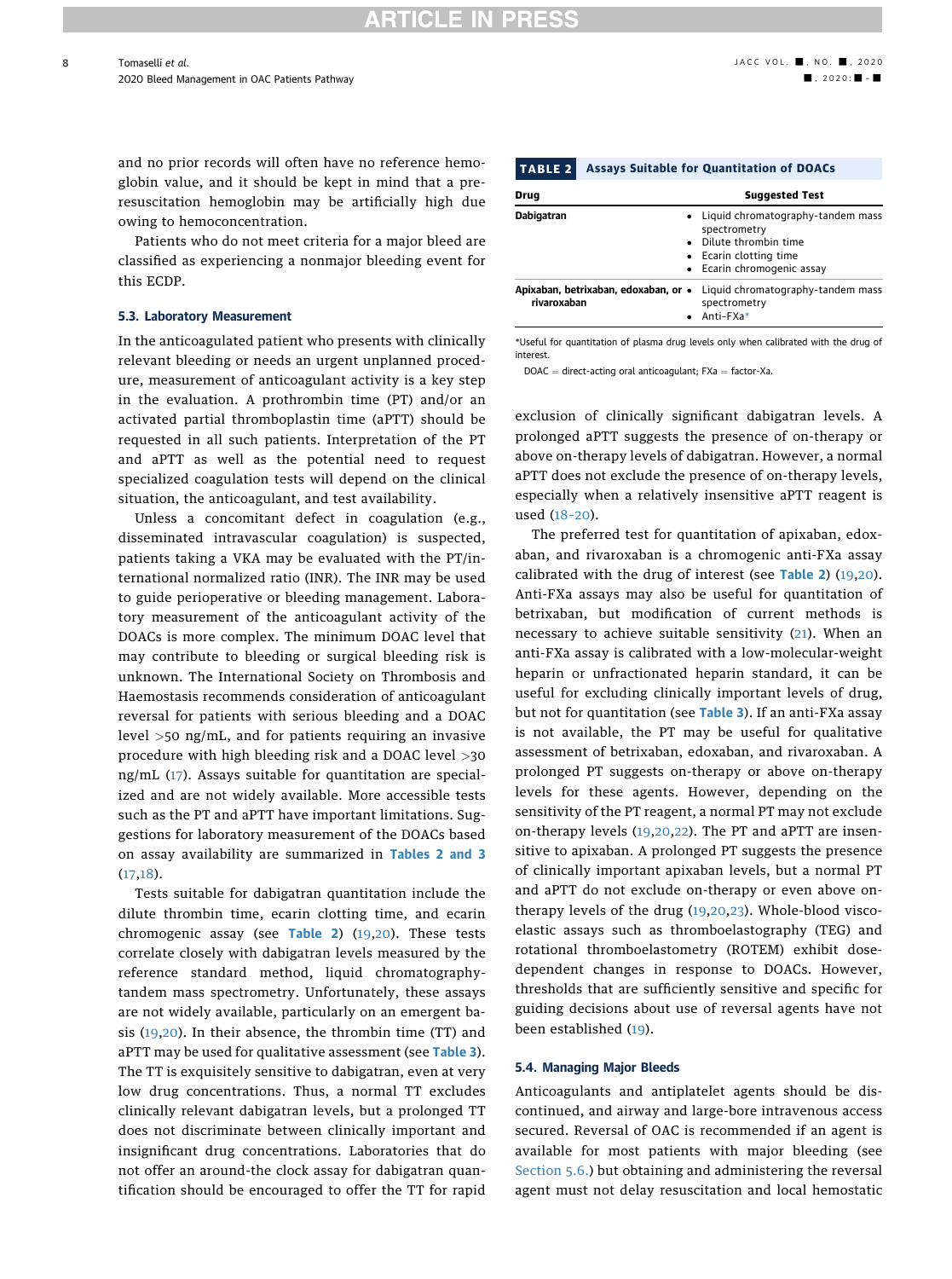#### <span id="page-8-0"></span>TABLE 3 Suggestions for Qualitative Assessment of DOACs When Assays Suitable for Quantitation Are Not Available

|                                            | <b>Clinical Objectives</b>                     |                                                                                                                                                                                                                                                        |                          |                                                                                                                                                                                                                                    |  |  |  |
|--------------------------------------------|------------------------------------------------|--------------------------------------------------------------------------------------------------------------------------------------------------------------------------------------------------------------------------------------------------------|--------------------------|------------------------------------------------------------------------------------------------------------------------------------------------------------------------------------------------------------------------------------|--|--|--|
| Drug                                       | Exclude Clinically Relevant* Drug Levels       |                                                                                                                                                                                                                                                        |                          | Determine Whether On-Therapy or Above On-Therapy Levels<br><b>Are Present</b>                                                                                                                                                      |  |  |  |
|                                            | <b>Suggested</b><br>Test                       | Interpretation                                                                                                                                                                                                                                         | <b>Suggested</b><br>Test | Interpretation                                                                                                                                                                                                                     |  |  |  |
| Dabigatran                                 | TT. aPTT                                       | • Normal TT excludes clinically relevant* levels.<br>• Prolonged TT does not discriminate between<br>clinically significant and insignificant levels.<br>• Normal aPTT usually excludes clinically relevant*<br>levels if a sensitive reagent is used. | aPTT                     | <b>Prolonged aPTT</b> suggests that on-therapy or above on-<br>therapy levels are present.<br><b>Normal aPTT</b> may not exclude on-therapy levels,<br>particularly if a relatively insensitive aPTT reagent is used.              |  |  |  |
| Apixaban                                   | UFH or<br>LMWH                                 | • Normal PT and aPTT do not exclude clinically<br>relevant* levels.<br>anti-FXa • UFH or LMWH anti-FXa below the lower limit of<br>quantitation probably excludes clinically rele-<br>vant* levels.                                                    | PT                       | <b>Prolonged PT</b> suggests that on-therapy or above on-<br>therapy levels are present.<br>• Normal PT may not exclude on-therapy or above on-<br>therapy levels, particularly if a relatively insensitive PT<br>reagent is used. |  |  |  |
| Betrixaban.<br>edoxaban, or<br>rivaroxaban | UFH or<br><b>LMWH</b><br>anti- $FXa$ $\bullet$ | • Normal PT and aPTT does not exclude clinically<br>relevant* levels.<br>UFH or LMWH anti-FXa below the lower limit of<br>quantitation probably excludes clinically rele-<br>vant* levels.                                                             | PT                       | <b>Prolonged PT</b> suggests that on-therapy or above on-<br>٠<br>therapy levels are present.<br>• Normal PT may not exclude on-therapy levels,<br>particularly if a relatively insensitive PT reagent is used.                    |  |  |  |

<span id="page-8-1"></span>\*The term "clinically relevant" refers to DOAC levels that may contribute to bleeding or surgical bleeding risk. The minimum DOAC level that may contribute to bleeding or surgical bleeding risk is unknown. The International Society on Thrombosis and Hemostasis recommends consideration of anticoagulant reversal for patients with serious bleeding and a DOAC level >50 ng/mL, and for patients requiring an invasive procedure with high bleeding risk and a DOAC level >30 ng/mL [\(10](#page-20-9)).

aPTT = activated partial thromboplastin time; DOAC = direct-acting oral anticoagulant; FXa= factor Xa; LMWH = low-molecular-weight heparin; PT = prothrombin time; TT = thrombin time:  $UFH = unfractionated hena.$ 

measures. For patients with ongoing bleeding and/or hemodynamic instability, local measures to control bleeding (e.g., pressure, packing) should be combined with volume resuscitation. Aggressive volume resuscitation using intravenous isotonic crystalloids such as 0.9% NaCl or Ringer's lactate  $(24,25)$  $(24,25)$  is also recommended. The goal should be restoration of hemodynamic stability. There does not appear to be a benefit for colloids over crystalloids ([26\)](#page-21-9). Hypothermia and acidosis should be corrected, as they may worsen the coagulopathy and perpetuate the bleeding. There is no evidence to support the use of one crystalloid solution over another [\(27\)](#page-21-10); however, caution should be given to the development of hyperchloremia and hyperchloremic acidosis with administration of large volumes of saline. Early involvement of the appropriate service (e.g., surgery, interventional radiology, gastroenterology) for definitive management of bleeding is recommended. This is particularly important for bleeding at critical sites (see [Table 1](#page-6-0)).

Supportive measures should include blood product transfusion when appropriate. Randomized trial data suggest that a restrictive (rather than liberal) transfusion strategy improves survival and reduces the risk of recurrent bleeding in patients presenting with severe acute upper GI bleeding ([28](#page-21-11)). Patients with symptomatic anemia or active bleeding should receive RBC transfusions to maintain a hemoglobin  $\geq$ 7 g/dL ([29\)](#page-21-12). In patients with underlying coronary artery disease, particularly those with acute coronary syndromes, the current guidelines recommend a target hemoglobin  $\geq 8$  g/dL ([30](#page-21-13)). Platelets

should be transfused to maintain a platelet count  $\geq$ 50 X 10<sup>9</sup>/L ([31](#page-21-14),[32\)](#page-21-15) and cryoprecipitate to maintain a fibrinogen  $>100$  mg/dL. For patients requiring  $\geq$ 3 units of packed RBCs within 1 hour, activation of a massive transfusion protocol should be considered ([33](#page-21-16)). The protocols are variable  $(34)$  $(34)$ , and currently, many centers use goal-directed transfusion with TEG or ROTEM. Ionized calcium levels should be monitored; if abnormal, administration of calcium is indicated. Early administration of tranexamic acid for trauma patients within the first 3 hours is associated with decreased bleeding and overall mortality and should be considered ([35\)](#page-21-18). The writing committee recommends further resuscitation using a goal-directed strategy guided by the results of laboratory testing.

Careful attention should be given to comorbidities and potential complications of aggressive fluid resuscitation, which could worsen bleeding and subsequent outcome. Because of their dependence on renal function for clearance, all DOACs have higher blood levels and longer half lives in patients with renal dysfunction. This is most relevant for patients taking dabigatran, which is 80% to 85% renally excreted ([36\)](#page-21-19). In patients with severe renal dysfunction, laboratory evaluation to detect residual anticoagulant activity is recommended (see Section [5.3.](#page-7-2)). Patients with renal dysfunction are also at risk for uremiaassociated platelet dysfunction and may benefit from administration of desmopressin acetate or cryoprecipitate and optimization of renal status with hemodialysis ([37](#page-21-20)– [39](#page-21-20)). Importantly, however, dabigatran is the only OAC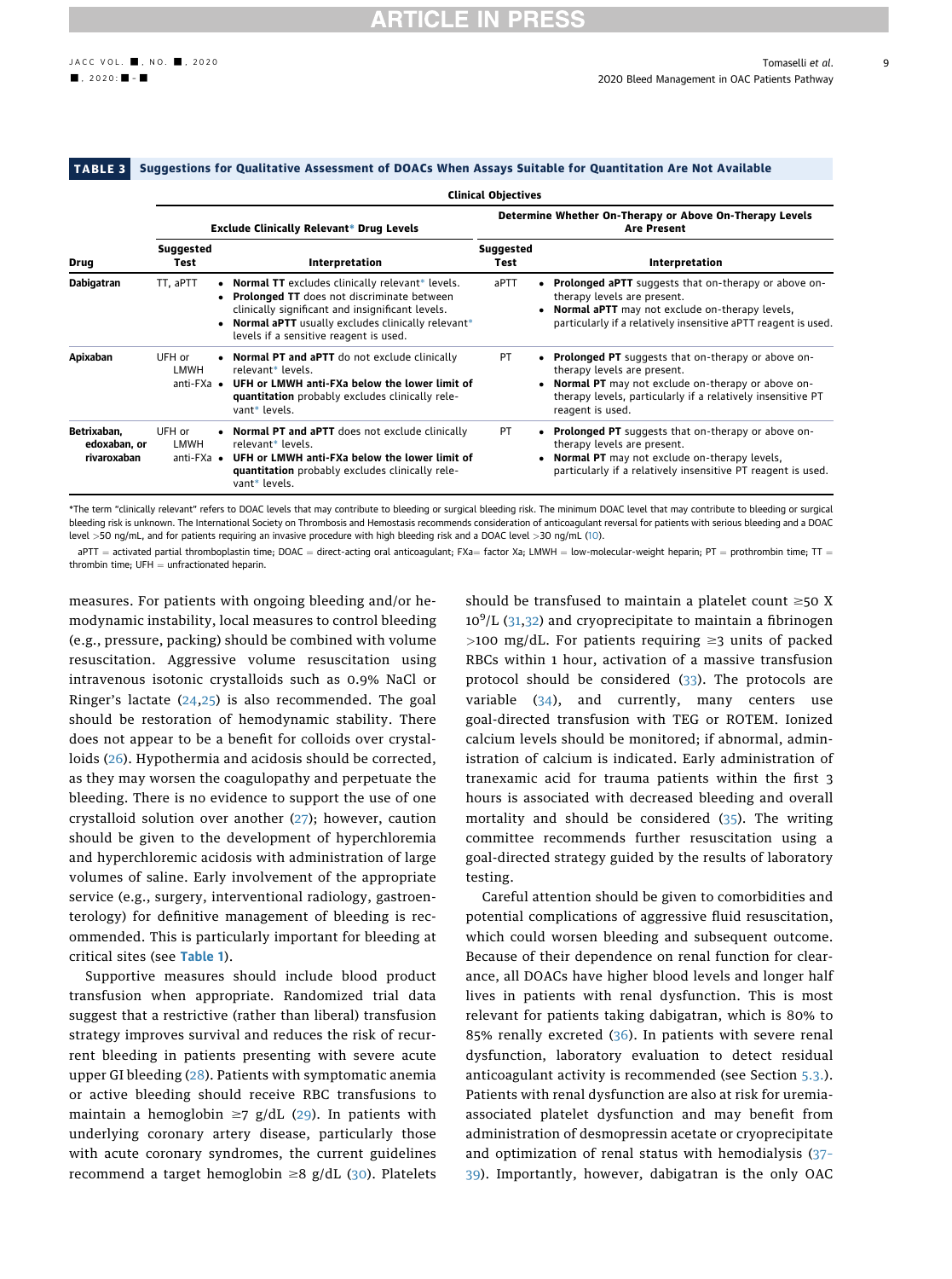that can be removed by hemodialysis. Hepatic dysfunction may be associated with coagulopathy and may also affect bleeding by reducing metabolism of the anticoagulant.

Direct FXa inhibitors are partially metabolized by the liver and have not been studied in patients with severe hepatic dysfunction. PT, INR, and aPTT may not be reliable measures of hemostatic function in patients with liver disease; in this setting, viscoelastic testing such as TEG or ROTEM may be of value for assessment of hemostatic function along with hematology consultation (40–[43\)](#page-21-21). Consideration might be given to the use of an antifibrinolytic agent, such as tranexamic acid or epsilon aminocaproic acid. In patients with portal hypertension and esophageal varices, plasma should be used cautiously, because large volumes may increase portal pressure and exacerbate bleeding ([44\)](#page-21-22). Patients with inherited bleeding disorders and other acquired hemostatic defects (e.g., those necessitating the use of dual antiplatelet therapy) may be at risk for more severe and prolonged bleeding. The writing committee supports correction of any underlying hemostatic defects. Currently, there is limited evidence to support routine administration of platelets in the setting of antiplatelet agent use (e.g., aspirin, P2Y12 inhibitors). Two systematic reviews of small studies concluded that there was no benefit of such therapy for patients with an ICH ([45](#page-21-23)[,46](#page-21-24)). Additionally, a more recent phase 3 trial, PATCH (Platelet Transfusion Versus Standard Care After Acute Stroke Due to Spontaneous Cerebral Hemorrhage Associated With Antiplatelet Therapy), randomized patients with ICH and on antiplatelet therapy to platelet transfusion and found higher odds of death or dependence among the platelet transfusion group ([47\)](#page-21-25). Therefore, the writing committee does not support routine administration of platelets for patients who are bleeding and on antiplatelet agents, although this can be considered in specific cases, particularly after other measures such as reversal of OAC have failed.

### 5.5. Managing Nonmajor Bleeds

Irrespective of severity, local measures should be employed where possible to control any bleeding. For patients with a nonmajor bleed, the writing committee does not support routine reversal of the OAC, although it is often advisable to temporarily discontinue OAC therapy until the patient is clinically stable and hemostasis has been achieved. Determining whether the OAC should be temporarily held in a patient with a nonmajor bleed depends upon individual patient characteristics, the nature of the bleed, and the intensity of anticoagulation; should follow discussion with the patient and/or family as part of shared decision making; and brings to the forefront the following questions:

- Is the anticoagulation supratherapeutic?
- Is the anticoagulation therapeutic (if target therapeutic goals are known and testable)?
- Is an invasive procedure needed soon?
- Has the patient's underlying bleeding risk changed (e.g., as a result of new medications, acute deterioration in renal or hepatic function)?
- Is continued diagnostic evaluation to determine the site or clinical impact of bleeding warranted?
- Does the patient have baseline severe anemia requiring transfusion of  $\geq 1$  units of RBCs?
- Does the patient have relevant medical comorbidities, frailty, or other active medical issues (e.g., myocardial infarction, demand ischemia) requiring observation and treatment?
- Is there concern for a slow bleed from a critical site requiring repeat imaging (e.g., head trauma concerning for subdural hematoma development with an early negative scan)? ([48,](#page-21-26)[49](#page-21-27)).

For any of these situations, the writing committee advises that the OAC be discontinued (at least temporarily) and consideration be given to whether concomitant antiplatelet agents could be discontinued safely. If the OAC is stopped, yet an indication for ongoing anticoagulation exists, it is expected that patients should be able to restart the OAC when the concern for additional bleeding complications has resolved. If the patient has undergone a procedure, please refer to the "2017 ACC Expert Consensus Decision Pathway for Periprocedural Management of Anticoagulation in Patients with Nonvalvular Atrial Fibrillation" ([11](#page-20-10)).

If it is determined that the patient does not require hospitalization, a procedure, or a transfusion, and hemostasis has been achieved, the writing committee supports continuing the OAC. If these patients are on concomitant antiplatelet agents, the risk versus benefit of stopping these drugs should be weighed, although it may be reasonable to continue both. The duration of action of irreversible antiplatelet agents (e.g., aspirin, clopidogrel, prasugrel) is such that a temporary discontinuation may not have a clinical effect for several days, at which time the bleeding event is not likely an issue. The 1 exception is ticagrelor, a reversible platelet inhibitor with a half-life of 7 to 9 hours.

#### <span id="page-9-0"></span>5.6. OAC Reversal/Hemostatic Strategies

Reversal/hemostatic strategies for OAC should be considered if an agent is available for patients with major bleeding. Relevant clinical trials are summarized in an [online supplement](http://jaccjacc.acc.org/Clinical_Document/2020_ECDP_on_Management_of_Bleeding_in_Patients_on_OAC_ONLINE_SUPPLEMENT.pdf). This section provides information on the options available for reversal of VKAs, dabigatran, and FXa inhibitors. [Figure 3](#page-10-0) provides guidance for administering reversal/hemostatic agents based on the OAC prescribed to the patient.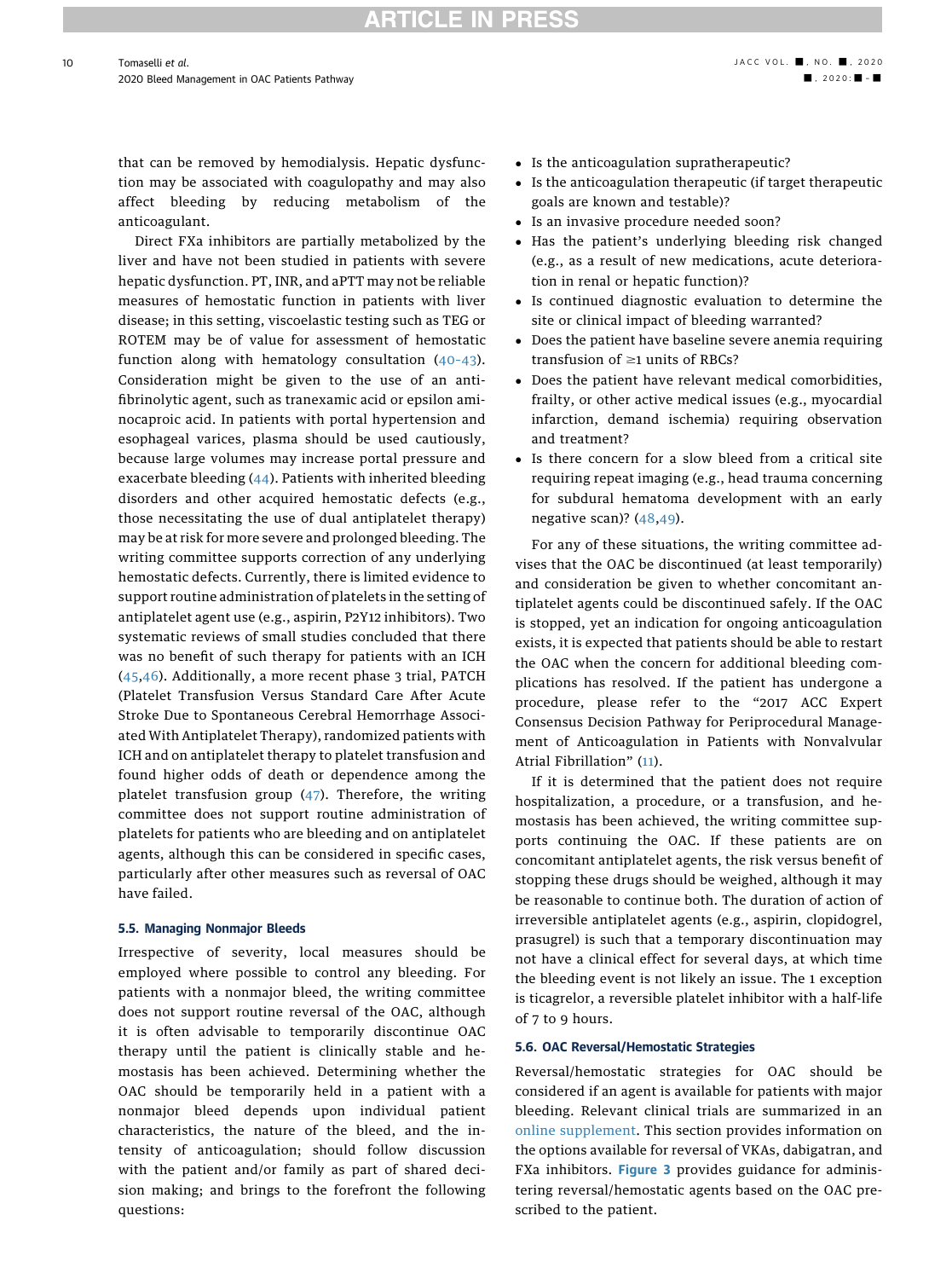## **RTICLE IN PRESS**

11

<span id="page-10-0"></span>

### 8 mg/min for up to 120 minutes.

1. Sarode R, Milling TJ Jr, Refaai MA, et al. Efficacy and safety of a 4-factor prothrombin complex concentrate in patients on vitamin K antagonists presenting with major bleeding: a randomized, plasma controlled, phase IIIb study. Circulation 2013; 128:1234-43.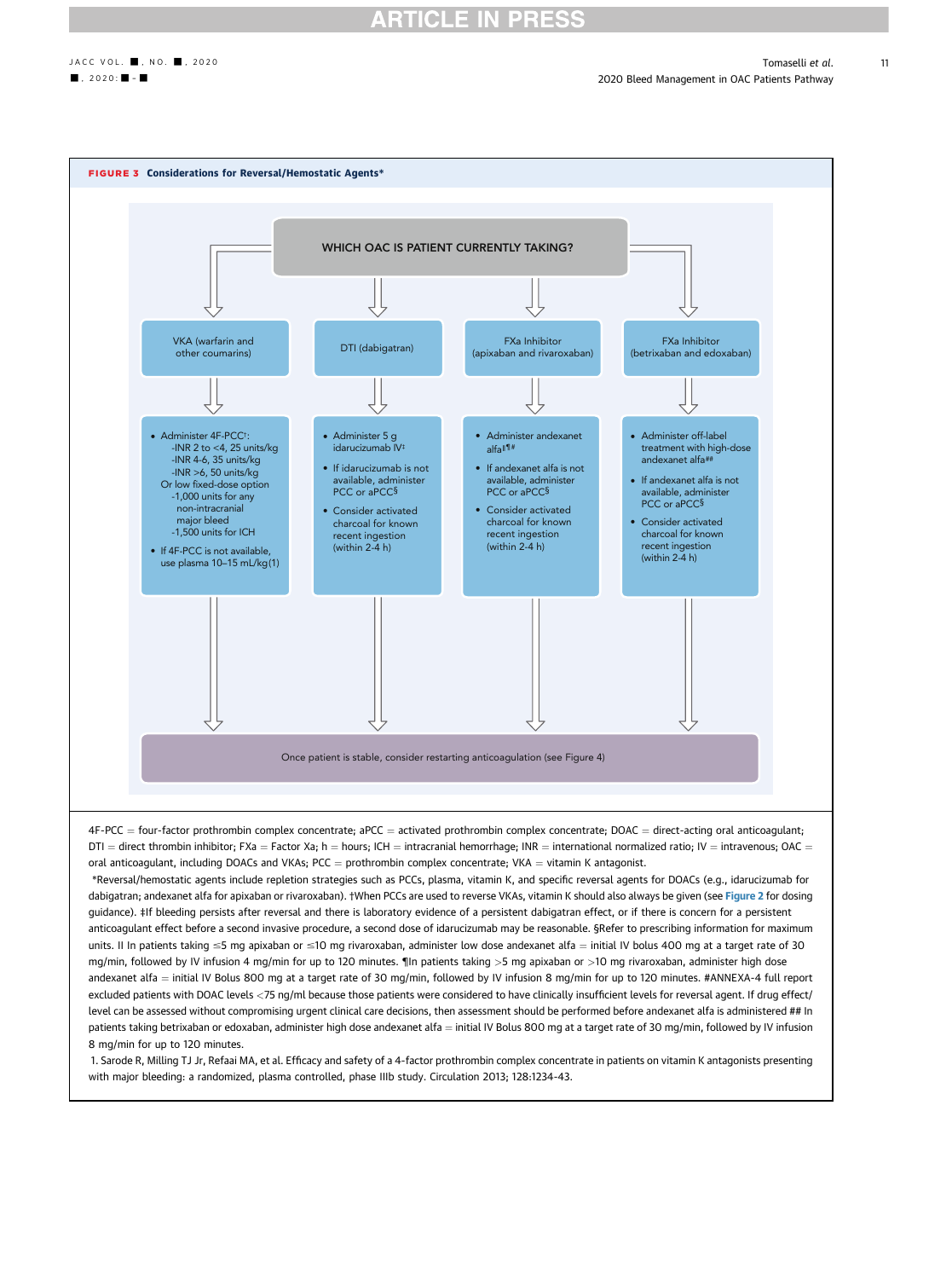#### TABLE 4A Estimated Drug Half-Life Based on CrCl CrCl, mL/min Dabigatran Apixaban, Betrixaban, Edoxaban, or Rivaroxaban  $\geq$ 80 50-79 30-49 15-29  $\lt$ 15  $\geq$ 30 15-29  $\lt$ 15 Estimated drug half-life, h 13 15 18 27 30 (off dialysis) · Apixaban, edoxaban, rivaroxaban: 6–15 Betrixaban: 19–27 Apixaban: 17 Edoxaban: 17 Rivaroxaban: 9 Apixaban: 17 (off dialysis) Edoxaban: 10–17 (off dialysis) Rivaroxaban: 13 (off dialysis)

 $CrCl =$  creatinine clearance.

Table 4a summarizes the drug half-life based on creatinine clearance. Table 4b summarizes the duration for withholding DOACs based on bleed risk. [Table 5](#page-12-0) summarizes reversal/hemostatic agents' indications for each of these OACs. While there are currently no randomized trials comparing PCC or activated prothrombin complex concentrate (aPCC) with reversal agents indicated for use in patients taking dabigatran, apixaban, betrixaban, edoxaban or rivaroxaban, it is reasonable to consider idarucizumab or andexanet alfa in situations in which reversal is required, if these agents are available at your institution (see [Figure 3](#page-10-0) and [Section 5.6.2.](#page-12-1) and [Section 5.6.3](#page-12-2).).

### 5.6.1. Vitamin K Antagonists (Warfarin)

Several options exist for reversal of VKAs, including administration of vitamin K, PCCs, and plasma. Vitamin K is a specific reversal agent for VKAs because it restores intrinsic hepatic carboxylation of vitamin K–dependent clotting factors by overcoming VKAs in a dosedependent manner (1 to 10 mg). It can be given orally, subcutaneously, or intravenously. Slow intravenous administration (in 25 to 50 mL normal saline over 15 to 30 minutes) effects a more predictable and rapid reduction in the INR (4 to 6 hours) compared with oral (18 to 24 hours) or subcutaneous (unpredictable and not recommended) administration. Anaphylactic reactions reported in the past with intravenous administration are not encountered with current preparations ([62\)](#page-21-28). The administration of vitamin K does not result in immediate correction of coagulopathy, and for the patient with a major bleed (as defined herein) warranting reversal, administration must be accompanied by a repletion strategy (If 4-factor prothrombin complex concentrate [4F-PCC] is unavailable, PCCs or plasma may be used).

PCCs contain purified vitamin K–dependent clotting factors obtained from pooled human plasma and are free of viral contaminants. Nonactivated 3-factor PCCs contain FII, FIX, and FX with negligible FVII, protein C, and S, whereas nonactivated 4F-PCCs contain FII, FVII, FIX, FX, and proteins C and S. The amount of each vitamin K– dependent factor varies and is listed on every vial. Only 4F-PCCs are licensed for rapid VKA reversal. They do not require ABO blood group compatibility and can be stored at room temperature as a lyophilized powder; therefore, they can be rapidly reconstituted and infused. They are dosed on the basis of INR and body weight (INR 2 to <4 at 25 U/kg, INR 4 to 6 at 35 U/kg, and INR  $>$  6 at 50 U/kg; max dose 5,000 units capped at 100 kg body weight) for VKA reversal. Per unit volume, 4F-PCCs contain approximately 25 times (25 U/mL) the concentration of vitamin K–dependent factors as compared with plasma (1 U/mL). Therefore, PCC can be given in a much smaller volume at a much faster infusion rate  $(8\times)$  compared with plasma and is preferred ([63\)](#page-21-29).

There are concerns about thromboembolic events with both nonactivated and activated PCCs. These concerns stem from anecdotal reports of thromboembolic events associated with the extended use of 3F/4F-PCCs in patients with hemophilia. Recent randomized clinical trials

#### TABLE 4B Suggested Duration for Withholding DOAC Based on Bleed Risk CrCl, mL/min Dabigatran Apixaban, Betrixaban, Edoxaban, or Rivaroxaban  $\geq$ 80 50-79 30-49 15-29  $\leq$   $\leq$   $\leq$   $\leq$   $\leq$   $\leq$   $\leq$   $\leq$   $\leq$   $\leq$   $\leq$   $\leq$   $\leq$   $\leq$   $\leq$   $\leq$   $\leq$   $\leq$   $\leq$   $\leq$   $\leq$   $\leq$   $\leq$   $\leq$   $\leq$   $\leq$   $\leq$   $\leq$   $\leq$   $\leq$   $\leq$   $\leq$   $\le$ Low  $\geq 24$  h  $\geq 36$  h  $\geq 48$  h  $\geq 72$  h No data. Consider measuring  $dTT$  and/or withholding  $\geq$ 96 h.  $\geq$ 24 h  $\geq$ 36 h No data. Consider measuring agent-specific anti-Xa level and/or withholding  $\geq 48$  h. Uncertain, intermediate,  $\geq$ 48 h  $\geq$ 72 h  $\geq$ 96 h  $\geq$ 120 h No data, Consider measuring dTT. or high 48 h No data. Consider measuring agent-specific anti-Xa level and/or withholding  $\geq$ 72 h.

Note: The duration for withholding is based upon the estimated DOAC half-life withholding times of 2 to 3 half-lives for low procedural bleeding risk and 4 to 5 drug half-lives for uncertain, intermediate, or high procedural bleeding risk ([50](#page-21-30)-58).

 $CrCl =$  creatinine clearance; DOAC = direct-acting oral anticoagulant; dTT = dilute thrombin time.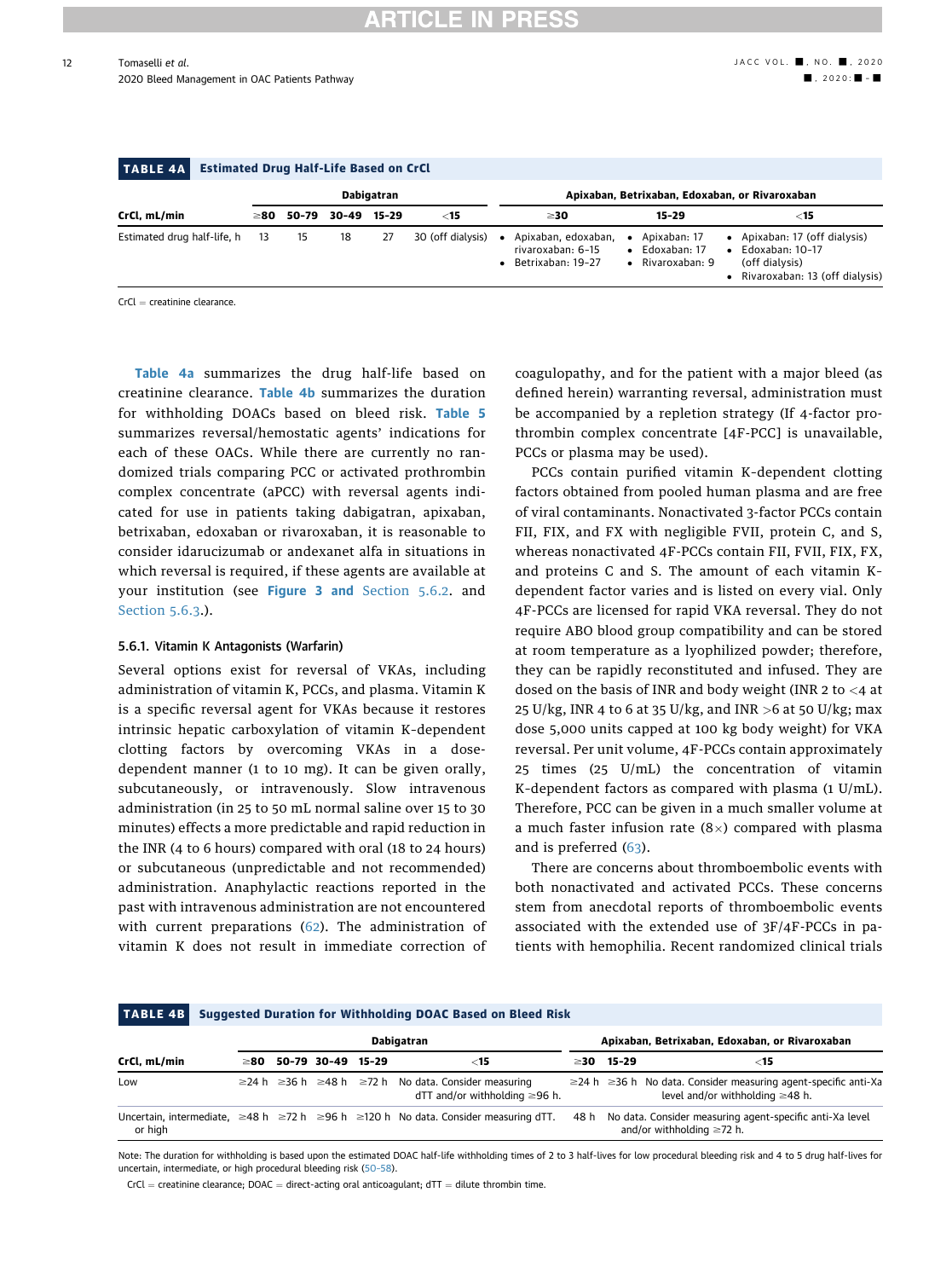<span id="page-12-0"></span>

| <b>TABLE 5</b>                                                       | <b>Suggested Reversal/Hemostatic Strategy for</b><br>OACs* |                                                                                                                                                                                                |  |  |  |
|----------------------------------------------------------------------|------------------------------------------------------------|------------------------------------------------------------------------------------------------------------------------------------------------------------------------------------------------|--|--|--|
| OAC<br><b>Suggested Reversal Strategy</b>                            |                                                            |                                                                                                                                                                                                |  |  |  |
| VKA                                                                  |                                                            | • Administer 4F-PCC $(59)$ . <sup>†</sup><br>If 4F-PCC is not available, administer<br>plasma.                                                                                                 |  |  |  |
|                                                                      | Factor IIa inhibitor (dabigatran)                          | • Administer idarucizumab (60).<br>If idarucizumab is not available,<br>administer either PCC or aPCC.<br>• Consider activated charcoal<br>for known recent ingestion<br>(within 2-4 h).       |  |  |  |
| FXa inhibitor (apixaban, betrixaban, •<br>edoxaban, and rivaroxaban) |                                                            | Administer andexanet alfa (61).<br>If andexanet alfa is not available,<br>administer either PCC or aPCC.<br>• Consider activated charcoal<br>for known recent ingestion<br>(within 2-4 hours). |  |  |  |

<span id="page-12-4"></span><span id="page-12-3"></span>\*See [Figure 3](#page-10-0) for specific quidance for administering reversal/hemostatic agents. †When PCCs are used to reverse VKAs, vitamin K should also always be given.

 $4F-PCC = 4$ -factor prothrombin complex concentrate; aPCC = activated prothrombin  $complex$  concentrate;  $DOAC =$  direct-acting anticoagulant; FXa = factor Xa;  $OAC =$  oral anticoagulant, including DOACs and VKAs;  $PCC =$  prothrombin complex concentrate.;  $VKA = vitamin K antagonists.$ 

comparing 4F-PCC with plasma for VKA reversal showed a similar thromboembolic event incidence in both groups ([59,](#page-21-31)[64\)](#page-21-32).

A unit of plasma (225 to 300 mL, fresh frozen, frozen, or thawed) is usually obtained from a whole-blood donation. It contains not only vitamin-K–dependent clotting factors, but also other coagulation factors and proteins, and hence is considered a nonspecific reversal agent. Vitamin K–dependent clotting factors are not affected by freezing; however, significant time is required to ABO blood group type match and thaw plasma. In general, it may take up to 90 minutes from the time of the transfusion order to administration of the first unit of plasma volume. Because 1 unit of any given factor is present in 1 mL of normal pooled plasma, adequate plasma for VKA reversal is 15 to 30 mL/kg. This volume of plasma at this dose, however, is not practical for rapid VKA reversal (e.g., 70 kg  $\times$  30 ml = 2,100 mL or approximately 8 units of plasma), and so a plasma concentration of 10 to 15 mL/kg is used more commonly (see [Figure 3](#page-10-0)) ([63\)](#page-21-29). Potential adverse effects of plasma transfusion include circulatory volume overload ([63\)](#page-21-29), allergic reactions, and risk of transfusion-related acute lung injury. Because these effects are not observed with PCC, it is used preferentially, particularly in volume-sensitive patients.

#### <span id="page-12-1"></span>5.6.2. Factor IIa Inhibitors (Dabigatran)

Most bleeding complications associated with dabigatran can be managed with conservative measures and withholding of the anticoagulant. In addition, most nonurgent invasive procedures can be temporarily delayed for normal offset of the anticoagulant effect ([50](#page-21-30)). In rare situations, however, hemorrhage may be so profound, or the need for a procedure in a dabigatran-treated patient so acute, that immediate reversal of anticoagulation is indicated. These clinical situations have been analyzed in an open-label study of the Fab fragment idarucizumab ([65](#page-22-0))—a reversal agent with an affinity for dabigatran that is approximately 350 times that of dabigatran for thrombin ([66\)](#page-22-1). In the RE-VERSE AD (Reversal of Dabigatran Anticoagulant Effect with Idarucizumab) study, dabigatran-treated patients with anticoagulation emergencies (either ongoing severe or life-threatening hemorrhage, or emergency procedures on therapy) were given 5 grams of idarucizumab as a fixeddose intravenous infusion of 2 2.5-gram aliquots ([67](#page-22-2)). The study's primary endpoint of maximum reversal of the anticoagulant effect of dabigatran within 4 hours as assessed by dilute thrombin or ecarin clotting time was achieved in all patients. Among patients with bleeding, cessation was achieved within a median time of 3.5 to 4.5 hours, depending on the location of the bleed ([60](#page-21-33)). In patients undergoing procedures or surgery, hemostasis was judged to be normal in 92% of patients during their procedure. Treatment with idarucizumab was safe, with no significant adverse effects. The rate of postreversal thrombotic complications was 6%, with approximately two-thirds of those events occurring in patients who had not reinitiated any antithrombotic therapy ([67\)](#page-22-2). Accordingly, in the "2019 AHA/ACC/HRS Focused Update of the 2014 AHA/ACC/HRS Guideline for the Management of Patients with Atrial Fibrillation," idarucizumab has been given a Class I, Level of Evidence: B recommendation for the reversal of dabigatran in the event of life-threatening or uncontrolled bleeding ([68\)](#page-22-3). Idarucizumab has not, however, been studied outside of these emergency reversal scenarios ([69](#page-22-4)).

Idarucizumab is widely, but not universally, available in the United States. If idarucizumab is unavailable, then either PCC or aPCC may be used at 50 U/kg (maximum dose 4,000 units). This advice is based on limited animal, ex vivo, and human studies showing variable improvement in hemostatic parameters of either agent in vitro (70–[76\)](#page-22-5). Because dabigatran is mostly not protein-bound in the plasma (>85%), hemodialysis may be considered if the drug level is very high, especially in patients with impaired renal function  $(77,78)$  $(77,78)$  $(77,78)$  $(77,78)$ . Activated charcoal  $(50 g)$ may also be used in patients with drug ingestion that has occurred within the last 2 to 4 hours ([66](#page-22-1)).

### <span id="page-12-2"></span>5.6.3. Factor Xa Inhibitors (Apixaban, Betrixaban, Edoxaban, and Rivaroxaban)

Andexanet alfa is the first reversal agent approved by the U.S. Food and Drug Administration (FDA) to treat life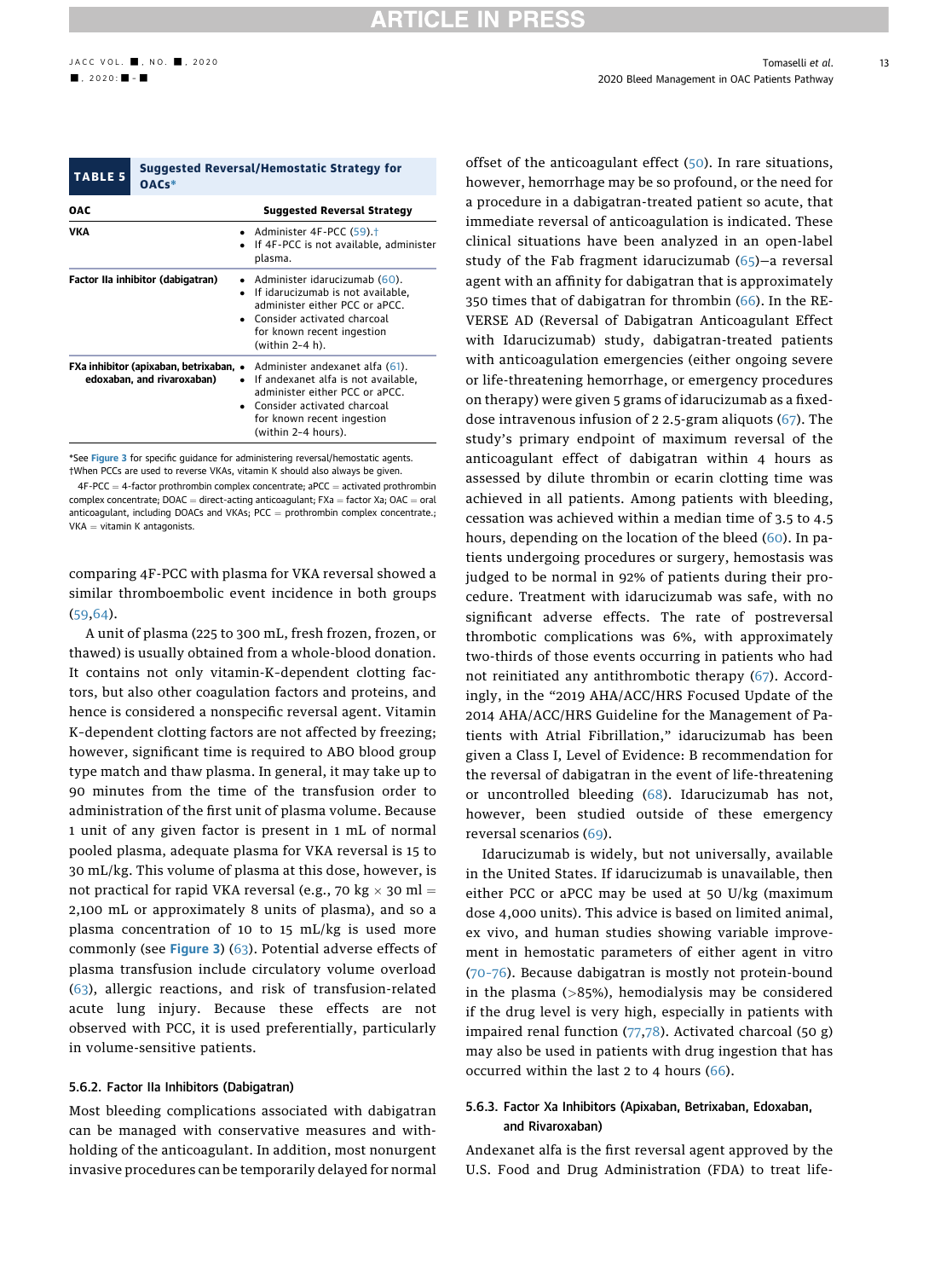threatening bleeding in patients on apixaban and rivaroxaban ([79](#page-22-8)). It is a recombinant protein with a similar structure to endogenous FXa that binds FXa inhibitors but is not enzymatically active. Andexanet alfa has been studied in 352 patients with major bleeding (primarily intracranial or GI) who had taken an FXa inhibitor within 18 hours in the ANNEXA-4 (Andexanet Alfa in Patients Receiving a Factor Xa Inhibitor Who Have Acute Major Bleeding) trial [\(80](#page-22-9)). Hemostatic efficacy was evaluated in patients who were adjudicated to have acute major bleeding and who had drug levels  $>75$  ng/mL (28% patients who received andexanet alfa were excluded from the hemostatic efficacy assessment). All patients who received andexanet alfa were included in the safety analysis. Andexanet alfa decreased the median anti-FXa activity by 92% for both apixaban and rivaroxaban, with excellent or good hemostasis 12 hours after infusion ([80\)](#page-22-9), although the drug levels had increased postinfusion to almost half  $(>75 \text{ ng/ml})$  of the baseline. Notably, there was no correlation between nadir FXa activity and bleeding. At 30-day follow-up, 14% of patients had died and 10% had had a thrombotic event, the majority of which occurred in participants not restarted on anticoagulation [\(80](#page-22-9)). In patients with rivaroxaban- or apixaban-associated critical site (see [Table 1](#page-6-0)) or lifethreatening major bleeding, it is reasonable to use andexanet alfa for reversal in concordance with the Class of Recommendation IIa; Level of Evidence: B-NR recommendation in the 2019 AHA/ACC/HRS Focused Update of the 2014 AHA/ACC/HRS Guideline for the Management of Patients With Atrial Fibrillation ([68](#page-22-3)). If andexanet alfa is not available, it is reasonable to use hemostatic agents such as PCC or aPCC (see [Figure 3](#page-10-0)).

Although patients receiving edoxaban were included in the ANNEXA-4 trial, the number of patients enrolled was limited. In healthy volunteers receiving edoxaban, a bolus of andexanet alfa (600 or 800 mg) followed by an infusion (8 mg/min for 2 hours) reduced FXa activity by 52% and 73%, respectively [\(81\)](#page-22-10). Reversal of betrixaban with andexanet alfa has only been evaluated in healthy volunteers. A bolus dose of andexanet alfa (800 mg) followed by a 2-hour infusion (8 mg/min) reduced anti-FXa activity by 78% and lowered unbound betrixaban plasma concentrations from 12.3  $\pm$  5.6 ng/mL to 3.6  $\pm$  2.7 ng/mL. Thrombin generation was also restored in most subjects (11 of 12) following andexanet alfa ([82](#page-22-11)). Andexanet alfa continues to be studied in ongoing trials in patients on a DOAC with major bleeding [\(NCT02329327](https://clinicaltrials.gov/ct2/show/NCT02329327)) and ICH ([NCT03661528](https://clinicaltrials.gov/ct2/show/NCT03661528)).

Evidence supporting the use of coagulation factor supplementation with PCC as hemostatic therapy in FXa inhibitor-treated patients with major bleeding is limited. 4F-PCC is the most extensively studied. Three randomized

studies evaluated its effect on laboratory indices of anticoagulation compared with placebo or 3-factor PCC in human volunteer subjects administered an oral direct FXa inhibitor ([70,](#page-22-5)[83](#page-22-12),[84\)](#page-22-13). All 3 trials evaluated the effect of 4F-PCC on coagulation laboratory parameters (coagulation tests and thrombin generation), and one study evaluated bleeding following punch biopsy of the skin. The results demonstrated modest correction of some anticoagulantinduced laboratory abnormalities, but the results were not consistent across all parameters and all studies. Prolonged bleeding duration following punch biopsy was fully corrected with the highest dose of 4F-PCC evaluated (50 U/ kg) and was partially corrected with a lower dose of 4F-PCC (25 U/kg) [\(79](#page-22-8)).

Two single-cohort observational studies evaluated the use of 4F-PCC as part of institutional protocols for FXa inhibitor-treated patients with major bleeding. In 1 study, 66 patients received a fixed dose of 4F-PCC (2,000 units), and hemostatic efficacy was achieved in 85% of patients ([85\)](#page-22-14). In the other study, 84 patients received 4F-PCC dosed by body weight  $(1,500 \text{ units} < 65 \text{ kg}; 2,000 \text{ units}$ >65 kg), and hemostatic efficacy was achieved in 69% of patients ([86\)](#page-22-15). The mean times from the last dose of FXa inhibitor to 4F-PCC were 18 and 12 hours, respectively. Although these results bear some similarities to those from the ANNEXA-4 trial, there are important differences, including a lack of standardized prospective data collection for all patients such as repeat imaging for those with an ICH in these studies. Further, hemostatic efficacy was evaluated at 24 hours in these studies, as opposed to 12 hours in ANNEXA-4, at which point drug levels would be expected to be lower owing to drug clearance [\(80](#page-22-9)). Like ANNEXA-4, the incremental benefit of 4F-PCC in addition to supportive measures, definitive treatments, and drug clearance is uncertain owing to the absence of a control group. On the basis of these limited data, it is reasonable to administer 4F-PCC at a fixed dose of 2,000 units for severe or life-threatening bleeding in patients anticoagulated with oral direct factor Xa inhibitors [\(80](#page-22-9)). A systematic review of 10 case series and 340 patients with major bleeding who received 4F-PCC showed low rates of bleeding, thromboembolic events, and mortality ([87\)](#page-22-16).

aPCC has variable effects on FXa inhibitor–induced abnormalities in coagulation tests, thrombin generation in vitro, and bleeding in an animal model. When added ex vivo to samples from healthy volunteers who received 1 dose of rivaroxaban, aPCC corrected abnormal thrombin generation indices ([66](#page-22-1)). To control bleeding in hemophiliac patients with inhibitors, aPCC is typically administered intravenously in doses ranging from 50 to 100 U/kg, with a daily maximum of 200 U/kg ([88\)](#page-22-17). There are no randomized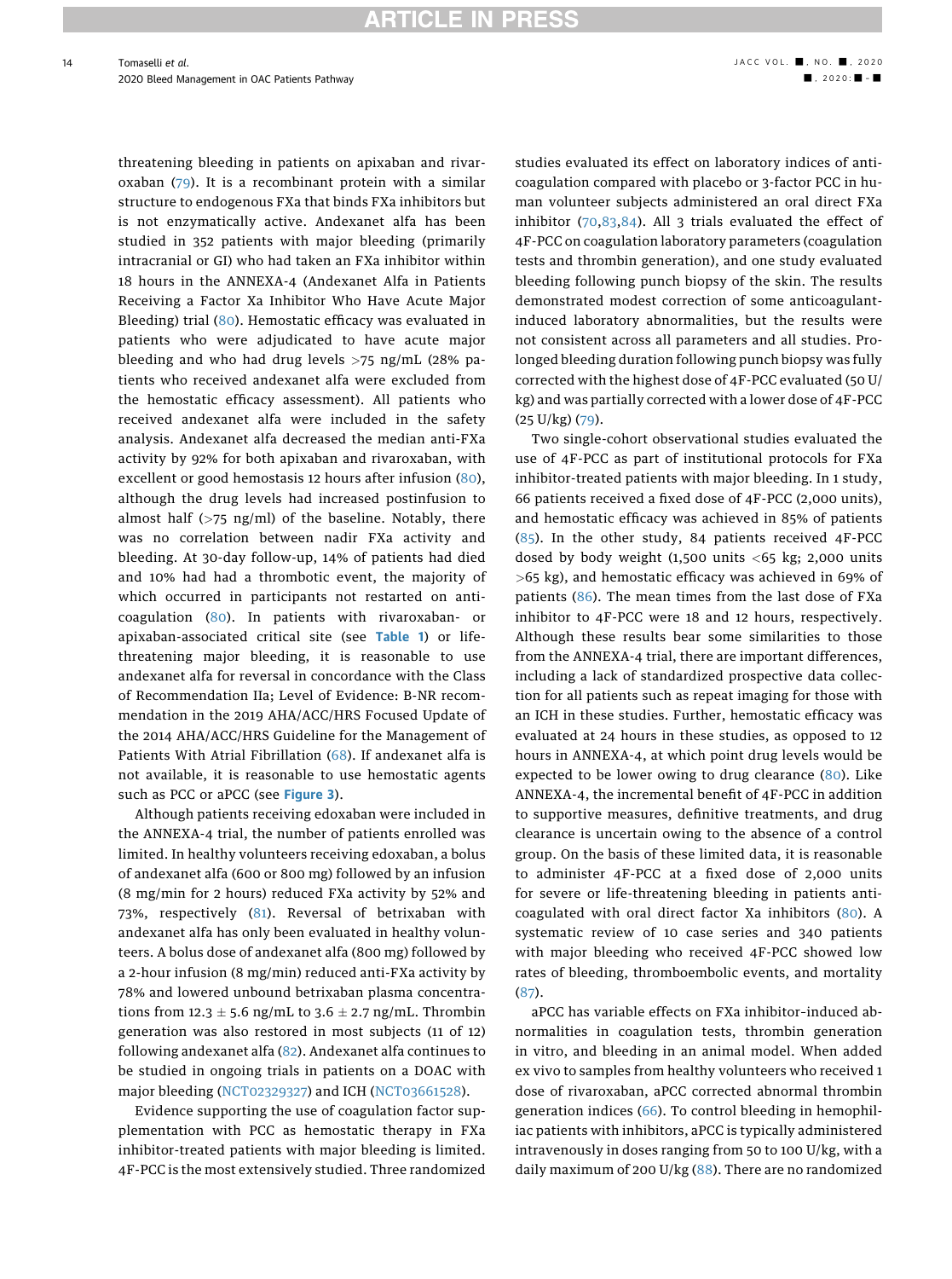### **RTICLE IN PRESS**

data regarding dosing in patients with FXa inhibitor– related major bleeding. On the basis of preclinical evidence, case reports, and case series data, an initial intravenous dose of 50 U/kg is suggested for patients with FXa inhibitor major bleeding who are known or likely to have clinically significant anticoagulant levels [\(89\)](#page-22-18).

On the basis of currently available data, the writing committee suggests andexanet alfa is preferable to 4F-PCC for treatment of patients with major bleeding on oral direct FXa inhibitors. In coming to this preference, the writing committee considered the following:

- 1. The approval of andexanet alfa was based on the results of the ANNEXA-4 trial, a protocolized prospective observational study that demonstrated both reversal of anticoagulant effect and evidence of clinical hemostasis determined by blind outcome adjudication after andexanet alfa administration ([80\)](#page-22-9);
- 2. Data supporting the use of 4F-PCC in such patients are derived primarily from assessments of clinical efficacy based on review of medical records in small observational studies; and
- 3. Andexanet alfa is the only treatment approved by the FDA for apixaban- and rivaroxaban-associated major bleeding. Several other groups have also published guidance statements in accordance to FDA approval of andexanet alfa within this consideration ([90,](#page-22-19)[91\)](#page-22-20).

### 5.6.4. OAC Reversal Agents in Development

Ciraparantag (PER977) is a small, synthetic, water-soluble molecule that binds to direct and indirect inhibitors of FXa and thrombin via a noncovalent charge–charge interaction. Once ciraparantag is bound, it prevents the anticoagulant from binding to its endogenous target. Ciraparantag is still in the early stages of development, with 1 study demonstrating rapid and maintained (24-hour) reversal of whole-blood clotting times in volunteer subjects receiving edoxaban ([92](#page-22-21),[93\)](#page-22-22).

### 5.7. Considerations for Restarting Anticoagulation

[Figure 4](#page-15-0) includes guidance for considering when and whether a patient should resume anticoagulation therapy.

### 5.7.1. Should Anticoagulation Be Restarted?

In most cases, restarting OAC after a bleeding event provides net clinical benefit [\(94](#page-22-23)). After a patient has a bleeding event on OAC, the indication for OAC should be reassessed to determine whether continued therapy is warranted on the basis of established clinical practice guidelines.

The following are possible conditions for which OAC may no longer be indicated:

- Nonvalvular AF with  $CHA<sub>2</sub>DS<sub>2</sub>$ -VASc (Congestive heart failure, Hypertension, Age  $[-65 = 1 \text{ point}, \geq 75 = 2$ points], Diabetes, previous Stroke/transient ischemic attack [2 points]) score  $\langle 2 \rangle$  in men and  $\langle 3 \rangle$  in women ([68](#page-22-3))
- Temporary indication for OAC (e.g., postsurgical prophylaxis, OAC after an anterior MI without left ventricular thrombus, post-LAA closure device placement)
- Recovered acute stress cardiomyopathy (e.g., Takotsubo cardiomyopathy)
- First time provoked VTE  $>3$  months ago
- Bioprosthetic valve placement in the absence of  $AF > 3$ months ago ([95\)](#page-22-24).

If there is an ongoing indication for OAC, the clinician must evaluate the net clinical benefit of OAC in the context of a recent bleed to decide whether the risk of bleeding temporarily or permanently outweighs the benefit of treatment or thromboprophylaxis with OAC. This risk-benefit assessment should be conducted in consultation with other practitioners (e.g., surgeons, interventionalists, neurologists) and in discussion with patients or caregivers. Several validated bleeding assessment tools are available, but none has been studied in the specific situation of active or very recent bleeding.

There are many patient characteristics (e.g. age, sex) and other factors that contribute to the risk-benefit assessment of restarting anticoagulation. Reversible factors that may have contributed to the bleed, such as a high INR in a patient on a VKA, concomitant antiplatelet therapy, acute or worsening renal insufficiency leading to elevated OAC levels, or significant drug interactions that could increase DOAC levels, should be addressed prior to restarting therapy. Determining the appropriateness of the drug and dose for individual patients on the basis of indication, age, weight, and renal function is important to minimize the potential for adverse events. If the patient is on dual antiplatelet therapy, re-evaluating whether such therapy is needed or whether aspirin can be discontinued is reasonable ([50](#page-21-30)). Bleed characteristics that contribute substantially to the risks associated with restarting anticoagulation include: 1) the location of the bleed (i.e., critical or noncritical site); 2) the source of bleeding and whether it was definitively identified and treated; 3) the mechanism of the bleed (i.e., traumatic or spontaneous); and 4) whether further surgical or procedural interventions are planned. Finally, the indication for anticoagulation must be considered, as patients who are at high thrombotic risk will likely benefit from restarting anticoagulation, even if the risk of rebleeding is high. [Table 6](#page-16-0) provides indications for anticoagulation with high thrombotic risk.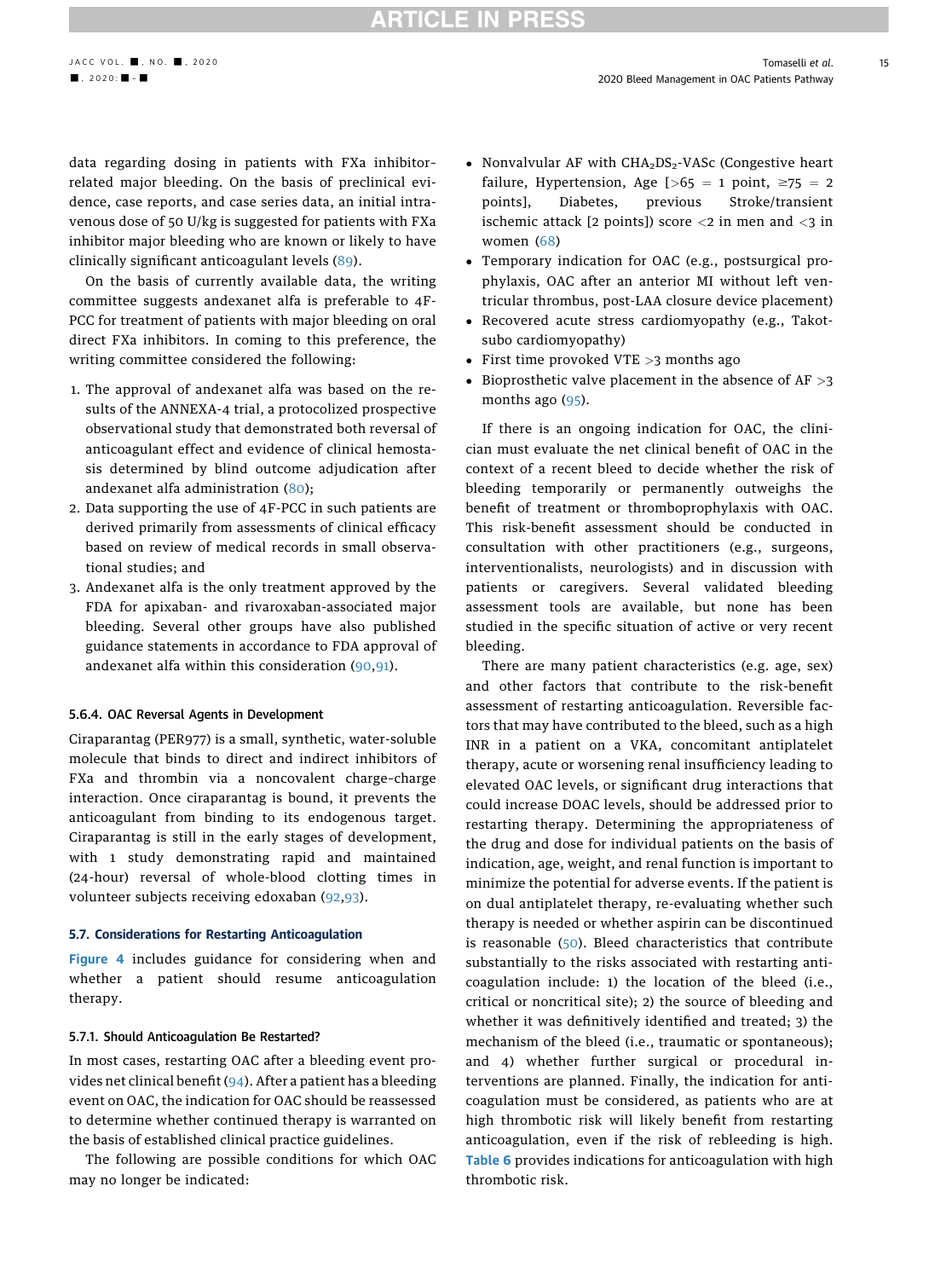### **RTICLE IN PRES**

### Tomaselli et al. ● , no. ■, 2020

2020 Bleed Management in OAC Patients Pathway - , 2020 - , 2020 - , 2020 - , 2020 - , 2020 - , 2020 - , 2020 - , 2020 - , 2020 - , 2020 - , 2020 - , 2020 - , 2020 - , 2020 - , 2020 - , 2020 - , 2020 - , 2020 - , 2020 - , 2

<span id="page-15-0"></span>

### 5.7.2. Timing of Anticoagulation Reinitiation

In general, all such decisions should be made by a multidisciplinary care team. [Figure 5](#page-17-0) provides clinical guidance for situations in which it is suggested that the patient restart anticoagulation.

[Figure 6](#page-18-0) provides clinical guidance for situations in which it is suggested that the patient delay restart of anticoagulation.

Determining the optimal timing for reinitiation of OAC has the dual therapeutic aim of preventing thrombotic events while minimizing rebleeding. In general, conditions with high thrombotic risk (see [Table 6](#page-16-0)) favor early reinitiation of anticoagulation once hemostasis is achieved and the patient is clinically stable. OAC may be reinitiated with close monitoring in patients with high thrombotic risk; for patients with moderate or high rebleeding risk, individualized strategies are appropriate. For example, parenteral anticoagulants can often be started with close monitoring within 1 to 3 days in most patients. For patients at high rebleeding risk for whom the thrombotic risk is unacceptably high and therapeutic anticoagulation is deemed necessary, it is suggested that unfractionated heparin be administered by intravenous infusion owing to its short half-life and the availability of a reversal agent (protamine sulfate) that can rapidly stop and/or reverse anticoagulation in the event of rebleeding.

16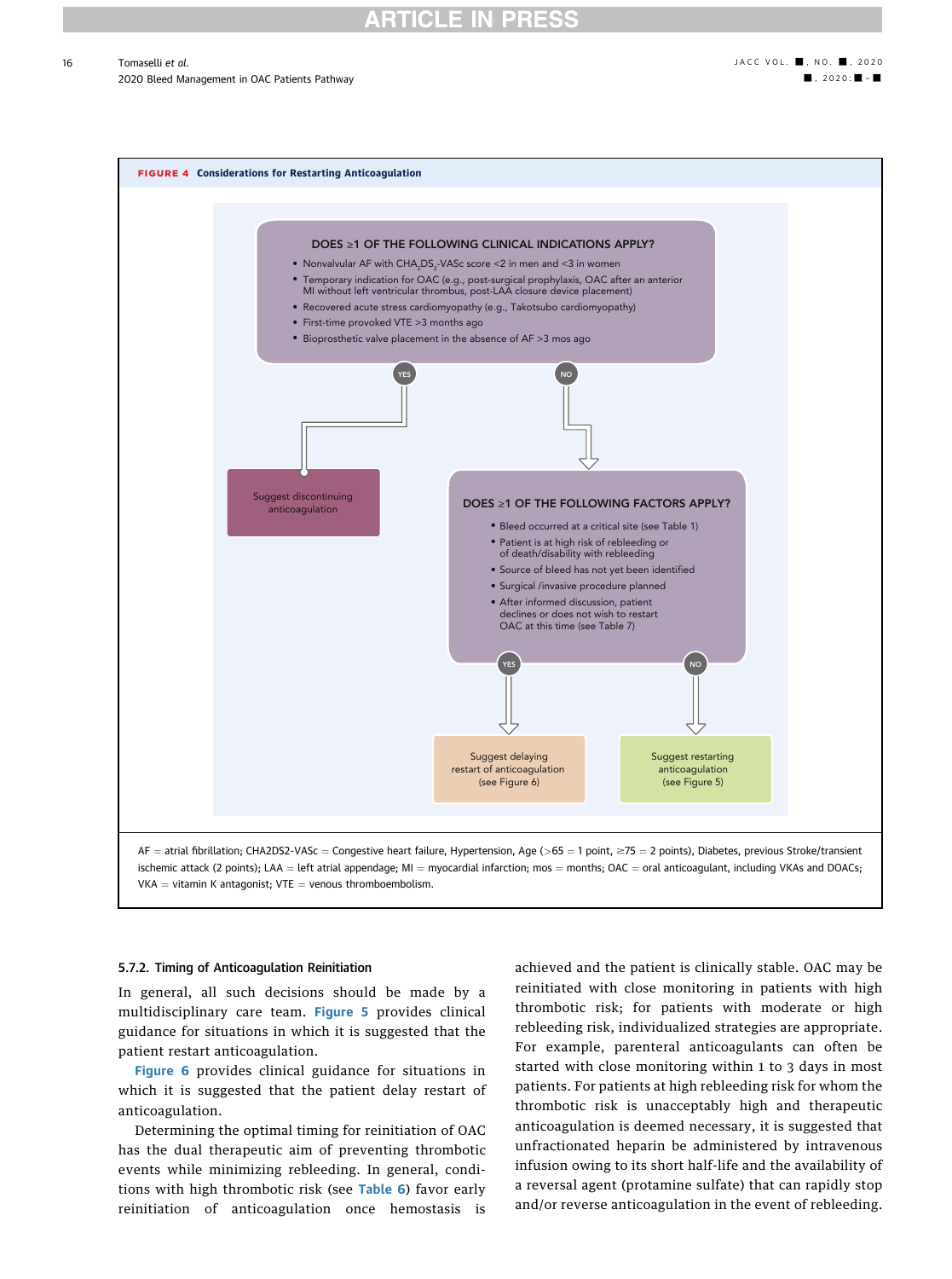<span id="page-16-0"></span>

#### TABLE 6 Original Indications for Anticoagulation With High Thrombotic Risk

| <b>Indication</b>                                                                              | <b>Patient Characteristics That May</b><br><b>Further Increase Thrombotic Risk</b>                                                                                                               |
|------------------------------------------------------------------------------------------------|--------------------------------------------------------------------------------------------------------------------------------------------------------------------------------------------------|
| Mechanical valve prosthesis with or<br>without AF*                                             | Mechanical valve (mitral ><br>$aortic) + additional throughoutic$<br>considerations: AF, HF, prior<br>stroke/TIA<br>Caged ball or tilting disc valve<br>prosthesis<br>Stroke/TIA within 6 months |
| Nonvalvular AF <sup>+</sup>                                                                    | • AF with $CHA2DS2$ -VASc score<br>of $\geq 4$ (84) ‡<br>Ischemic stroke/TIA within<br>3 months<br>Stroke risk $\geq 10\%$ per year                                                              |
| Valvular AF (with moderate or greater<br>mitral stenosis or a mechanical<br>valve prosthesis)* |                                                                                                                                                                                                  |
| VTE <sup>+</sup>                                                                               | • VTE within 3 months<br>• History of unprovoked or recur-<br>rent VTF<br>Active cancer and history of<br>cancer-associated VTE                                                                  |
| Prior thromboembolism with<br>interruption of anticoagulation                                  |                                                                                                                                                                                                  |
| Left ventricular thrombus <sup>§</sup>                                                         | $\bullet$ >3 months post-MI, if recovery of<br>IV function                                                                                                                                       |
| Left atrial thrombus                                                                           |                                                                                                                                                                                                  |
| Left ventricular assist devices                                                                |                                                                                                                                                                                                  |

<span id="page-16-3"></span><span id="page-16-2"></span><span id="page-16-1"></span>\*Currently, only warfarin is indicated for patients ready to restart their anticoagulation. †Patients can resume any OAC when ready to restart their anticoagulation. ‡For patients with CHA2DS2-VASc scores of 4, the annual rate of thromboembolism is 4% (2.8%–5.4%) [\(96\)](#page-22-30).

 $AF =$  atrial fibrillation;  $CHA<sub>2</sub>DS<sub>2</sub>$ -VASc = Congestive heart failure, Hypertension, Age  $(>65 = 1$  point,  $\ge 75 = 2$  points), Diabetes, previous Stroke/transient ischemic attack (2 points);  $HF = heart$  failure; LV = left ventricular; MI = myocardial infarction;  $TIA =$  transient ischemic attack; VTE  $=$  venous thromboembolism.

Prophylactic doses of parenteral anticoagulants (e.g., subcutaneous unfractionated or low-molecular-weight heparin) may reduce the risk of further bleeding more than therapeutic doses. In addition, temporary use of prophylactic doses with close clinical monitoring is a reasonable strategy to balance bleeding and thrombotic risk in this setting.

In patients with both high bleeding risk (with relative or absolute contraindication to restarting anticoagulation) and high thrombotic risk, nonpharmacological therapies may be considered. Devices such as left atrial appendage closure/occlusion devices to mitigate thrombotic risk in AF or retrievable inferior vena cava (IVC) filters for acute deep vein thrombosis and/or pulmonary embolism may be considered in consultation with the appropriate specialists. For left atrial appendage closure/occlusion, several minimally invasive options exist that carry different procedural and bleeding risks. Of note, an endocardial device may require therapeutic anticoagulation for at least 45 days following insertion; in contrast, an epicardial device generally does not. Consultation with a specialist familiar with the options for left atrial appendage closure/occlusion is advised. Although IVC filters are considered temporary adjuncts for patients with recent proximal deep vein thrombosis and an absolute contraindication to therapeutic anticoagulation, their judicious use is crucial. Randomized trials have demonstrated the potential for procedural complications and increased risk of deep vein thrombosis, with no benefit in preventing pulmonary embolism or reducing mortality ([97,](#page-22-25)[98](#page-22-26)). When used, IVC filters should be removed as soon as therapeutic anticoagulation is achieved, preferably prior to hospital discharge ([99](#page-22-27)).

In general, temporary interruption of OAC for limited periods is likely appropriate for most patients without high thrombotic risk as determined by the care team. Rebleeding in these patients may lead to further interruption of anticoagulant therapy, thus exposing the patient to greater thrombotic risk. Switching to an alternate OAC should also be considered after a bleeding event, particularly in cases in which a specific cause is identified. For instance, when patients experience a bleeding event in the setting of a supratherapeutic INR, switching to a DOAC should be considered. Likewise, a decrease in renal function may increase DOAC drug levels and prompt switching to a VKA. While it is beyond the scope of this document to make suggestions about specific anticoagulants, management in the setting of GI bleeding, ICH, and postprocedural anticoagulation is outlined in the following sections ([Section 5.7.4.](#page-19-0) and [Section 5.7.6](#page-19-1).).

### 5.7.2. Patient Engagement in Restarting Anticoagulation

Optimal patient engagement in the decision to restart anticoagulation involves shared decision making with patients and care providers. Discussions should outline the risks of bleeding that come with resuming anticoagulation, including clinical signs of bleeding (e.g., monitoring for melena after GI bleeding), as well as implications for thrombotic events and death without anticoagulation. For example, the 30-day mortality rate from AF without OAC may be as high as  $\sim$  25% after an ischemic stroke AF ([100,](#page-22-28)[101](#page-22-29)). Discussions should be initiated early

<span id="page-16-4"></span><sup>§</sup>Currently, only conventional-intensity warfarin therapy is indicated for patients ready to restart their anticoagulation.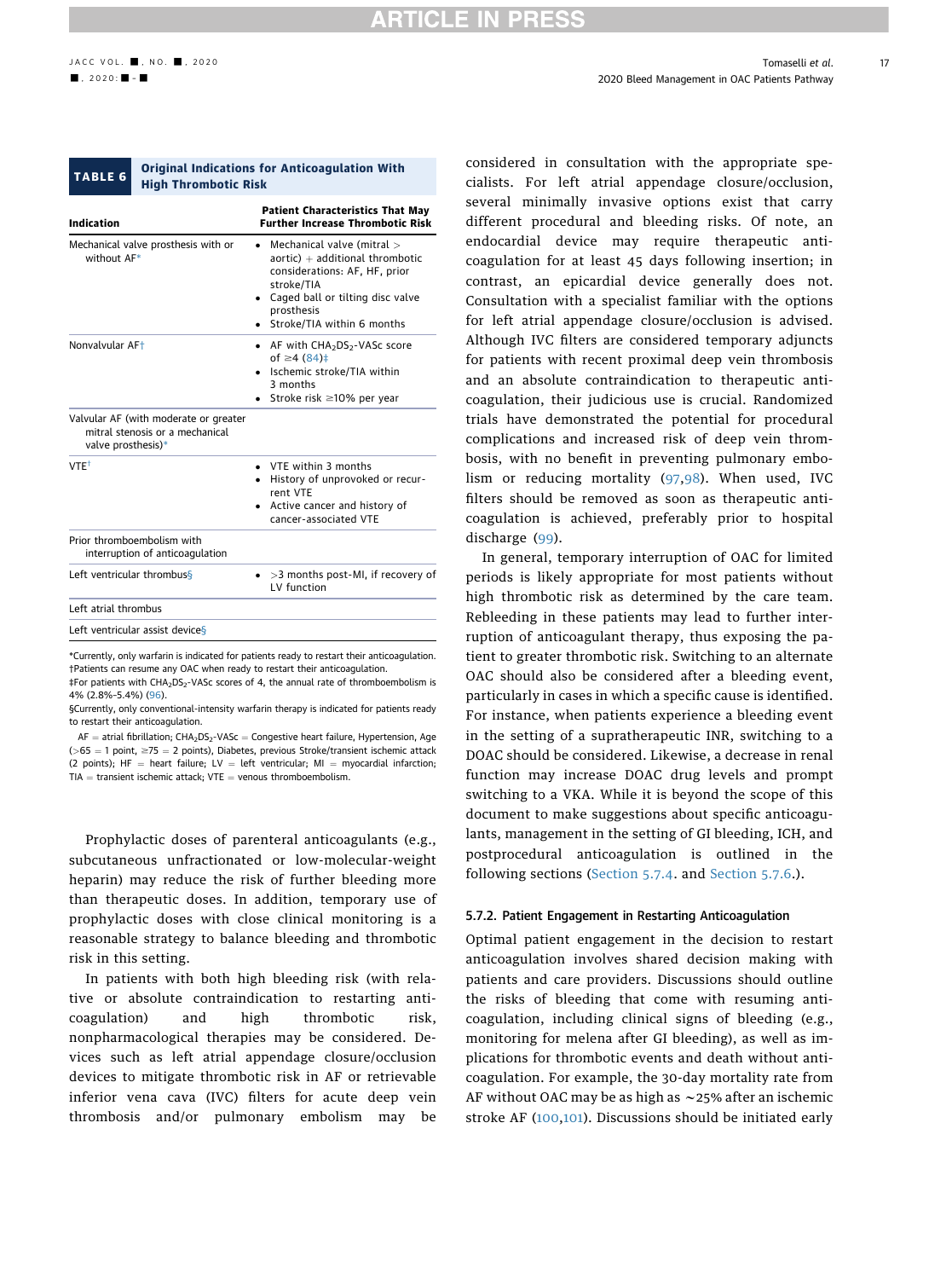2020 Bleed Management in OAC Patients Pathway - , 2020: - , 2020: - , 2020: - , 2020: - , 2020: - , 2020: - , 2020: - , 2020: - , 2020: - , 2020: - , 2020: - , 2020: - , 2020: - , 2020: - , 2020: - , 2020: - , 2020: - , 20

<span id="page-17-0"></span>

to allow patients to ask questions or raise concerns and should involve their primary care providers when possible. Important topics to discuss with patients prior to restarting anticoagulation are listed in [Table 7](#page-19-2).

### 5.7.3. Concurrent Medications

A comprehensive medication review that includes dietary supplements should be performed with all bleeds to identify medications that can increase anticoagulant drug

18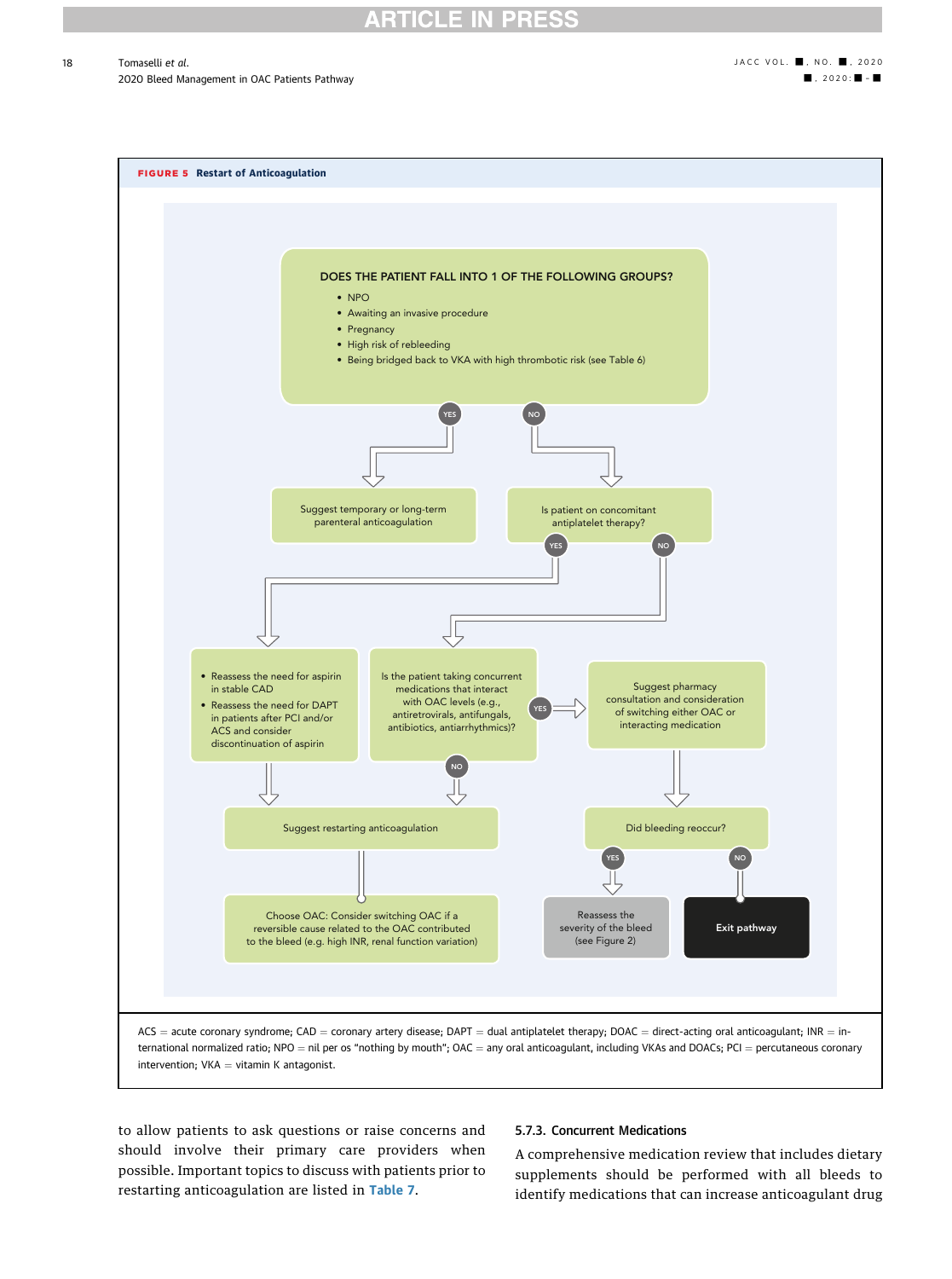19

<span id="page-18-0"></span>

levels (e.g., antiretrovirals, antifungals, immunosuppressives) ([50\)](#page-21-30) or potentiate bleeding when coadministered with an OAC (e.g., antiplatelets and nonsteroidal anti-inflammatory drugs). For example, patients taking medications that inhibit cytochrome P450 3A4 (e.g.,

verapamil, diltiazem, antifungals) or inhibitors of Pglycoprotein (e.g., digitalis, proton pump inhibitors) may exhibit an increase in levels of rivaroxaban, which is a 3A4 substrate ([102](#page-22-31)). For patients on combination antithrombotic therapy, it is important to re-evaluate the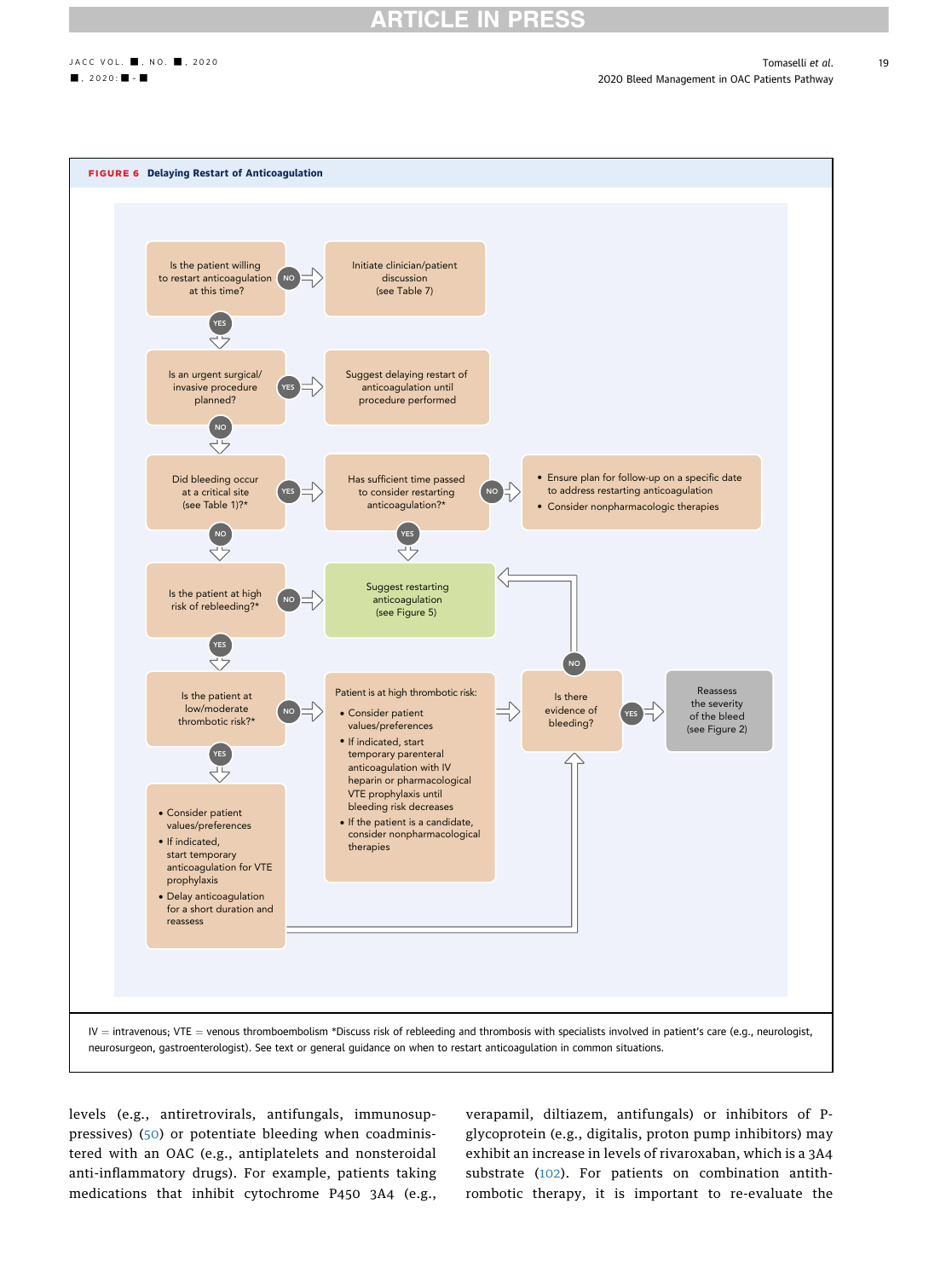### **ARTICLE IN PRESS**

<span id="page-19-2"></span>

| <b>TABLE 7</b>                | <b>Components of the Clinician-Patient Discussion</b>                                                                                                                                                                                                                                                                                                                                                                                                                   |
|-------------------------------|-------------------------------------------------------------------------------------------------------------------------------------------------------------------------------------------------------------------------------------------------------------------------------------------------------------------------------------------------------------------------------------------------------------------------------------------------------------------------|
| <b>Factors to</b><br>Consider | <b>Discussion Points</b>                                                                                                                                                                                                                                                                                                                                                                                                                                                |
| Timing                        | The clinician-patient discussion should be carried out<br>prior to reinitiation of anticoagulation to provide<br>sufficient time for patients to formulate questions.                                                                                                                                                                                                                                                                                                   |
| Associated risks              | Review clinical and site-specific signs of bleeding for<br>which the patient should remain vigilant (e.g., melena<br>after a GI bleed).<br>Assess the risk of a thrombotic event, ideally by per-<br>forming personalized risk assessment (e.g., CHA <sub>2</sub> DS <sub>2</sub><br>-VASc prediction of thromboembolism risk).<br>Discuss the sequelae associated with thromboembolic<br>$\bullet$<br>events (e.g., higher mortality for ischemic strokes with<br>AF). |
| Associated<br>benefits        | • Reinforce the net benefit from anticoagulation reinitia-<br>tion in certain types of bleeds on an anticoagulant (e.g.,<br>GI bleeding).                                                                                                                                                                                                                                                                                                                               |

 $AF =$  atrial fibrillation;  $CHA<sub>2</sub>DS<sub>2</sub>-VASC =$  Congestive heart failure, Hypertension, Age  $(>65 = 1$  point,  $\geq 75 = 2$  points), Diabetes, previous Stroke/transient ischemic attack (2 points);  $GI =$  gastrointestinal.

necessity for single or dual antiplatelet therapy (103–[105\)](#page-22-32). For patients receiving a VKA, it is also important to provide nutritional recommendations to minimize time spent outside the therapeutic range.

### <span id="page-19-0"></span>5.7.4. GI Bleeding

GI bleeding is a relatively common hemorrhagic complication of chronic OAC therapy, often leading to its permanent discontinuation. In a systematic review of 12 observational studies (3,098 patients), patients with OACassociated GI bleeding who resumed anticoagulation had a lower risk of thromboembolism (relative risk [RR]: 0.30, 95% confidence interval [CI]: 0.13–0.68; 9 studies) and death (RR: 0.51, 95% CI: 0.38–0.70; 8 studies) than those who did not restart but an increased risk of recurrent bleeding (RR: 1.91, 95% CI: 1.47–2.48; 11 studies) [\(106\)](#page-22-33). Similar findings were noted in a recent retrospective study among those restarting a VKA ([107](#page-22-34)). The timing of anticoagulation reinitiation has not been systematically studied. In 1 study that restarted anticoagulation at the time of discharge (after median length of stay of 5 days), fewer thromboembolic events were noted at 90 days, with a greater rate of bleeding events [\(108\)](#page-22-35). In a separate study of patients with AF who restarted warfarin >7 days after a bleed, improved survival and lower rates of thromboembolism were observed without increased risk of recurrent GI bleeding [\(109\)](#page-23-0). Accordingly, for most cases of GI bleeding, it is reasonable to reinitiate OAC once hemostasis has been achieved.

### 5.7.5. Intracranial Hemorrhage

Although rare, ICH is the most feared complication of anticoagulation therapy. Approximately 20% of cases of spontaneous ICH are related to anticoagulation, with 30-day mortality rates approaching 50% ([110\)](#page-23-1). Accordingly, a cautious, individualized approach to restarting OAC after ICH is warranted. Factors associated with a higher risk of recurrence include the mechanism of ICH (i.e., spontaneous versus traumatic), lobar location of the initial bleed (suggesting amyloid angiopathy), the presence and number of microbleeds on magnetic resonance imaging, and ongoing anticoagulation ([111](#page-23-2)).

Limited data exist on the reinitiation of OAC after an ICH. Depending on bleed characteristics, risk factor modification, and the indication for anticoagulation, restarting OAC after a nonlobar ICH may be considered ([111](#page-23-2)). In observational studies of patients with warfarinassociated ICH, resumption of anticoagulation appears to confer a 50% to 70% lower risk of thrombosis and 50% to 70% lower risk of death without a significantly increased risk of recurrent bleeding compared with discontinuation (112–[119](#page-23-3)). Optimization of modifiable CV risk factors (such as hypertension) prior to OAC reinitiation is important. Lobar ICH secondary to amyloid angiopathy, whether spontaneous or related to warfarin use, and spontaneous subdural hematomas carry a particularly high risk of rebleeding. As such, restarting anticoagulation in these settings should be approached with extreme caution and with neurologic and/or neurosurgical guidance. Although DOACs are associated with a lower risk of ICH than warfarin, the safety of switching a patient with an ICH to a DOAC has not been evaluated ([111](#page-23-2),[120\)](#page-23-4). The timing of anticoagulation reinitiation following an ICH has not been systematically studied and varies widely in observational studies (72 hours to 30 weeks). Current guidelines recommend avoiding anticoagulation for at least 4 weeks in patients without mechanical heart valves, and, if indicated, using aspirin monotherapy initially after an ICH ([111](#page-23-2)). An open-label blinded-endpoint randomized trial of 537 patients evaluated the risk of restarting aspirin after ICH and surprisingly demonstrated a strong trend toward less risk of recurrent ICH (adjusted hazard ratio: 0.51, 95% CI: 0.25-1.03;  $p = 0.060$ , although no reduction in risk of ischemic events was observed in those assigned to aspirin therapy (adjusted hazard ratio: 1.02, 95% CI: 0.65-1.60;  $p = 0.92$ ) [\(121\)](#page-23-5). In a large, retrospective study that demonstrated benefit associated with OAC reinitiation, the median time to restart OAC was approximately 1 month after the bleeding event [\(112\)](#page-23-3). For these reasons, we favor delaying the resumption of anticoagulation for at least 4 weeks in patients without high thrombotic risk.

### <span id="page-19-1"></span>5.7.6. Restarting Anticoagulation After a Surgery/Procedure

If anticoagulation was discontinued and/or reversed for an urgent or emergent surgery/procedure without a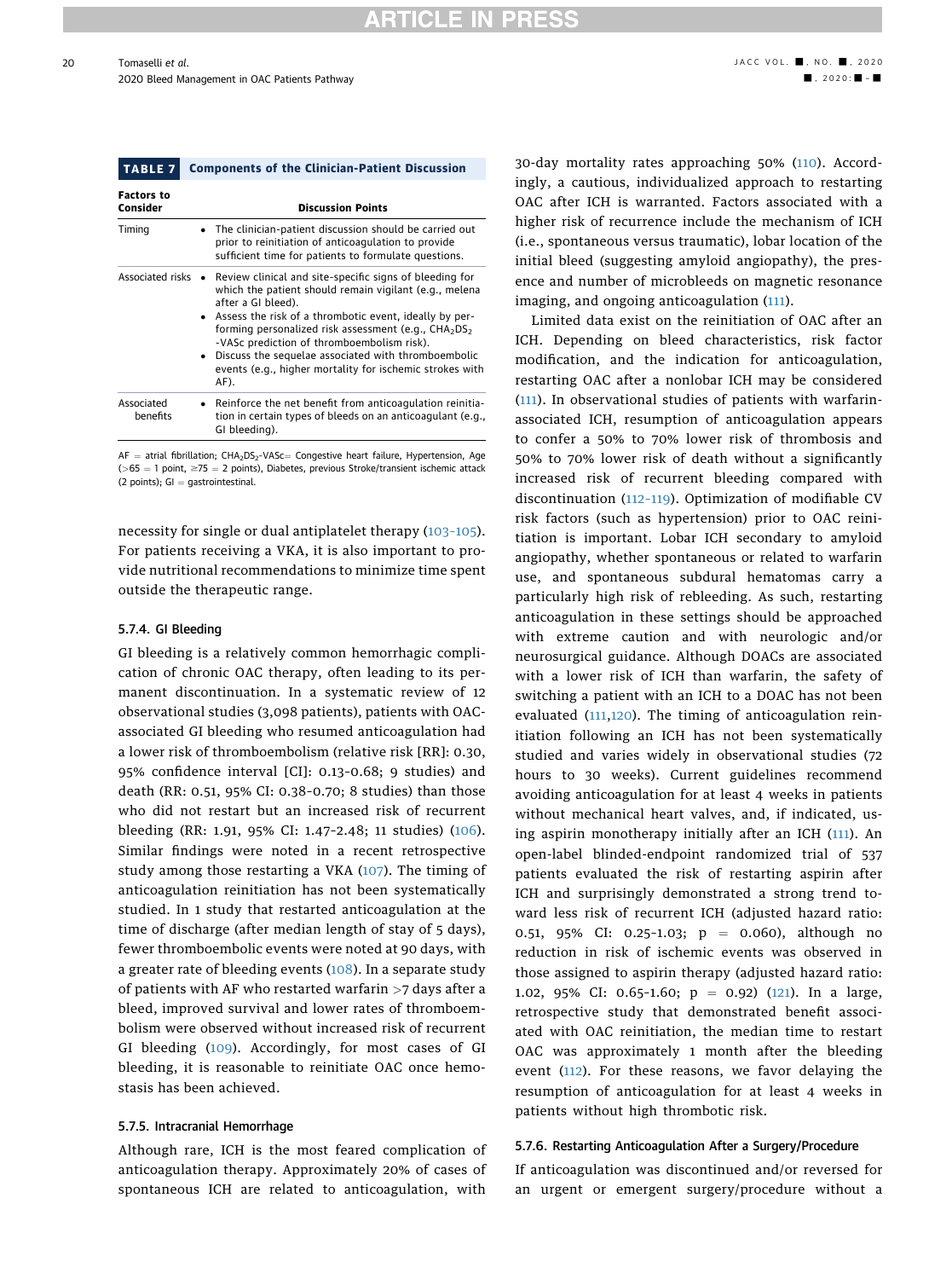### **RTICLE IN PRESS**

preceding bleeding event and adequate postprocedural hemostasis was achieved, anticoagulation should likely be restarted expeditiously. For procedures that carry a low postprocedural bleeding risk, anticoagulation can likely be restarted 24 hours after the procedure. If the postprocedural bleeding risk is higher, therapeutic-dose anticoagulation should be delayed for 48 to 72 hours ([11\)](#page-20-10). Limited data are available regarding the efficacy and safety of bridging anticoagulation in the subset of patients with a high thrombotic risk who will be restarting VKA therapy. In these patients, bridging anticoagulation with parenteral anticoagulants may be considered once hemostasis is achieved, in consultation with the surgeon or proceduralist. Of note, the use of parenteral anticoagulation while restarting VKA therapy (so-called bridging anticoagulation) after temporary discontinuation for procedures/surgeries is associated with an increased risk of bleeding and no decrease in thrombotic events in nonvalvular AF ([122\)](#page-23-6). If a DOAC is used postprocedurally, bridging anticoagulation should not be used.

For surgeries/procedures performed to control bleeding, restarting anticoagulation after the procedure may carry a higher bleeding risk. This depends on the characteristics of the bleed and the surgical management. If the source of bleeding was identified and completely corrected with adequate hemostasis, restarting anticoagulation in a fashion similar to that discussed in the previous paragraph may be reasonable. Individualized strategies with close clinical monitoring apply for patients in whom bleeding was not successfully controlled by surgical/procedural management.

### 6. DISCUSSION AND IMPLICATION OF PATHWAY

The primary objective of this ECDP is to provide a clinically applicable, easily referenced, conceptual framework to support clinical decision making while caring for patients with bleeding complications during OAC therapy. The writing committee considered patients taking anticoagulant therapy for any indication in order to broaden the potential clinical use and impact of the ECDP. Whenever possible, recommendations are based on quantitative evidence from clinical research. However, large gaps in knowledge exist, and therefore, so much of what clinicians do to care for these patients is based on limited information. It is anticipated that as the population continues to age, more people will be treated with OACs. As more evidence is generated from ongoing research and clinical practice, further refinement to this ECDP will be needed.

### PRESIDENT AND STAFF

Athena Poppas, MD, FACC, President

Cathleen C. Gates, Interim Chief Executive Officer

- John Rumsfeld, MD, PhD, FACC, Chief Science & Quality Officer
- Joseph M. Allen, MA, Team Leader, Clinical Standards and Solution Sets

Amy Dearborn, Team Leader, Clinical Content Development Ashleigh Covington, MA, Team Leader, Clinical Pathways and Heart House Roundtables

Amelia Scholtz, PhD, Publications Manager, Science & Quality

#### **REFERENCES**

<span id="page-20-0"></span>1. [Januzzi JL Jr., Ahmad T, Binder LG, et al. 2019](http://refhub.elsevier.com/S0735-1097(20)35154-8/sref1) [methodology for creating expert consensus decision](http://refhub.elsevier.com/S0735-1097(20)35154-8/sref1) [pathways: a report of the American College of Cardi](http://refhub.elsevier.com/S0735-1097(20)35154-8/sref1)[ology. J Am Coll Cardiol. 2019;74:1138](http://refhub.elsevier.com/S0735-1097(20)35154-8/sref1)–50.

<span id="page-20-1"></span>2. [Mozaffarian D, Benjamin EJ, Go AS, et al. Heart](http://refhub.elsevier.com/S0735-1097(20)35154-8/sref2) [disease and stroke statistics-2016 Update: a report](http://refhub.elsevier.com/S0735-1097(20)35154-8/sref2) [from the American Heart Association. Circulation.](http://refhub.elsevier.com/S0735-1097(20)35154-8/sref2) [2016;133:e38](http://refhub.elsevier.com/S0735-1097(20)35154-8/sref2)–360.

<span id="page-20-2"></span>3. [Huang W, Goldberg RJ, Anderson FA, et al. Secular](http://refhub.elsevier.com/S0735-1097(20)35154-8/sref3) [trends in occurrence of acute venous thromboembo](http://refhub.elsevier.com/S0735-1097(20)35154-8/sref3)[lism: the Worcester VTE study \(1985-2009\). Am J](http://refhub.elsevier.com/S0735-1097(20)35154-8/sref3) [Med. 2014;127:829](http://refhub.elsevier.com/S0735-1097(20)35154-8/sref3)–39.e5.

<span id="page-20-3"></span>4. [Alotaibi GS, Wu C, Senthilselvan A, et al. Secular](http://refhub.elsevier.com/S0735-1097(20)35154-8/sref4) [trends in incidence and mortality of acute venous](http://refhub.elsevier.com/S0735-1097(20)35154-8/sref4) [thromboembolism: the AB-VTE population-based](http://refhub.elsevier.com/S0735-1097(20)35154-8/sref4) [study. Am J Med. 2016;129:879. e19](http://refhub.elsevier.com/S0735-1097(20)35154-8/sref4)–25.

<span id="page-20-4"></span>5. [Barnes GD, Lucas E, Alexander GC, et al. National](http://refhub.elsevier.com/S0735-1097(20)35154-8/sref5) [trends in ambulatory oral anticoagulant use. Am J Med.](http://refhub.elsevier.com/S0735-1097(20)35154-8/sref5) [2015;128:1300](http://refhub.elsevier.com/S0735-1097(20)35154-8/sref5)–5.e2.

<span id="page-20-5"></span>6. [Ruff CT, Giugliano RP, Braunwald E, et al. Compar](http://refhub.elsevier.com/S0735-1097(20)35154-8/sref6)ison of the effi[cacy and safety of new oral anticoagu](http://refhub.elsevier.com/S0735-1097(20)35154-8/sref6)[lants with warfarin in patients with atrial](http://refhub.elsevier.com/S0735-1097(20)35154-8/sref6) fibrillation: a [meta-analysis of randomised trials. Lancet. 2014;383:](http://refhub.elsevier.com/S0735-1097(20)35154-8/sref6) [955](http://refhub.elsevier.com/S0735-1097(20)35154-8/sref6)–62.

<span id="page-20-6"></span>7. [Yao X, Abraham NS, Alexander GC, et al. Effect of](http://refhub.elsevier.com/S0735-1097(20)35154-8/sref7) [adherence to oral anticoagulation on risk of stroke and](http://refhub.elsevier.com/S0735-1097(20)35154-8/sref7) [major bleeding among patients with atrial](http://refhub.elsevier.com/S0735-1097(20)35154-8/sref7) fibrillation. [J Am Heart Assoc. 2016;5:e003074.](http://refhub.elsevier.com/S0735-1097(20)35154-8/sref7)

<span id="page-20-7"></span>8. [Glund S, Stangier J, Schmohl M, et al. Safety,](http://refhub.elsevier.com/S0735-1097(20)35154-8/sref8) tolerability, and effi[cacy of idarucizumab for the](http://refhub.elsevier.com/S0735-1097(20)35154-8/sref8) [reversal of the anticoagulant effect of dabigatran in](http://refhub.elsevier.com/S0735-1097(20)35154-8/sref8) [healthy male volunteers: a randomised, placebo](http://refhub.elsevier.com/S0735-1097(20)35154-8/sref8)[controlled, double-blind phase 1 trial. Lancet. 2015;](http://refhub.elsevier.com/S0735-1097(20)35154-8/sref8) [386:680](http://refhub.elsevier.com/S0735-1097(20)35154-8/sref8)–90.

<span id="page-20-8"></span>9. [Ruff CT, Giugliano RP, Antman EM. Management of](http://refhub.elsevier.com/S0735-1097(20)35154-8/sref9) [bleeding with non-vitamin K antagonist oral antico](http://refhub.elsevier.com/S0735-1097(20)35154-8/sref9)[agulants in the era of speci](http://refhub.elsevier.com/S0735-1097(20)35154-8/sref9)fic reversal agents. Circu[lation. 2016;134:248](http://refhub.elsevier.com/S0735-1097(20)35154-8/sref9)–61.

<span id="page-20-9"></span>10. [Schulman S, Angeras U, Bergqvist D, et al. De](http://refhub.elsevier.com/S0735-1097(20)35154-8/sref10)fini[tion of major bleeding in clinical investigations of](http://refhub.elsevier.com/S0735-1097(20)35154-8/sref10) [antihemostatic medicinal products in surgical patients.](http://refhub.elsevier.com/S0735-1097(20)35154-8/sref10) [J Thromb Haemost. 2010;8:202](http://refhub.elsevier.com/S0735-1097(20)35154-8/sref10)–4.

<span id="page-20-10"></span>11. [Doherty JU, Gluckman TJ, Hucker WJ, et al. 2017](http://refhub.elsevier.com/S0735-1097(20)35154-8/sref11) [ACC expert consensus decision pathway for](http://refhub.elsevier.com/S0735-1097(20)35154-8/sref11)

[periprocedural management of anticoagulation in pa](http://refhub.elsevier.com/S0735-1097(20)35154-8/sref11)[tients with nonvalvular atrial](http://refhub.elsevier.com/S0735-1097(20)35154-8/sref11) fibrillation: a report of [the American College of Cardiology Clinical Expert](http://refhub.elsevier.com/S0735-1097(20)35154-8/sref11) [Consensus Document Task Force. J Am Coll Cardiol.](http://refhub.elsevier.com/S0735-1097(20)35154-8/sref11) [2017;69:871](http://refhub.elsevier.com/S0735-1097(20)35154-8/sref11)–98.

<span id="page-20-11"></span>12. [Tomaselli GF, Mahaffey KW, Cuker A, et al. 2017](http://refhub.elsevier.com/S0735-1097(20)35154-8/sref12) [ACC expert consensus decision pathway on manage](http://refhub.elsevier.com/S0735-1097(20)35154-8/sref12)[ment of bleeding in patients on oral anticoagulants: a](http://refhub.elsevier.com/S0735-1097(20)35154-8/sref12) [report of the American College of Cardiology Task](http://refhub.elsevier.com/S0735-1097(20)35154-8/sref12) [Force on Expert Consensus Decision Pathways. J Am](http://refhub.elsevier.com/S0735-1097(20)35154-8/sref12) [Coll Cardiol. 2017;70:3042](http://refhub.elsevier.com/S0735-1097(20)35154-8/sref12)–67.

<span id="page-20-12"></span>13. [Sevransky J. Clinical assessment of hemodynami](http://refhub.elsevier.com/S0735-1097(20)35154-8/sref13)[cally unstable patients. Curr Opin Crit Care. 2009;15:](http://refhub.elsevier.com/S0735-1097(20)35154-8/sref13) [234](http://refhub.elsevier.com/S0735-1097(20)35154-8/sref13)–8.

<span id="page-20-13"></span>14. [Smilowitz NR, Oberweis BS, Nukala S, et al. Asso](http://refhub.elsevier.com/S0735-1097(20)35154-8/sref14)[ciation between anemia, bleeding, and transfusion with](http://refhub.elsevier.com/S0735-1097(20)35154-8/sref14) [long-term mortality following noncardiac surgery. Am](http://refhub.elsevier.com/S0735-1097(20)35154-8/sref14) [J Med. 2016;129:315](http://refhub.elsevier.com/S0735-1097(20)35154-8/sref14)–23.e2.

<span id="page-20-14"></span>15. [Fakhry SM, Fata P. How low is too low? Cardiac](http://refhub.elsevier.com/S0735-1097(20)35154-8/sref15) [risks with anemia. Crit Care. 2004;8 Suppl 2:S11](http://refhub.elsevier.com/S0735-1097(20)35154-8/sref15)–4.

<span id="page-20-15"></span>16. [Damluji AA, Macon C, Fox A, et al. The association](http://refhub.elsevier.com/S0735-1097(20)35154-8/sref16) [between in-hospital hemoglobin changes,](http://refhub.elsevier.com/S0735-1097(20)35154-8/sref16)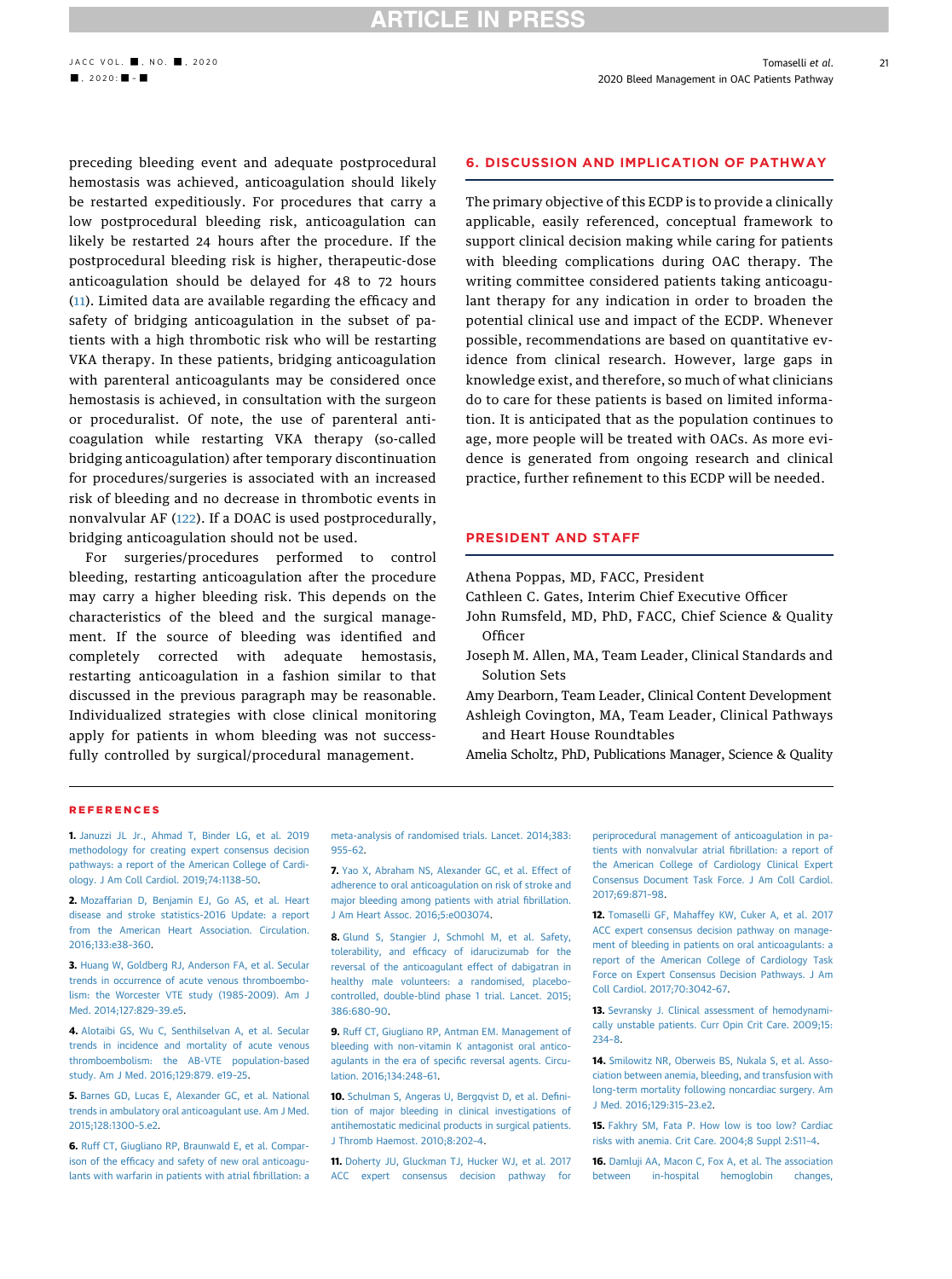### **RTICLE IN PRES**

[cardiovascular events, and mortality in acute decom](http://refhub.elsevier.com/S0735-1097(20)35154-8/sref16)[pensated heart failure: Results from the ESCAPE trial.](http://refhub.elsevier.com/S0735-1097(20)35154-8/sref16) [Int J Cardiol. 2016;222:531](http://refhub.elsevier.com/S0735-1097(20)35154-8/sref16)–7.

<span id="page-21-0"></span>17. [Cuker A, Siegal D. Monitoring and reversal of direct](http://refhub.elsevier.com/S0735-1097(20)35154-8/sref17) [oral anticoagulants. Hematology Am Soc Hematol Educ](http://refhub.elsevier.com/S0735-1097(20)35154-8/sref17) [Program. 2015;2015:117](http://refhub.elsevier.com/S0735-1097(20)35154-8/sref17)–24.

<span id="page-21-1"></span>18. [Cuker A. Laboratory measurement of the non](http://refhub.elsevier.com/S0735-1097(20)35154-8/sref18)[vitamin K antagonist oral anticoagulants: selecting](http://refhub.elsevier.com/S0735-1097(20)35154-8/sref18) [the optimal assay based on drug, assay availability, and](http://refhub.elsevier.com/S0735-1097(20)35154-8/sref18) [clinical indication. J Thromb Thrombolysis. 2016;41:](http://refhub.elsevier.com/S0735-1097(20)35154-8/sref18) [241](http://refhub.elsevier.com/S0735-1097(20)35154-8/sref18)–7.

<span id="page-21-2"></span>19. [Samuelson BT, Cuker A, Siegal DM, et al. Labora](http://refhub.elsevier.com/S0735-1097(20)35154-8/sref19)[tory assessment of the anticoagulant activity of direct](http://refhub.elsevier.com/S0735-1097(20)35154-8/sref19) [oral anticoagulants: a systematic review. Chest. 2017;](http://refhub.elsevier.com/S0735-1097(20)35154-8/sref19) [151:127](http://refhub.elsevier.com/S0735-1097(20)35154-8/sref19)–38.

<span id="page-21-3"></span>20. [Cuker A, Siegal DM, Crowther MA, et al. Laboratory](http://refhub.elsevier.com/S0735-1097(20)35154-8/sref20) [measurement of the anticoagulant activity of the non](http://refhub.elsevier.com/S0735-1097(20)35154-8/sref20)[vitamin K oral anticoagulants. J Am Coll Cardiol. 2014;](http://refhub.elsevier.com/S0735-1097(20)35154-8/sref20) [64:1128](http://refhub.elsevier.com/S0735-1097(20)35154-8/sref20)–39.

<span id="page-21-4"></span>21. [Siriez R, Evrard J, Dogne JM, et al. Development of](http://refhub.elsevier.com/S0735-1097(20)35154-8/sref21) [new methodologies for the chromogenic estimation of](http://refhub.elsevier.com/S0735-1097(20)35154-8/sref21) [betrixaban concentrations in plasma. Int J Lab Hema](http://refhub.elsevier.com/S0735-1097(20)35154-8/sref21)[tol. 2019;41:250](http://refhub.elsevier.com/S0735-1097(20)35154-8/sref21)–61.

<span id="page-21-5"></span>22. [Siriez R, Evrard J, Dogne JM, et al. Betrixaban:](http://refhub.elsevier.com/S0735-1097(20)35154-8/sref22) [impact on routine and speci](http://refhub.elsevier.com/S0735-1097(20)35154-8/sref22)fic coagulation assays - a [practical laboratory guide. Thromb Haemost. 2018;118:](http://refhub.elsevier.com/S0735-1097(20)35154-8/sref22) [1203](http://refhub.elsevier.com/S0735-1097(20)35154-8/sref22)–14.

<span id="page-21-6"></span>23. [Cuker A, Husseinzadeh H. Laboratory measurement](http://refhub.elsevier.com/S0735-1097(20)35154-8/sref23) [of the anticoagulant activity of edoxaban: a systematic](http://refhub.elsevier.com/S0735-1097(20)35154-8/sref23) [review. J Thromb Thrombolysis. 2015;39:288](http://refhub.elsevier.com/S0735-1097(20)35154-8/sref23)–94.

<span id="page-21-7"></span>24. [Baradarian R, Ramdhaney S, Chapalamadugu R,](http://refhub.elsevier.com/S0735-1097(20)35154-8/sref24) [et al. Early intensive resuscitation of patients with](http://refhub.elsevier.com/S0735-1097(20)35154-8/sref24) [upper gastrointestinal bleeding decreases mortality.](http://refhub.elsevier.com/S0735-1097(20)35154-8/sref24) [Am J Gastroenterol. 2004;99:619](http://refhub.elsevier.com/S0735-1097(20)35154-8/sref24)–22.

<span id="page-21-8"></span>25. [Spoerke N, Michalek J, Schreiber M, et al. Crystal](http://refhub.elsevier.com/S0735-1097(20)35154-8/sref25)[loid resuscitation improves survival in trauma patients](http://refhub.elsevier.com/S0735-1097(20)35154-8/sref25) [receiving low ratios of fresh frozen plasma to packed](http://refhub.elsevier.com/S0735-1097(20)35154-8/sref25) [red blood cells. J Trauma. 2011;71:S380](http://refhub.elsevier.com/S0735-1097(20)35154-8/sref25)–3.

<span id="page-21-9"></span>26. [Perel P, Roberts I, Ker K. Colloids versus crystal](http://refhub.elsevier.com/S0735-1097(20)35154-8/sref26)loids for fl[uid resuscitation in critically ill patients.](http://refhub.elsevier.com/S0735-1097(20)35154-8/sref26) [Cochrane Database Syst Rev. 2013:CD000567.](http://refhub.elsevier.com/S0735-1097(20)35154-8/sref26)

<span id="page-21-10"></span>27. [Young P, Bailey M, Beasley R, et al. Effect of a](http://refhub.elsevier.com/S0735-1097(20)35154-8/sref27) [buffered crystalloid solution vs saline on acute kidney](http://refhub.elsevier.com/S0735-1097(20)35154-8/sref27) [injury among patients in the intensive care unite: the](http://refhub.elsevier.com/S0735-1097(20)35154-8/sref27) [SPLIT randomized clinical trial. JAMA. 2015;314:1701](http://refhub.elsevier.com/S0735-1097(20)35154-8/sref27)–10.

<span id="page-21-11"></span>28. [Villanueva C, Colomo A, Bosch A, et al. Transfusion](http://refhub.elsevier.com/S0735-1097(20)35154-8/sref28) [strategies for acute upper gastrointestinal bleeding.](http://refhub.elsevier.com/S0735-1097(20)35154-8/sref28) [N Engl J Med. 2013;368:11](http://refhub.elsevier.com/S0735-1097(20)35154-8/sref28)–21.

<span id="page-21-12"></span>29. [Carson JL, Guyatt G, Heddle NM, et al. Clinical](http://refhub.elsevier.com/S0735-1097(20)35154-8/sref29) [practice guidelines from the AABB: red blood cell](http://refhub.elsevier.com/S0735-1097(20)35154-8/sref29) [transfusion thresholds and storage. JAMA. 2016;316:](http://refhub.elsevier.com/S0735-1097(20)35154-8/sref29) [2025](http://refhub.elsevier.com/S0735-1097(20)35154-8/sref29)–35.

<span id="page-21-13"></span>30. [Tobian AA, Heddle NM, Wiegmann TL, et al. Red](http://refhub.elsevier.com/S0735-1097(20)35154-8/sref30) [blood cell transfusion: 2016 clinical practice guidelines](http://refhub.elsevier.com/S0735-1097(20)35154-8/sref30) [from AABB. Transfusion. 2016;56:2627](http://refhub.elsevier.com/S0735-1097(20)35154-8/sref30)–30.

<span id="page-21-14"></span>31. [Razzaghi A, Barkun AN. Platelet transfusion](http://refhub.elsevier.com/S0735-1097(20)35154-8/sref31) [threshold in patients with upper gastrointestinal](http://refhub.elsevier.com/S0735-1097(20)35154-8/sref31) [bleeding: a systematic review. J Clin Gastroenterol.](http://refhub.elsevier.com/S0735-1097(20)35154-8/sref31) [2012;46:482](http://refhub.elsevier.com/S0735-1097(20)35154-8/sref31)–6.

<span id="page-21-15"></span>32. [Contreras M. Final statement from the consensus](http://refhub.elsevier.com/S0735-1097(20)35154-8/sref32) [conference on platelet transfusion. Transfusion. 1998;](http://refhub.elsevier.com/S0735-1097(20)35154-8/sref32) [38:796](http://refhub.elsevier.com/S0735-1097(20)35154-8/sref32)–7.

<span id="page-21-16"></span>33. [Dzik WH, Blajchman MA, Fergusson D, et al. Clinical](http://refhub.elsevier.com/S0735-1097(20)35154-8/sref33) [review: Canadian National Advisory Committee on](http://refhub.elsevier.com/S0735-1097(20)35154-8/sref33) [Blood and Blood Products](http://refhub.elsevier.com/S0735-1097(20)35154-8/sref33)—massive transfusion

[consensus conference 2011: report of the panel. Crit](http://refhub.elsevier.com/S0735-1097(20)35154-8/sref33) [Care. 2011;15:242](http://refhub.elsevier.com/S0735-1097(20)35154-8/sref33).

<span id="page-21-17"></span>34. [Holcomb JB, Tilley BC, Baraniuk S, et al. Trans](http://refhub.elsevier.com/S0735-1097(20)35154-8/sref34)[fusion of plasma, platelets, and red blood cells in a 1:1:1](http://refhub.elsevier.com/S0735-1097(20)35154-8/sref34) [vs a 1:1:2 ratio and mortality in patients with severe](http://refhub.elsevier.com/S0735-1097(20)35154-8/sref34) [trauma: the PROPPR randomized clinical trial. JAMA.](http://refhub.elsevier.com/S0735-1097(20)35154-8/sref34) [2015;313:471](http://refhub.elsevier.com/S0735-1097(20)35154-8/sref34)–82.

<span id="page-21-18"></span>35. [Shakur H, Roberts I, Bautista R, et al. CRASH-2 Trial](http://refhub.elsevier.com/S0735-1097(20)35154-8/sref35) [Collaborators. Effects of tranexamic acid on death,](http://refhub.elsevier.com/S0735-1097(20)35154-8/sref35) [vascular occlusive events, and blood transfusion in](http://refhub.elsevier.com/S0735-1097(20)35154-8/sref35) trauma patients with signifi[cant haemorrhage \(CRASH-](http://refhub.elsevier.com/S0735-1097(20)35154-8/sref35)[2\): a randomised, placebo-controlled trial. Lancet.](http://refhub.elsevier.com/S0735-1097(20)35154-8/sref35) [2010;376:23](http://refhub.elsevier.com/S0735-1097(20)35154-8/sref35)–32.

<span id="page-21-19"></span>36. [January CT, Wann LS, Alpert JS, et al. 2014 AHA/](http://refhub.elsevier.com/S0735-1097(20)35154-8/sref36) [ACC/HRS guideline for the management of patients](http://refhub.elsevier.com/S0735-1097(20)35154-8/sref36) with atrial fi[brillation: a report of the American College](http://refhub.elsevier.com/S0735-1097(20)35154-8/sref36) [of Cardiology/American Heart Association Task Force](http://refhub.elsevier.com/S0735-1097(20)35154-8/sref36) [on Practice Guidelines and the Heart Rhythm Society.](http://refhub.elsevier.com/S0735-1097(20)35154-8/sref36) [J Am Coll Cardiol. 2014;64:e1](http://refhub.elsevier.com/S0735-1097(20)35154-8/sref36)–76.

<span id="page-21-20"></span>37. [Mannucci PM, Remuzzi G, Pusineri F, et al. Dea](http://refhub.elsevier.com/S0735-1097(20)35154-8/sref37)[mino-8-D-arginine vasopressin shortens the bleeding](http://refhub.elsevier.com/S0735-1097(20)35154-8/sref37) [time in uremia. N Engl J Med. 1983;308:8](http://refhub.elsevier.com/S0735-1097(20)35154-8/sref37)–12.

38. [Janson PA, Jubelirer SJ, Weinstein MJ, et al.](http://refhub.elsevier.com/S0735-1097(20)35154-8/sref38) [Treatment of the bleeding tendency in uremia with](http://refhub.elsevier.com/S0735-1097(20)35154-8/sref38) [cryoprecipitate. N Engl J Med. 1980;303:1318](http://refhub.elsevier.com/S0735-1097(20)35154-8/sref38)–22.

39. [Hedges SJ, Dehoney SB, Hooper JS, et al. Evi](http://refhub.elsevier.com/S0735-1097(20)35154-8/sref39)[dence-based treatment recommendations for uremic](http://refhub.elsevier.com/S0735-1097(20)35154-8/sref39) [bleeding. Nat Clin Pract Nephrol. 2007;3:138](http://refhub.elsevier.com/S0735-1097(20)35154-8/sref39)–53.

<span id="page-21-21"></span>40. [Weeder PD, Porte RJ, Lisman T. Hemostasis in liver](http://refhub.elsevier.com/S0735-1097(20)35154-8/sref40) [disease: implications of new concepts for perioperative](http://refhub.elsevier.com/S0735-1097(20)35154-8/sref40) [management. Transfus Med Rev. 2014;28:107](http://refhub.elsevier.com/S0735-1097(20)35154-8/sref40)–13.

41. [Casutt M, Konrad C, Schuepfer G. Effect of rivarox](http://refhub.elsevier.com/S0735-1097(20)35154-8/sref41)[aban on blood coagulation using the viscoelastic coag](http://refhub.elsevier.com/S0735-1097(20)35154-8/sref41)[ulation test ROTEM. Anaesthesist. 2012;61:948](http://refhub.elsevier.com/S0735-1097(20)35154-8/sref41)–53.

42. [Xu Y, Wu W, Wang L, et al. Differential pro](http://refhub.elsevier.com/S0735-1097(20)35154-8/sref42)files of [thrombin inhibitors \(heparin, hirudin, bivalirudin, and](http://refhub.elsevier.com/S0735-1097(20)35154-8/sref42) [dabigatran\) in the thrombin generation assay and](http://refhub.elsevier.com/S0735-1097(20)35154-8/sref42) [thromboelastography in vitro. Blood Coagul Fibrino](http://refhub.elsevier.com/S0735-1097(20)35154-8/sref42)[lysis. 2013;24:332](http://refhub.elsevier.com/S0735-1097(20)35154-8/sref42)–8.

43. [Eller T, Busse J, Dittrich M, et al. Dabigatran,](http://refhub.elsevier.com/S0735-1097(20)35154-8/sref43) [rivaroxaban, apixaban, argatroban and fondaparinux](http://refhub.elsevier.com/S0735-1097(20)35154-8/sref43) [and their effects on coagulation POC and platelet](http://refhub.elsevier.com/S0735-1097(20)35154-8/sref43) [function tests. Clin Chem Lab Med. 2014;52:835](http://refhub.elsevier.com/S0735-1097(20)35154-8/sref43)–44.

<span id="page-21-22"></span>44. [Shah NL, Intagliata NM, Northup PG, et al. Pro](http://refhub.elsevier.com/S0735-1097(20)35154-8/sref44)[coagulant therapeutics in liver disease: a critique and](http://refhub.elsevier.com/S0735-1097(20)35154-8/sref44) [clinical rationale. Nat Rev Gastroenterol Hepatol. 2014;](http://refhub.elsevier.com/S0735-1097(20)35154-8/sref44) [11:675](http://refhub.elsevier.com/S0735-1097(20)35154-8/sref44)–82.

<span id="page-21-23"></span>45. [Batchelor JS, Grayson A. A meta-analysis to](http://refhub.elsevier.com/S0735-1097(20)35154-8/sref45) [determine the effect on survival of platelet trans](http://refhub.elsevier.com/S0735-1097(20)35154-8/sref45)[fusions in patients with either spontaneous or trau](http://refhub.elsevier.com/S0735-1097(20)35154-8/sref45)[matic antiplatelet medication-associated intracranial](http://refhub.elsevier.com/S0735-1097(20)35154-8/sref45) [haemorrhage. BMJ Open. 2012;2:e000588.](http://refhub.elsevier.com/S0735-1097(20)35154-8/sref45)

<span id="page-21-24"></span>46. [Nishijima DK, Zehtabchi S, Berrong J, et al. Utility](http://refhub.elsevier.com/S0735-1097(20)35154-8/sref46) [of platelet transfusion in adult patients with traumatic](http://refhub.elsevier.com/S0735-1097(20)35154-8/sref46) [intracranial hemorrhage and preinjury antiplatelet use:](http://refhub.elsevier.com/S0735-1097(20)35154-8/sref46) [a systematic review. J Trauma Acute Care Surg. 2012;](http://refhub.elsevier.com/S0735-1097(20)35154-8/sref46) [72:1658](http://refhub.elsevier.com/S0735-1097(20)35154-8/sref46)–63.

<span id="page-21-25"></span>47. [Baharoglu MI, Cordonnier C, Salman RA-S, et al.](http://refhub.elsevier.com/S0735-1097(20)35154-8/sref47) [Platelet transfusion versus standard care after acute](http://refhub.elsevier.com/S0735-1097(20)35154-8/sref47) [stroke due to spontaneous cerebral haemorrhage](http://refhub.elsevier.com/S0735-1097(20)35154-8/sref47) [associated with antiplatelet therapy \(PATCH\): a rand](http://refhub.elsevier.com/S0735-1097(20)35154-8/sref47)[omised, open-label, phase 3 trial. The Lancet. 2016;](http://refhub.elsevier.com/S0735-1097(20)35154-8/sref47) [387:2605](http://refhub.elsevier.com/S0735-1097(20)35154-8/sref47)–13.

<span id="page-21-26"></span>48. [Miller J, Lieberman L, Nahab B, et al. Delayed](http://refhub.elsevier.com/S0735-1097(20)35154-8/sref48) [intracranial hemorrhage in the anticoagulated patient:](http://refhub.elsevier.com/S0735-1097(20)35154-8/sref48)

[a systematic review. J Trauma Acute Care Surg. 2015;](http://refhub.elsevier.com/S0735-1097(20)35154-8/sref48) [79:310](http://refhub.elsevier.com/S0735-1097(20)35154-8/sref48)–3.

<span id="page-21-27"></span>49. [Schoonman GG, Bakker DP, Jellema K. Low risk of](http://refhub.elsevier.com/S0735-1097(20)35154-8/sref49) [late intracranial complications in mild traumatic brain](http://refhub.elsevier.com/S0735-1097(20)35154-8/sref49) [injury patients using oral anticoagulation after an initial](http://refhub.elsevier.com/S0735-1097(20)35154-8/sref49) [normal brain computed tomography scan: education](http://refhub.elsevier.com/S0735-1097(20)35154-8/sref49) [instead of hospitalization. Eur J Neurol. 2014;21:](http://refhub.elsevier.com/S0735-1097(20)35154-8/sref49) [1021](http://refhub.elsevier.com/S0735-1097(20)35154-8/sref49)–5.

<span id="page-21-30"></span>50. [Heidbuchel H, Verhamme P, Alings M, et al.](http://refhub.elsevier.com/S0735-1097(20)35154-8/sref50) [Updated European Heart Rhythm Association practical](http://refhub.elsevier.com/S0735-1097(20)35154-8/sref50) [guide on the use of non-vitamin-K antagonist antico](http://refhub.elsevier.com/S0735-1097(20)35154-8/sref50)[agulants in patients with non-valvular atrial](http://refhub.elsevier.com/S0735-1097(20)35154-8/sref50) fibrillation: [executive summary. Eur Heart J. 2017;38:2137](http://refhub.elsevier.com/S0735-1097(20)35154-8/sref50)–49.

51. [Nutescu EA. Oral anticoagulant therapies:](http://refhub.elsevier.com/S0735-1097(20)35154-8/sref51) [balancing the risks. Am J Health Syst Pharm. 2013;70:](http://refhub.elsevier.com/S0735-1097(20)35154-8/sref51) [S3](http://refhub.elsevier.com/S0735-1097(20)35154-8/sref51)–11.

52. Bayer Healthcare JP I. Xarelto prescribing information. Available at: [https://www.accessdata.fda.gov/](https://www.accessdata.fda.gov/drugsatfda_docs/label/2013/022406s004lbl.pdf) [drugsatfda\\_docs/label/2013/022406s004lbl.pdf](https://www.accessdata.fda.gov/drugsatfda_docs/label/2013/022406s004lbl.pdf). Accessed March 14, 2016.

53. Boehringer Ingelheim Pharmaceuticals I. Pradaxa prescribing information. Available at: [http://www.](http://www.accessdata.fda.gov/drugsatfda_docs/label/2013/022512s017lbl.pdf) [accessdata.fda.gov/drugsatfda\\_docs/label/2013/022512](http://www.accessdata.fda.gov/drugsatfda_docs/label/2013/022512s017lbl.pdf) [s017lbl.pdf.](http://www.accessdata.fda.gov/drugsatfda_docs/label/2013/022512s017lbl.pdf) Accessed March 14, 2016.

54. [Chang M, Yu Z, Shenker A, et al. Effect of renal](http://refhub.elsevier.com/S0735-1097(20)35154-8/sref54) [impairment on the pharmacokinetics, pharmacody](http://refhub.elsevier.com/S0735-1097(20)35154-8/sref54)[namics, and safety of apixaban. J Clin Pharmacol. 2016;](http://refhub.elsevier.com/S0735-1097(20)35154-8/sref54) [56:637](http://refhub.elsevier.com/S0735-1097(20)35154-8/sref54)–45.

55. [Dias C, Moore KT, Murphy J, et al. Pharmacoki](http://refhub.elsevier.com/S0735-1097(20)35154-8/sref55)[netics, pharmacodynamics, and safety of single-dose](http://refhub.elsevier.com/S0735-1097(20)35154-8/sref55) [rivaroxaban in chronic hemodialysis. Am J Nephrol.](http://refhub.elsevier.com/S0735-1097(20)35154-8/sref55) [2016;43:229](http://refhub.elsevier.com/S0735-1097(20)35154-8/sref55)–36.

56. [Kubitza D, Becka M, Mueck W, et al. Effects of renal](http://refhub.elsevier.com/S0735-1097(20)35154-8/sref56) [impairment on the pharmacokinetics, pharmacody](http://refhub.elsevier.com/S0735-1097(20)35154-8/sref56)[namics and safety of rivaroxaban, an oral, direct Factor](http://refhub.elsevier.com/S0735-1097(20)35154-8/sref56) [Xa inhibitor. Br J Clin Pharmacol. 2010;70:703](http://refhub.elsevier.com/S0735-1097(20)35154-8/sref56)–12.

57. [Parasrampuria DA, Marbury T, Matsushima N, et al.](http://refhub.elsevier.com/S0735-1097(20)35154-8/sref57) [Pharmacokinetics, safety, and tolerability of edoxaban](http://refhub.elsevier.com/S0735-1097(20)35154-8/sref57) [in end-stage renal disease subjects undergoing hae](http://refhub.elsevier.com/S0735-1097(20)35154-8/sref57)[modialysis. Thromb Haemost. 2015;113:719](http://refhub.elsevier.com/S0735-1097(20)35154-8/sref57)–27.

58. [Ridout G dlMS, Niemczyk S, et al. Effect of renal](http://refhub.elsevier.com/S0735-1097(20)35154-8/sref58) [function on edoxaban pharmacokinetics and on popu](http://refhub.elsevier.com/S0735-1097(20)35154-8/sref58)[lation PK model. J Clin Pharmacol. 2009:1091](http://refhub.elsevier.com/S0735-1097(20)35154-8/sref58)–130.

<span id="page-21-31"></span>59. [Chai-Adisaksopha C, Hillis C, Siegal DM, et al.](http://refhub.elsevier.com/S0735-1097(20)35154-8/sref59) [Prothrombin complex concentrates versus fresh frozen](http://refhub.elsevier.com/S0735-1097(20)35154-8/sref59) [plasma for warfarin reversal. A systematic review and](http://refhub.elsevier.com/S0735-1097(20)35154-8/sref59) [meta-analysis. Thromb Haemost. 2016;116:879](http://refhub.elsevier.com/S0735-1097(20)35154-8/sref59)–90.

<span id="page-21-33"></span>60. [Pollack CV Jr., Reilly PA, van Ryn J, et al. Idar](http://refhub.elsevier.com/S0735-1097(20)35154-8/sref60)[ucizumab for dabigatran reversal](http://refhub.elsevier.com/S0735-1097(20)35154-8/sref60)—full cohort analysis. [N Engl J Med. 2017;377:431](http://refhub.elsevier.com/S0735-1097(20)35154-8/sref60)–41.

<span id="page-21-34"></span>61. [Connolly SJ, Milling TJ Jr., Eikelboom JW, et al.](http://refhub.elsevier.com/S0735-1097(20)35154-8/sref61) [Andexanet Alfa for Acute Major Bleeding Associated with](http://refhub.elsevier.com/S0735-1097(20)35154-8/sref61) [Factor Xa Inhibitors. N Engl J Med. 2016;375:1131](http://refhub.elsevier.com/S0735-1097(20)35154-8/sref61)–41.

<span id="page-21-28"></span>62. [Britt RB, Brown JN. Characterizing the severe re](http://refhub.elsevier.com/S0735-1097(20)35154-8/sref62)[actions of parenteral vitamin K1. Clin Appl Thromb](http://refhub.elsevier.com/S0735-1097(20)35154-8/sref62) [Hemost. 2016. 1076029616674825.](http://refhub.elsevier.com/S0735-1097(20)35154-8/sref62)

<span id="page-21-29"></span>63. [Sarode R, Milling TJ Jr., Refaai MA, et al. Ef](http://refhub.elsevier.com/S0735-1097(20)35154-8/sref63)ficacy [and safety of a 4-factor prothrombin complex](http://refhub.elsevier.com/S0735-1097(20)35154-8/sref63) [concentrate in patients on vitamin K antagonists pre](http://refhub.elsevier.com/S0735-1097(20)35154-8/sref63)[senting with major bleeding: a randomized, plasma](http://refhub.elsevier.com/S0735-1097(20)35154-8/sref63)[controlled, phase IIIb study. Circulation. 2013;128:](http://refhub.elsevier.com/S0735-1097(20)35154-8/sref63) [1234](http://refhub.elsevier.com/S0735-1097(20)35154-8/sref63)–43.

<span id="page-21-32"></span>64. [Milling TJ Jr., Refaai MA, Sarode R, et al. Safety of](http://refhub.elsevier.com/S0735-1097(20)35154-8/sref64) [a four-factor prothrombin complex concentrate versus](http://refhub.elsevier.com/S0735-1097(20)35154-8/sref64) [plasma for vitamin K antagonist reversal: an integrated](http://refhub.elsevier.com/S0735-1097(20)35154-8/sref64)

22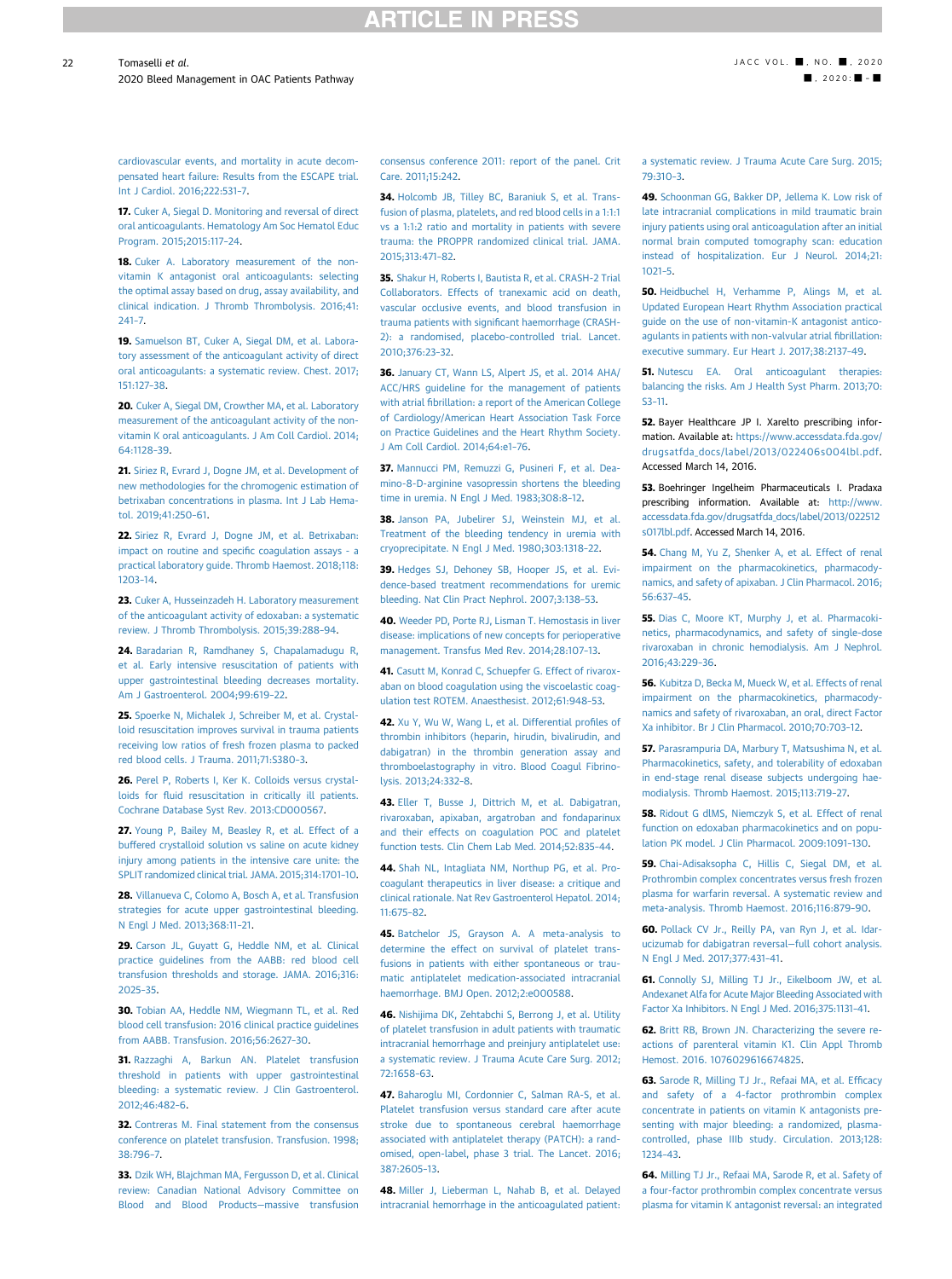### **RTICLE IN PRESS**

[analysis of two phase IIIb clinical trials. Acad Emerg](http://refhub.elsevier.com/S0735-1097(20)35154-8/sref64) [Med. 2016;23:466](http://refhub.elsevier.com/S0735-1097(20)35154-8/sref64)–75.

<span id="page-22-0"></span>65. [Pollack CV Jr., Reilly PA, Bernstein R, et al. Design](http://refhub.elsevier.com/S0735-1097(20)35154-8/sref65) [and rationale for RE-VERSE AD: A phase 3 study of](http://refhub.elsevier.com/S0735-1097(20)35154-8/sref65) idarucizumab, a specifi[c reversal agent for dabigatran.](http://refhub.elsevier.com/S0735-1097(20)35154-8/sref65) [Thromb Haemost. 2015;114:198](http://refhub.elsevier.com/S0735-1097(20)35154-8/sref65)–205.

<span id="page-22-1"></span>66. [van Ryn J, Stangier J, Haertter S, et al. Dabigatran](http://refhub.elsevier.com/S0735-1097(20)35154-8/sref66) etexilate—[a novel, reversible, oral direct thrombin in](http://refhub.elsevier.com/S0735-1097(20)35154-8/sref66)[hibitor: interpretation of coagulation assays and](http://refhub.elsevier.com/S0735-1097(20)35154-8/sref66) [reversal of anticoagulant activity. Thromb Haemost.](http://refhub.elsevier.com/S0735-1097(20)35154-8/sref66) [2010;103:1116](http://refhub.elsevier.com/S0735-1097(20)35154-8/sref66)–27.

<span id="page-22-2"></span>67. [Pollack CV Jr., Reilly PA, Eikelboom J, et al. Idar](http://refhub.elsevier.com/S0735-1097(20)35154-8/sref67)[ucizumab for dabigatran reversal. N Engl J Med. 2015;](http://refhub.elsevier.com/S0735-1097(20)35154-8/sref67) [373:511](http://refhub.elsevier.com/S0735-1097(20)35154-8/sref67)–20.

<span id="page-22-3"></span>68. [January CT, Wann LS, Calkins H, et al. 2019 AHA/](http://refhub.elsevier.com/S0735-1097(20)35154-8/sref68) [ACC/HRS focused update of the 2014 AHA/ACC/HRS](http://refhub.elsevier.com/S0735-1097(20)35154-8/sref68) [guideline for the management of patients with atrial](http://refhub.elsevier.com/S0735-1097(20)35154-8/sref68) fi[brillation: a report of the American College of Cardi](http://refhub.elsevier.com/S0735-1097(20)35154-8/sref68)[ology/American Heart Association Task Force on Clin](http://refhub.elsevier.com/S0735-1097(20)35154-8/sref68)[ical Practice Guidelines and the Heart Rhythm Society.](http://refhub.elsevier.com/S0735-1097(20)35154-8/sref68) [J Am Coll Cardiol. 2019;74:104](http://refhub.elsevier.com/S0735-1097(20)35154-8/sref68)–32.

<span id="page-22-4"></span>69. Pollack CV, Jr. Idarucizumab for dabigatran reversal: updated results of the RE-VERSE AD study. American Heart Association Scientific Sessions 2016; New Orleans, Louisiana 2016.

<span id="page-22-5"></span>70. [Eerenberg ES, Kamphuisen PW, Sijpkens MK, et al.](http://refhub.elsevier.com/S0735-1097(20)35154-8/sref70) [Reversal of rivaroxaban and dabigatran by prothrombin](http://refhub.elsevier.com/S0735-1097(20)35154-8/sref70) [complex concentrate: a randomized, placebo](http://refhub.elsevier.com/S0735-1097(20)35154-8/sref70)[controlled, crossover study in healthy subjects. Circu](http://refhub.elsevier.com/S0735-1097(20)35154-8/sref70)[lation. 2011;124:1573](http://refhub.elsevier.com/S0735-1097(20)35154-8/sref70)–9.

71. [Marlu R, Hodaj E, Paris A, et al. Effect of non](http://refhub.elsevier.com/S0735-1097(20)35154-8/sref71)specifi[c reversal agents on anticoagulant activity of](http://refhub.elsevier.com/S0735-1097(20)35154-8/sref71) [dabigatran and rivaroxaban: a randomised crossover](http://refhub.elsevier.com/S0735-1097(20)35154-8/sref71) [ex vivo study in healthy volunteers. Thromb Haemost.](http://refhub.elsevier.com/S0735-1097(20)35154-8/sref71) [2012;108:217](http://refhub.elsevier.com/S0735-1097(20)35154-8/sref71)–24.

72. [Zhou W, Schwarting S, Illanes S, et al. Hemostatic](http://refhub.elsevier.com/S0735-1097(20)35154-8/sref72) [therapy in experimental intracerebral hemorrhage](http://refhub.elsevier.com/S0735-1097(20)35154-8/sref72) [associated with the direct thrombin inhibitor dabiga](http://refhub.elsevier.com/S0735-1097(20)35154-8/sref72)[tran. Stroke. 2011;42:3594](http://refhub.elsevier.com/S0735-1097(20)35154-8/sref72)–9.

73. [Pragst I, Zeitler SH, Doerr B, et al. Reversal of](http://refhub.elsevier.com/S0735-1097(20)35154-8/sref73) [dabigatran anticoagulation by prothrombin complex](http://refhub.elsevier.com/S0735-1097(20)35154-8/sref73) [concentrate \(Beriplex P/N\) in a rabbit model. J Thromb](http://refhub.elsevier.com/S0735-1097(20)35154-8/sref73) [Haemost. 2012;10:1841](http://refhub.elsevier.com/S0735-1097(20)35154-8/sref73)–8.

74. [Hoffman M, Volovyk Z, Monroe DM. Reversal of](http://refhub.elsevier.com/S0735-1097(20)35154-8/sref74) [dabigatran effects in models of thrombin generation](http://refhub.elsevier.com/S0735-1097(20)35154-8/sref74) [and hemostasis by factor VIIa and prothrombin com](http://refhub.elsevier.com/S0735-1097(20)35154-8/sref74)[plex concentrate. Anesthesiology. 2015;122:353](http://refhub.elsevier.com/S0735-1097(20)35154-8/sref74)–62.

75. [Lindahl TL, Wallstedt M, Gustafsson KM, et al.](http://refhub.elsevier.com/S0735-1097(20)35154-8/sref75) More effi[cient reversal of dabigatran inhibition of](http://refhub.elsevier.com/S0735-1097(20)35154-8/sref75) [coagulation by activated prothrombin complex](http://refhub.elsevier.com/S0735-1097(20)35154-8/sref75) [concentrate or recombinant factor VIIa than by four](http://refhub.elsevier.com/S0735-1097(20)35154-8/sref75)[factor prothrombin complex concentrate. Thromb](http://refhub.elsevier.com/S0735-1097(20)35154-8/sref75) [Res. 2015;135:544](http://refhub.elsevier.com/S0735-1097(20)35154-8/sref75)–7.

76. [Wong H, Keeling D. Activated prothrombin com](http://refhub.elsevier.com/S0735-1097(20)35154-8/sref76)[plex concentrate for the prevention of dabigatran](http://refhub.elsevier.com/S0735-1097(20)35154-8/sref76)[associated bleeding. Br J Haematol. 2014;166:152](http://refhub.elsevier.com/S0735-1097(20)35154-8/sref76)–3.

<span id="page-22-6"></span>77. [Schulman S, Ritchie B, Goy JK, et al. Activated](http://refhub.elsevier.com/S0735-1097(20)35154-8/sref77) [prothrombin complex concentrate for dabigatran](http://refhub.elsevier.com/S0735-1097(20)35154-8/sref77)[associated bleeding. Br J Haematol. 2014;164:308](http://refhub.elsevier.com/S0735-1097(20)35154-8/sref77)–10.

<span id="page-22-7"></span>78. [Stangier J, Rathgen K, Stahle H, et al. In](http://refhub.elsevier.com/S0735-1097(20)35154-8/sref78)fluence of [renal impairment on the pharmacokinetics and phar](http://refhub.elsevier.com/S0735-1097(20)35154-8/sref78)[macodynamics of oral dabigatran etexilate: an open](http://refhub.elsevier.com/S0735-1097(20)35154-8/sref78)[label, parallel-group, single-centre study. Clin Phar](http://refhub.elsevier.com/S0735-1097(20)35154-8/sref78)[macokinet. 2010;49:259](http://refhub.elsevier.com/S0735-1097(20)35154-8/sref78)–68.

<span id="page-22-8"></span>79. [Heo YA. Andexanet Alfa: First Global Approval.](http://refhub.elsevier.com/S0735-1097(20)35154-8/sref79) [Drugs. 2018;78:1049](http://refhub.elsevier.com/S0735-1097(20)35154-8/sref79)–55.

<span id="page-22-9"></span>80. [Connolly SJ, Crowther M, Eikelboom JW, et al. Full](http://refhub.elsevier.com/S0735-1097(20)35154-8/sref80) [study report of andexanet alfa for bleeding associated](http://refhub.elsevier.com/S0735-1097(20)35154-8/sref80) [with factor Xa inhibitors. N Engl J Med. 2019;380:](http://refhub.elsevier.com/S0735-1097(20)35154-8/sref80) [1326](http://refhub.elsevier.com/S0735-1097(20)35154-8/sref80)–35.

<span id="page-22-10"></span>81. [Crowther M, Lu G, Leeds J, et al. A phase 2 ran](http://refhub.elsevier.com/S0735-1097(20)35154-8/sref81)[domized, double-blind, placebo-controlled trial](http://refhub.elsevier.com/S0735-1097(20)35154-8/sref81) [demonstrating reversal of edoxaban-induced anti](http://refhub.elsevier.com/S0735-1097(20)35154-8/sref81)[coagulation in healthy subjects by andexanet alfa](http://refhub.elsevier.com/S0735-1097(20)35154-8/sref81) [\(PRT064445\), a universal antidote for factor Xa \(fXa\)](http://refhub.elsevier.com/S0735-1097(20)35154-8/sref81) [inhibitors. Blood. 2014;124:4269.](http://refhub.elsevier.com/S0735-1097(20)35154-8/sref81)

<span id="page-22-11"></span>82. Crowther M, Lu G, Leeds JM, et al. Reversal of betrixaban-induced anticoagulation in healthy volunteers by andexanet alfa. Blood.128:143.

<span id="page-22-12"></span>83. [Levi M, Moore KT, Castillejos CF, et al. Comparison](http://refhub.elsevier.com/S0735-1097(20)35154-8/sref83) [of three-factor and four-factor prothrombin complex](http://refhub.elsevier.com/S0735-1097(20)35154-8/sref83) [concentrates regarding reversal of the anticoagulant](http://refhub.elsevier.com/S0735-1097(20)35154-8/sref83) [effects of rivaroxaban in healthy volunteers. J Thromb](http://refhub.elsevier.com/S0735-1097(20)35154-8/sref83) [Haemost. 2014;12:1428](http://refhub.elsevier.com/S0735-1097(20)35154-8/sref83)–36.

<span id="page-22-13"></span>84. [Zahir H, Brown KS, Vandell AG, et al. Edoxaban](http://refhub.elsevier.com/S0735-1097(20)35154-8/sref84) [effects on bleeding following punch biopsy and](http://refhub.elsevier.com/S0735-1097(20)35154-8/sref84) [reversal by a 4-factor prothrombin complex concen](http://refhub.elsevier.com/S0735-1097(20)35154-8/sref84)[trate. Circulation. 2015;131:82](http://refhub.elsevier.com/S0735-1097(20)35154-8/sref84)–90.

<span id="page-22-14"></span>85. [Schulman S, Gross PL, Ritchie B, et al. Prothrombin](http://refhub.elsevier.com/S0735-1097(20)35154-8/sref85) [complex concentrate for major bleeding on factor Xa](http://refhub.elsevier.com/S0735-1097(20)35154-8/sref85) [inhibitors: a prospective cohort study. Thromb Hae](http://refhub.elsevier.com/S0735-1097(20)35154-8/sref85)[most. 2018;118:842](http://refhub.elsevier.com/S0735-1097(20)35154-8/sref85)–51.

<span id="page-22-15"></span>86. [Majeed A, Agren A, Holmstrom M, et al. Manage](http://refhub.elsevier.com/S0735-1097(20)35154-8/sref86)[ment of rivaroxaban- or apixaban-associated major](http://refhub.elsevier.com/S0735-1097(20)35154-8/sref86) [bleeding with prothrombin complex concentrates: a](http://refhub.elsevier.com/S0735-1097(20)35154-8/sref86) [cohort study. Blood. 2017;130:1706](http://refhub.elsevier.com/S0735-1097(20)35154-8/sref86)–12.

<span id="page-22-16"></span>87. [Piran S, Khatib R, Schulman S, et al. Management](http://refhub.elsevier.com/S0735-1097(20)35154-8/sref87) [of direct factor Xa inhibitor-related major bleeding](http://refhub.elsevier.com/S0735-1097(20)35154-8/sref87) [with prothrombin complex concentrate: a meta-anal](http://refhub.elsevier.com/S0735-1097(20)35154-8/sref87)[ysis. Blood Adv. 2019;3:158](http://refhub.elsevier.com/S0735-1097(20)35154-8/sref87)–67.

<span id="page-22-17"></span>88. Baxter Healthcare Corporation. FEIBA NF (antiinhibitor coagulant complex), nanofiltered and vapor heated. Available at: [http://www.feiba.com/us/forms/](http://www.feiba.com/us/forms/feiba_nf_pi.pdf) [feiba\\_nf\\_pi.pdf.](http://www.feiba.com/us/forms/feiba_nf_pi.pdf) Accessed February 12, 2017.

<span id="page-22-18"></span>89. [Dibu JR, Weimer JM, Ahrens C, et al. The role of](http://refhub.elsevier.com/S0735-1097(20)35154-8/sref89) [FEIBA in reversing novel oral anticoagulants in intra](http://refhub.elsevier.com/S0735-1097(20)35154-8/sref89)[cerebral hemorrhage. Neurocrit Care. 2016;24:413](http://refhub.elsevier.com/S0735-1097(20)35154-8/sref89)–9.

<span id="page-22-19"></span>90. [Cuker A, Burnett A, Triller D, et al. Reversal of](http://refhub.elsevier.com/S0735-1097(20)35154-8/sref90) [direct oral anticoagulants: Guidance from the Anti](http://refhub.elsevier.com/S0735-1097(20)35154-8/sref90)[coagulation Forum. Am J Hematol. 2019;94:697](http://refhub.elsevier.com/S0735-1097(20)35154-8/sref90)–709.

<span id="page-22-20"></span>91. [Baugh CW, Levine M, Cornutt D, et al. Anticoagu](http://refhub.elsevier.com/S0735-1097(20)35154-8/sref91)[lant reversal strategies in the emergency department](http://refhub.elsevier.com/S0735-1097(20)35154-8/sref91) [setting: recommendations of a multidisciplinary expert](http://refhub.elsevier.com/S0735-1097(20)35154-8/sref91) [panel. Ann Emerg Med. 2019 Nov 13 \[E-pub ahead of](http://refhub.elsevier.com/S0735-1097(20)35154-8/sref91) [print\]](http://refhub.elsevier.com/S0735-1097(20)35154-8/sref91).

<span id="page-22-21"></span>92. [Ansell JE, Bakhru SH, Laulicht BE, et al. Use of](http://refhub.elsevier.com/S0735-1097(20)35154-8/sref92) [PER977 to reverse the anticoagulant effect of edox](http://refhub.elsevier.com/S0735-1097(20)35154-8/sref92)[aban. N Engl J Med. 2014;371:2141](http://refhub.elsevier.com/S0735-1097(20)35154-8/sref92)–2.

<span id="page-22-22"></span>93. [Ansell JE, Bakhru SH, Laulicht BE, et al. Single](http://refhub.elsevier.com/S0735-1097(20)35154-8/sref93)[dose ciraparantag safely and completely reverses](http://refhub.elsevier.com/S0735-1097(20)35154-8/sref93) [anticoagulant effects of edoxaban. Thromb Haemost.](http://refhub.elsevier.com/S0735-1097(20)35154-8/sref93) [2017;117:238](http://refhub.elsevier.com/S0735-1097(20)35154-8/sref93)–45.

<span id="page-22-23"></span>94. [Hernandez I, Zhang Y, Brooks MM, et al. Anti](http://refhub.elsevier.com/S0735-1097(20)35154-8/sref94)[coagulation use and clinical outcomes after major](http://refhub.elsevier.com/S0735-1097(20)35154-8/sref94) [bleeding on dabigatran or warfarin in atrial](http://refhub.elsevier.com/S0735-1097(20)35154-8/sref94) fibrillation. [Stroke. 2017;48:159](http://refhub.elsevier.com/S0735-1097(20)35154-8/sref94)–66.

<span id="page-22-24"></span>95. [Nishimura RA, Otto CM, Bonow RO, et al. 2017](http://refhub.elsevier.com/S0735-1097(20)35154-8/sref95) [AHA/ACC focused update of the 2014 AHA/ACC](http://refhub.elsevier.com/S0735-1097(20)35154-8/sref95) [guideline for the management of patients with valvular](http://refhub.elsevier.com/S0735-1097(20)35154-8/sref95) [heart disease: a report of the American College of](http://refhub.elsevier.com/S0735-1097(20)35154-8/sref95) [Cardiology/American Heart Association Task Force on](http://refhub.elsevier.com/S0735-1097(20)35154-8/sref95)

[Clinical Practice Guidelines. J Am Coll Cardiol. 2017;70:](http://refhub.elsevier.com/S0735-1097(20)35154-8/sref95) [252](http://refhub.elsevier.com/S0735-1097(20)35154-8/sref95)–89.

<span id="page-22-30"></span>96. [Camm AJ, Lip GY, De Caterina R, et al. 2012](http://refhub.elsevier.com/S0735-1097(20)35154-8/sref96) [focused update of the ESC Guidelines for the Man](http://refhub.elsevier.com/S0735-1097(20)35154-8/sref96)[agement of Atrial Fibrillation: an update of the 2010](http://refhub.elsevier.com/S0735-1097(20)35154-8/sref96) [ESC Guidelines for the Management of Atrial Fibrilla](http://refhub.elsevier.com/S0735-1097(20)35154-8/sref96)[tion. Developed with the special contribution of the](http://refhub.elsevier.com/S0735-1097(20)35154-8/sref96) [European Heart Rhythm Association. Eur Heart J. 2012;](http://refhub.elsevier.com/S0735-1097(20)35154-8/sref96) [33:2719](http://refhub.elsevier.com/S0735-1097(20)35154-8/sref96)–47.

<span id="page-22-25"></span>97. [Decousus H, Leizorovicz A, Parent F, et al., Pre](http://refhub.elsevier.com/S0735-1097(20)35154-8/sref97)vention du Risque d'[Embolie Pulmonaire par Interrup](http://refhub.elsevier.com/S0735-1097(20)35154-8/sref97)[tion Cave Study Group. A clinical trial of vena caval](http://refhub.elsevier.com/S0735-1097(20)35154-8/sref97) fi[lters in the prevention of pulmonary embolism in](http://refhub.elsevier.com/S0735-1097(20)35154-8/sref97) [patients with proximal deep-vein thrombosis. N Engl J](http://refhub.elsevier.com/S0735-1097(20)35154-8/sref97) [Med. 1998;338:409](http://refhub.elsevier.com/S0735-1097(20)35154-8/sref97)–15.

<span id="page-22-26"></span>98. [Mismetti P, Laporte S, Pellerin O, et al. Effect of a](http://refhub.elsevier.com/S0735-1097(20)35154-8/sref98) [retrievable inferior vena cava](http://refhub.elsevier.com/S0735-1097(20)35154-8/sref98) filter plus anti[coagulation vs anticoagulation alone on risk of recur](http://refhub.elsevier.com/S0735-1097(20)35154-8/sref98)[rent pulmonary embolism: a randomized clinical trial.](http://refhub.elsevier.com/S0735-1097(20)35154-8/sref98) [JAMA. 2015;313:1627](http://refhub.elsevier.com/S0735-1097(20)35154-8/sref98)–35.

<span id="page-22-27"></span>99. [Kearon C, Akl EA, Ornelas J, et al. Antithrombotic](http://refhub.elsevier.com/S0735-1097(20)35154-8/sref99) [therapy for VTE disease: CHEST guideline and expert](http://refhub.elsevier.com/S0735-1097(20)35154-8/sref99) [panel report. Chest. 2016;149:315](http://refhub.elsevier.com/S0735-1097(20)35154-8/sref99)–52.

<span id="page-22-28"></span>100. [Hylek EM, Go AS, Chang Y, et al. Effect of in](http://refhub.elsevier.com/S0735-1097(20)35154-8/sref100)[tensity of oral anticoagulation on stroke severity and](http://refhub.elsevier.com/S0735-1097(20)35154-8/sref100) mortality in atrial fi[brillation. N Engl J Med. 2003;349:](http://refhub.elsevier.com/S0735-1097(20)35154-8/sref100) [1019](http://refhub.elsevier.com/S0735-1097(20)35154-8/sref100)–26.

<span id="page-22-29"></span>101. Hylek E. Best practices to balance stroke and bleeding risk in patients with AF. Available at: [http://](http://www.medscape.org/viewarticle/869761_2) [www.medscape.org/viewarticle/869761\\_2](http://www.medscape.org/viewarticle/869761_2). Accessed February 12, 2017.

<span id="page-22-31"></span>102. [Chang SH, Chou IJ, Yeh YH, et al. Association](http://refhub.elsevier.com/S0735-1097(20)35154-8/sref102) [between use of non-vitamin K oral anticoagulants with](http://refhub.elsevier.com/S0735-1097(20)35154-8/sref102) [and without concurrent medications and risk of major](http://refhub.elsevier.com/S0735-1097(20)35154-8/sref102) [bleeding in nonvalvular atrial](http://refhub.elsevier.com/S0735-1097(20)35154-8/sref102) fibrillation. JAMA. 2017; [318:1250](http://refhub.elsevier.com/S0735-1097(20)35154-8/sref102)–9.

<span id="page-22-32"></span>103. [Levine GN, Bates ER, Bittl JA, et al. 2016 ACC/AHA](http://refhub.elsevier.com/S0735-1097(20)35154-8/sref103) [guideline focused update on duration of dual antiplatelet](http://refhub.elsevier.com/S0735-1097(20)35154-8/sref103) [therapy in patients with coronary artery disease: A report](http://refhub.elsevier.com/S0735-1097(20)35154-8/sref103) [of the American College of Cardiology/American Heart](http://refhub.elsevier.com/S0735-1097(20)35154-8/sref103) [Association Task Force on Clinical Practice Guidelines.](http://refhub.elsevier.com/S0735-1097(20)35154-8/sref103) [J Am Coll Cardiol. 2016;68:1082](http://refhub.elsevier.com/S0735-1097(20)35154-8/sref103)–115.

104. [Holbrook A, Schulman S, Witt DM, et al. Evi](http://refhub.elsevier.com/S0735-1097(20)35154-8/sref104)[dence-based management of anticoagulant therapy:](http://refhub.elsevier.com/S0735-1097(20)35154-8/sref104) [Antithrombotic Therapy and Prevention of Thrombosis,](http://refhub.elsevier.com/S0735-1097(20)35154-8/sref104) [9th ed: American College of Chest Physicians](http://refhub.elsevier.com/S0735-1097(20)35154-8/sref104) [Evidence-Based Clinical Practice Guidelines. Chest.](http://refhub.elsevier.com/S0735-1097(20)35154-8/sref104) [2012;141:e152S](http://refhub.elsevier.com/S0735-1097(20)35154-8/sref104)–84S.

105. [Gibson CM, Mehran R, Bode C, et al. Pre](http://refhub.elsevier.com/S0735-1097(20)35154-8/sref105)[vention of bleeding in patients with atrial](http://refhub.elsevier.com/S0735-1097(20)35154-8/sref105) fibril[lation undergoing PCI. N Engl J Med. 2016;375:](http://refhub.elsevier.com/S0735-1097(20)35154-8/sref105) [2423](http://refhub.elsevier.com/S0735-1097(20)35154-8/sref105)–34.

<span id="page-22-33"></span>106. [Little D, Chai-Adisaksopha C, Hillis C, et al.](http://refhub.elsevier.com/S0735-1097(20)35154-8/sref106) [Resumption of anticoagulant therapy after](http://refhub.elsevier.com/S0735-1097(20)35154-8/sref106) [anticoagulant-related gastrointestinal bleeding: a sys](http://refhub.elsevier.com/S0735-1097(20)35154-8/sref106)[tematic review and meta-analysis. Thromb Res. 2019;](http://refhub.elsevier.com/S0735-1097(20)35154-8/sref106) [175:102](http://refhub.elsevier.com/S0735-1097(20)35154-8/sref106)–9.

<span id="page-22-34"></span>107. [Majeed A, Wallvik N, Eriksson J, et al. Optimal](http://refhub.elsevier.com/S0735-1097(20)35154-8/sref107) [timing of vitamin K antagonist resumption after upper](http://refhub.elsevier.com/S0735-1097(20)35154-8/sref107) [gastrointestinal bleeding. a risk modelling analysis.](http://refhub.elsevier.com/S0735-1097(20)35154-8/sref107) [Thromb Haemost. 2017;117:491](http://refhub.elsevier.com/S0735-1097(20)35154-8/sref107)–9.

<span id="page-22-35"></span>108. [Sengupta N, Feuerstein JD, Patwardhan VR, et al.](http://refhub.elsevier.com/S0735-1097(20)35154-8/sref108) [The risks of thromboembolism vs. recurrent gastroin](http://refhub.elsevier.com/S0735-1097(20)35154-8/sref108)[testinal bleeding after interruption of systemic anti](http://refhub.elsevier.com/S0735-1097(20)35154-8/sref108)[coagulation in hospitalized inpatients with](http://refhub.elsevier.com/S0735-1097(20)35154-8/sref108)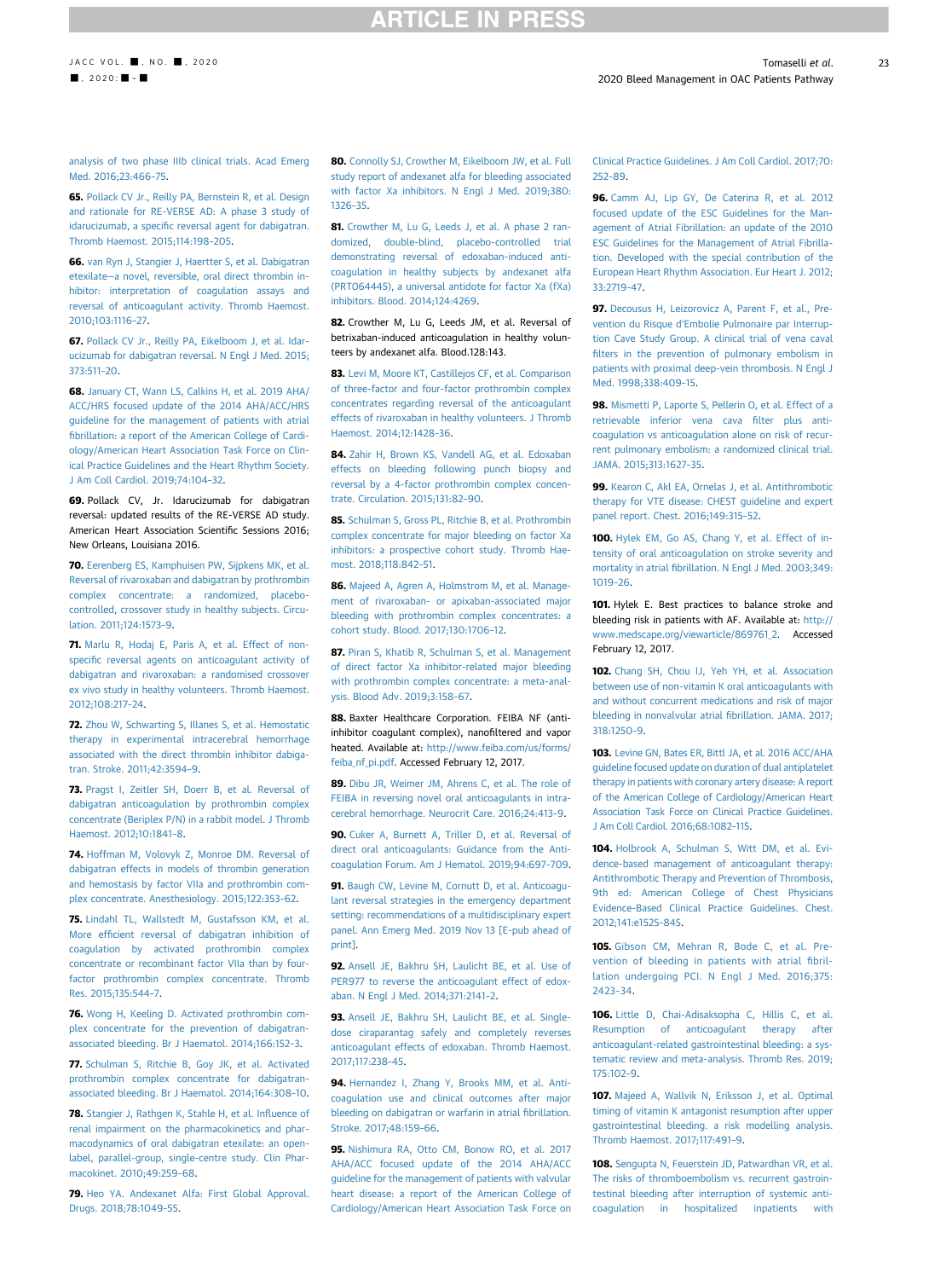### CI F

24

2020 Bleed Management in OAC Patients Pathway - , 2020 - , 2020 - , 2020 - , 2020 - , 2020 - , 2020 - , 2020 - , 2020 - , 2020 - , 2020 - , 2020 - , 2020 - , 2020 - , 2020 - , 2020 - , 2020 - , 2020 - , 2020 - , 2020 - , 2

[gastrointestinal bleeding: a prospective study. Am J](http://refhub.elsevier.com/S0735-1097(20)35154-8/sref108) [Gastroenterol. 2015;110:328](http://refhub.elsevier.com/S0735-1097(20)35154-8/sref108)–35.

<span id="page-23-0"></span>109. [Qureshi W, Mittal C, Patsias I, et al. Restarting](http://refhub.elsevier.com/S0735-1097(20)35154-8/sref109) [anticoagulation and outcomes after major gastroin](http://refhub.elsevier.com/S0735-1097(20)35154-8/sref109)[testinal bleeding in atrial](http://refhub.elsevier.com/S0735-1097(20)35154-8/sref109) fibrillation. Am J Cardiol. [2014;113:662](http://refhub.elsevier.com/S0735-1097(20)35154-8/sref109)–8.

<span id="page-23-1"></span>110. [Cervera A, Amaro S, Chamorro A. Oral](http://refhub.elsevier.com/S0735-1097(20)35154-8/sref110) [anticoagulant-associated intracerebral hemorrhage.](http://refhub.elsevier.com/S0735-1097(20)35154-8/sref110) [J Neurol. 2012;259:212](http://refhub.elsevier.com/S0735-1097(20)35154-8/sref110)–24.

<span id="page-23-2"></span>111. [Hemphill JC 3rd, Greenberg SM, Anderson CS, et al.](http://refhub.elsevier.com/S0735-1097(20)35154-8/sref111) [Guidelines for the management of spontaneous intrace](http://refhub.elsevier.com/S0735-1097(20)35154-8/sref111)[rebral hemorrhage: a guideline for healthcare pro](http://refhub.elsevier.com/S0735-1097(20)35154-8/sref111)[fessionals from the American Heart Association/American](http://refhub.elsevier.com/S0735-1097(20)35154-8/sref111) [Stroke Association. Stroke. 2015;46:2032](http://refhub.elsevier.com/S0735-1097(20)35154-8/sref111)–60.

<span id="page-23-3"></span>112. [Kuramatsu JB, Gerner ST, Schellinger PD, et al.](http://refhub.elsevier.com/S0735-1097(20)35154-8/sref112) [Anticoagulant reversal, blood pressure levels, and](http://refhub.elsevier.com/S0735-1097(20)35154-8/sref112) [anticoagulant resumption in patients with](http://refhub.elsevier.com/S0735-1097(20)35154-8/sref112) [anticoagulation-related intracerebral hemorrhage.](http://refhub.elsevier.com/S0735-1097(20)35154-8/sref112) [JAMA. 2015;313:824](http://refhub.elsevier.com/S0735-1097(20)35154-8/sref112)–36.

113. [Milling TJ Jr., Spyropoulos AC. Re-initiation of](http://refhub.elsevier.com/S0735-1097(20)35154-8/sref113) [dabigatran and direct factor Xa antagonists after a](http://refhub.elsevier.com/S0735-1097(20)35154-8/sref113) [major bleed. Am J Med. 2016;129:S54](http://refhub.elsevier.com/S0735-1097(20)35154-8/sref113)–63.

114. [Witt DM, Delate T, Hylek EM, et al. Effect of](http://refhub.elsevier.com/S0735-1097(20)35154-8/sref114) [warfarin on intracranial hemorrhage incidence and fatal](http://refhub.elsevier.com/S0735-1097(20)35154-8/sref114) [outcomes. Thromb Res. 2013;132:770](http://refhub.elsevier.com/S0735-1097(20)35154-8/sref114)–5.

115. [Yung D, Kapral MK, Asllani E, et al. Reinitiation of](http://refhub.elsevier.com/S0735-1097(20)35154-8/sref115) [anticoagulation after warfarin-associated intracranial](http://refhub.elsevier.com/S0735-1097(20)35154-8/sref115) [hemorrhage and mortality risk: the Best Practice for](http://refhub.elsevier.com/S0735-1097(20)35154-8/sref115) [Reinitiating Anticoagulation Therapy After Intracranial](http://refhub.elsevier.com/S0735-1097(20)35154-8/sref115) [Bleeding \(BRAIN\) study. Can J Cardiol. 2012;28:33](http://refhub.elsevier.com/S0735-1097(20)35154-8/sref115)–9.

116. [Nielsen PB, Larsen TB, Skjoth F, et al. Restarting](http://refhub.elsevier.com/S0735-1097(20)35154-8/sref116) [anticoagulant treatment after intracranial hemorrhage](http://refhub.elsevier.com/S0735-1097(20)35154-8/sref116) in patients with atrial fi[brillation and the impact on](http://refhub.elsevier.com/S0735-1097(20)35154-8/sref116) [recurrent stroke, mortality, and bleeding: a nationwide](http://refhub.elsevier.com/S0735-1097(20)35154-8/sref116) [cohort study. Circulation. 2015;132:517](http://refhub.elsevier.com/S0735-1097(20)35154-8/sref116)–25.

117. [Hawryluk GW, Austin JW, Furlan JC, et al. Man](http://refhub.elsevier.com/S0735-1097(20)35154-8/sref117)[agement of anticoagulation following central nervous](http://refhub.elsevier.com/S0735-1097(20)35154-8/sref117) [system hemorrhage in patients with high thrombo](http://refhub.elsevier.com/S0735-1097(20)35154-8/sref117)[embolic risk. J Thromb Haemost. 2010;8:1500](http://refhub.elsevier.com/S0735-1097(20)35154-8/sref117)–8.

118. [Nielsen PB, Larsen TB, Skjoth F, et al. Outcomes](http://refhub.elsevier.com/S0735-1097(20)35154-8/sref118) [associated with resuming warfarin treatment after](http://refhub.elsevier.com/S0735-1097(20)35154-8/sref118) [hemorrhagic stroke or traumatic intracranial hemor](http://refhub.elsevier.com/S0735-1097(20)35154-8/sref118)[rhage in patients with atrial](http://refhub.elsevier.com/S0735-1097(20)35154-8/sref118) fibrillation. JAMA Intern [Med. 2017;177:563](http://refhub.elsevier.com/S0735-1097(20)35154-8/sref118)–70.

119. [Murthy SB, Gupta A, Merkler AE, et al. Restarting](http://refhub.elsevier.com/S0735-1097(20)35154-8/sref119) [anticoagulant therapy after intracranial hemorrhage: a](http://refhub.elsevier.com/S0735-1097(20)35154-8/sref119) [systematic review and meta-analysis. Stroke. 2017;48:](http://refhub.elsevier.com/S0735-1097(20)35154-8/sref119) [1594](http://refhub.elsevier.com/S0735-1097(20)35154-8/sref119)–600.

<span id="page-23-4"></span>120. [Granger CB, Alexander JH, McMurray JJ,](http://refhub.elsevier.com/S0735-1097(20)35154-8/sref120) [et al. Apixaban versus warfarin in patients](http://refhub.elsevier.com/S0735-1097(20)35154-8/sref120) with atrial fi[brillation. N Engl J Med. 2011;365:](http://refhub.elsevier.com/S0735-1097(20)35154-8/sref120) [981](http://refhub.elsevier.com/S0735-1097(20)35154-8/sref120)–92.

<span id="page-23-5"></span>121. [Collaboration R. Effects of antiplatelet therapy](http://refhub.elsevier.com/S0735-1097(20)35154-8/sref121) [after stroke due to intracerebral haemorrhage](http://refhub.elsevier.com/S0735-1097(20)35154-8/sref121) [\(RESTART\): a randomised, open-label trial. Lancet.](http://refhub.elsevier.com/S0735-1097(20)35154-8/sref121) [2019;393:2613](http://refhub.elsevier.com/S0735-1097(20)35154-8/sref121)–23.

<span id="page-23-6"></span>122. [Douketis JD, Spyropoulos AC, Kaatz S, et al.](http://refhub.elsevier.com/S0735-1097(20)35154-8/sref122) [Perioperative bridging anticoagulation in patients](http://refhub.elsevier.com/S0735-1097(20)35154-8/sref122) with atrial fi[brillation. N Engl J Med. 2015;373:](http://refhub.elsevier.com/S0735-1097(20)35154-8/sref122) [823](http://refhub.elsevier.com/S0735-1097(20)35154-8/sref122)–33.

KEY WORDS ACC Expert Consensus Decision Pathway, apixaban, atrial fibrillation, betrixaban, dabigatran, edoxaban, rivaroxaban, venous thromboembolism, warfarin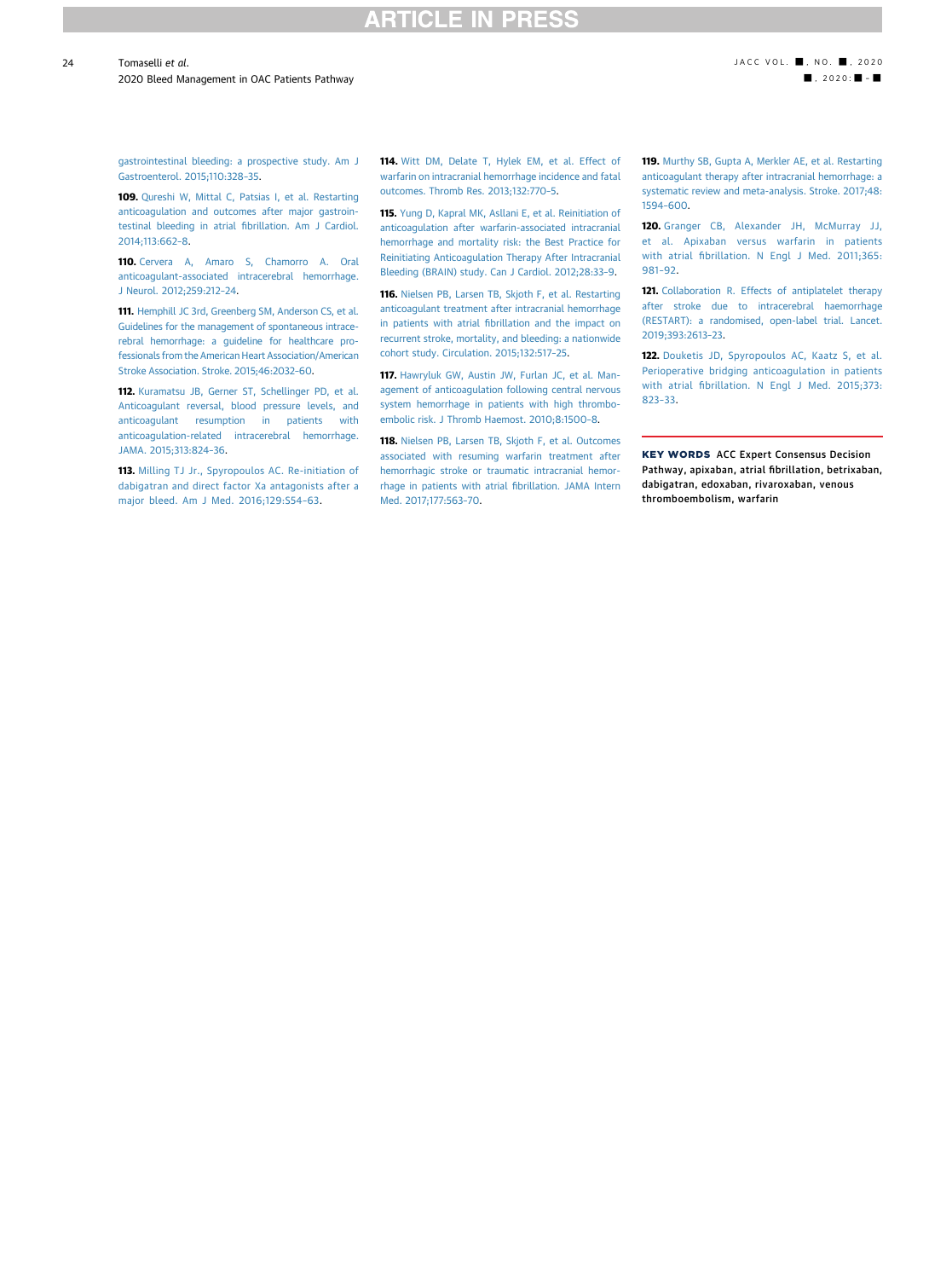25

### <span id="page-24-0"></span>APPENDIX 1. AUTHOR RELATIONSHIPS WITH INDUSTRY AND OTHER ENTITIES (RELEVANT)— 2020 ACC EXPERT CONSENSUS DECISION PATHWAY ON MANAGEMENT OF BLEEDING IN PATIENTS ON ORAL ANTICOAGULANTS

To avoid actual, potential, or perceived conflicts of interest that may arise as a result of industry relationships or personal interests among the writing committee, all members of the writing committee, as well as peer reviewers of the document, are asked to disclose all current healthcare-related relationships, including those existing 12 months before initiation of the writing effort. The ACC Solution Set Oversight Committee reviews these disclosures to determine what companies make products (on market or in development) that pertain to the document under development. On the basis of this information, a writing committee is formed to include a majority of members with no relevant relationships with industry (RWI), led by a chair with no relevant RWI. RWI is reviewed on all conference calls and updated as changes occur. Author RWI pertinent to this document is disclosed in the table below and peer reviewer information is disclosed in Appendix 2. Additionally, to ensure complete transparency, authors' comprehensive disclosure information—including RWI not pertinent to this document—is available [online.](http://jaccjacc.acc.org/Clinical_Document/FINAL_COMPREHENSIVE_AU_RWI_TABLE_BLEED_PATHWAY_(for_publication).pdf) Disclosure information for the ACC Solution Set Oversight Committee is also available [online](https://www.acc.org/guidelines/about-guidelines-and-clinical-documents/guidelines-and-documents-task-forces), as is the [ACC disclosure policy for document](https://www.acc.org/guidelines/about-guidelines-and-clinical-documents/relationships-with-industry-policy) [development](https://www.acc.org/guidelines/about-guidelines-and-clinical-documents/relationships-with-industry-policy).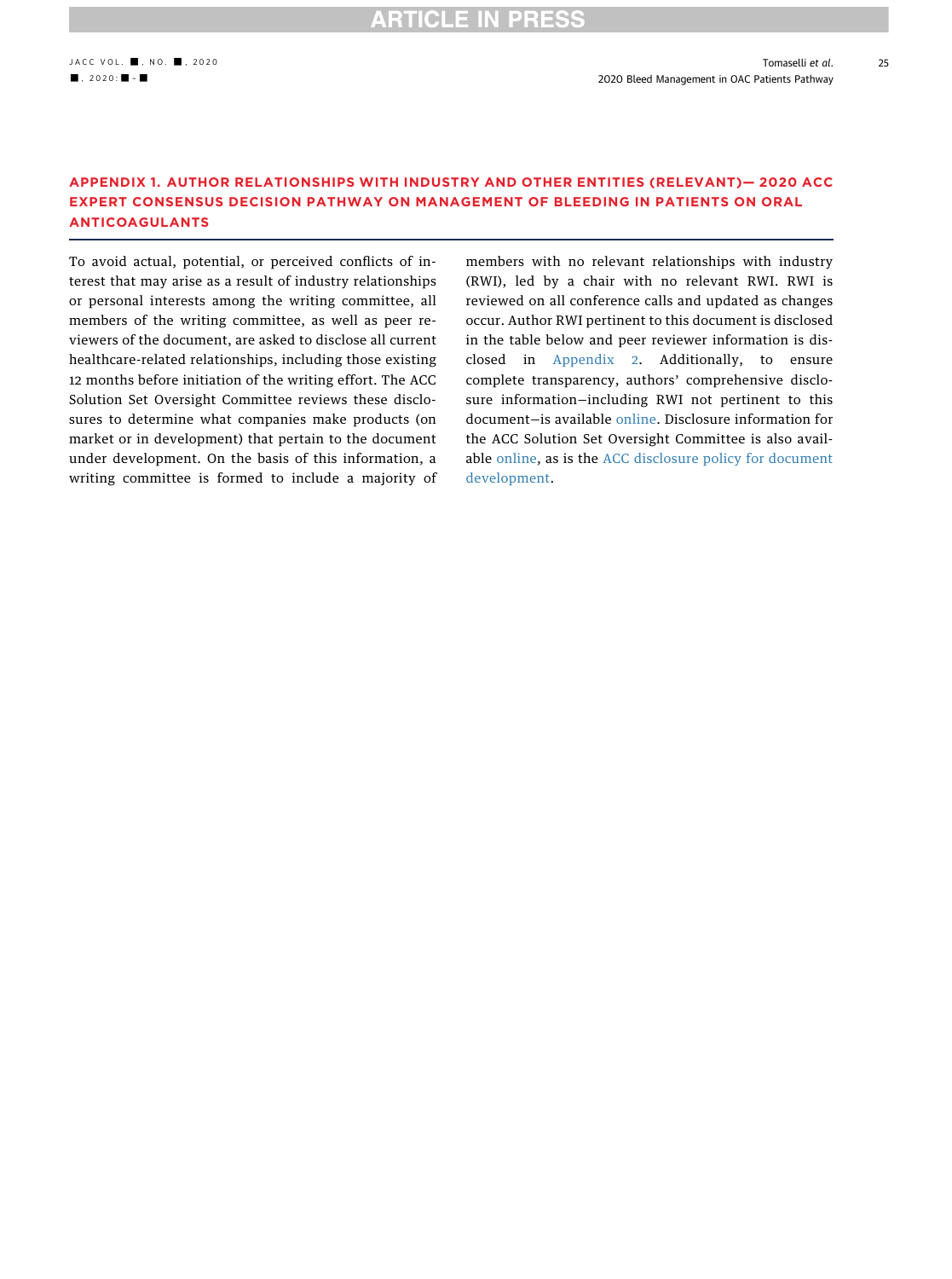| <b>Committee</b><br><b>Member</b>   | <b>Employment</b>                                                                                                                                                                                          | Consultant                                                                                                                                                                                                                                             | <b>Speakers</b><br><b>Bureau</b> | Ownership/Partnership/<br>Principal | Personal<br>Research                                                                                                           | Institutional, Organizational,<br>or Other Financial Benefit                                                                                                                           | <b>Expert</b><br>Witness |
|-------------------------------------|------------------------------------------------------------------------------------------------------------------------------------------------------------------------------------------------------------|--------------------------------------------------------------------------------------------------------------------------------------------------------------------------------------------------------------------------------------------------------|----------------------------------|-------------------------------------|--------------------------------------------------------------------------------------------------------------------------------|----------------------------------------------------------------------------------------------------------------------------------------------------------------------------------------|--------------------------|
| Gordon F. Tomaselli<br>(Chair)      | Albert Einstein College of Medicine - The Marilyn & Stanley<br>M. Katz Dean;<br>Montefiore Medicine - Executive Vice President and Chief<br>Academic Officer                                               | None                                                                                                                                                                                                                                                   | None                             | None                                | None                                                                                                                           | None                                                                                                                                                                                   | None                     |
| Kenneth W. Mahaffey<br>(Vice Chair) | Stanford Center for Clinical Research-Director,<br>Stanford Department of Medicine; Vice-Chair of<br>Clinical Research, Stanford Department of Medicine                                                    | • AstraZenecat<br>Boehringer Ingelheim<br>Pharmaceuticals <sup>+</sup><br>• Bristol-Myers Squibbt<br>GlaxoSmithKline<br>Janssen<br>$\bullet$<br>Pharmaceuticals<br>Merck                                                                               | None                             | None                                | None                                                                                                                           | • AstraZeneca<br>Merck<br>Sanofi-Aventis<br>$\bullet$<br>Medical                                                                                                                       | None                     |
| Adam Cuker                          | University of Pennsylvania-Associate Professor<br>of Medicine and of Pathology & Laboratory Medicine                                                                                                       | None                                                                                                                                                                                                                                                   | None                             | None                                | None                                                                                                                           | • Bayer<br>• Pfizer<br>• Sanofi-Aventis                                                                                                                                                | None                     |
| Paul P. Dobesh                      | University of Nebraska Medical Center-<br>AQ Cardiology Professor of Pharmacy Practice,<br>College of Pharmacy                                                                                             | AstraZeneca<br>$\bullet$<br>Boehringer Ingelheim<br>$\bullet$<br>Daiichi Sankyo<br>$\bullet$<br>Janssen<br>Pharmaceuticals<br>• Pfizer                                                                                                                 | None                             | None                                | None                                                                                                                           | None                                                                                                                                                                                   | None                     |
| John U. Doherty                     | Jefferson Medical College of Thomas Jefferson University-<br>Professor of Medicine                                                                                                                         | None                                                                                                                                                                                                                                                   | None                             | None                                | None                                                                                                                           | None                                                                                                                                                                                   | None                     |
| John W. Eikelboom                   | McMaster University-Associate Director,<br>Department of Medicine                                                                                                                                          | AstraZeneca <sup>+</sup><br>$\bullet$<br>Bayer <sup>+</sup><br>$\bullet$<br>Boehringer Ingelheimt<br>$\bullet$<br>Bristol-Myers Squibbt<br>$\bullet$<br>Daiichi Sankyo<br>Eli Lilly<br>$\bullet$<br>Pfizer <sup>+</sup><br>$\bullet$<br>Sanofi-Aventis | None                             | None                                | • Bayert<br>• Boehringer<br>Ingelheim <sup>+</sup><br>• Bristol-Myers<br>Squibb <sup>+</sup><br>• Pfizert<br>• Sanofi-Aventist | None                                                                                                                                                                                   | None                     |
| Roberta Florido                     | Johns Hopkins School of Medicine-Assistant Professor of<br>Medicine                                                                                                                                        | None                                                                                                                                                                                                                                                   | None                             | None                                | None                                                                                                                           | None                                                                                                                                                                                   | None                     |
| Ty J. Gluckman                      | Center for Cardiovascular Analytics, Research and Data<br>Science (CARDS),<br>Providence Health Institute-Medical Director                                                                                 | None                                                                                                                                                                                                                                                   | None                             | None                                | None                                                                                                                           | None                                                                                                                                                                                   | None                     |
| William J. Hucker                   | Massachusetts General Hospital-Assistant in Medicine,<br>Cardiac Arrhythmia Service;<br>Harvard Medical School- Instructor                                                                                 | None                                                                                                                                                                                                                                                   | None                             | None                                | None                                                                                                                           | None                                                                                                                                                                                   | None                     |
| Roxana Mehran                       | Icahn School of Medicine at Mount Sinai- Director of<br>Interventional Cardiovascular Research and Clinical Trials •<br>and Professor of Medicine (Cardiology) and Population<br>Health Science and Policy | • Bristol-Myers Squibbt<br>Janssen Scientific<br>Affairs, LLC<br>• Sanofi-Aventist                                                                                                                                                                     | None                             | None                                | None                                                                                                                           | • AstraZeneca Pharmaceuticals<br>LP <sup>+</sup><br>• Bayer Healthcare<br>Pharmaceuticals <sup>+</sup><br>Bristol-Myers Squibb<br>$\bullet$<br>CSL Behringt<br>• Daiichi Sankyo Inc. † | None*                    |

Tomaselli

26

et al .

2020 Bleed Management in OAC Patients Pathway

Continued on the next page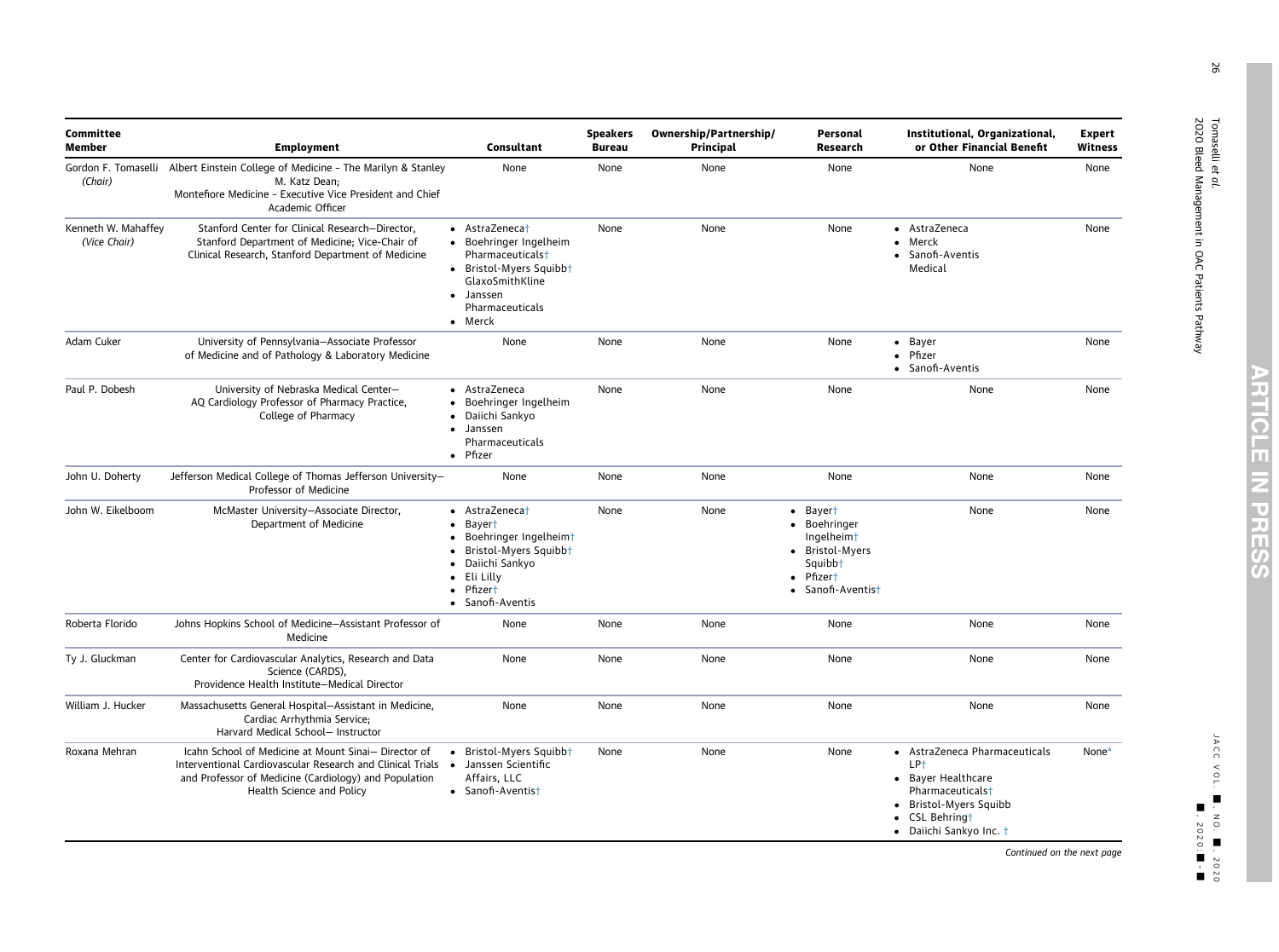| <b>Committee</b><br><b>Member</b> | <b>Employment</b>                                                                                                                                                                                                                          | <b>Consultant</b>                                                                                                                             | <b>Speakers</b><br><b>Bureau</b> | Ownership/Partnership/<br>Principal | Personal<br>Research                                                                                                                           | Institutional, Organizational,<br>or Other Financial Benefit | <b>Expert</b><br><b>Witness</b> |
|-----------------------------------|--------------------------------------------------------------------------------------------------------------------------------------------------------------------------------------------------------------------------------------------|-----------------------------------------------------------------------------------------------------------------------------------------------|----------------------------------|-------------------------------------|------------------------------------------------------------------------------------------------------------------------------------------------|--------------------------------------------------------------|---------------------------------|
| Steven R. Messé                   | University of Pennsylvania-Associate Professor of<br>Neurology                                                                                                                                                                             | None                                                                                                                                          | None                             | None                                | None                                                                                                                                           | None                                                         | None                            |
| Alexander C. Perino               | Stanford University Medical Center-Fellow in Cardiac<br>Electrophysiology                                                                                                                                                                  | None                                                                                                                                          | None                             | None                                | None                                                                                                                                           | None                                                         | None                            |
| Charles V. Pollack,<br>Jr‡        | Thomas Jefferson University Hospital-Professor of<br>Emergency Medicine and Associate Provost                                                                                                                                              | • AstraZenecat<br>• Boehringer Ingelheimt<br>Daiichi Sankyo<br>$\bullet$<br>· Janssen<br>Pharmaceuticals <sup>+</sup><br>Pfizer†<br>$\bullet$ | None                             | None                                | • AstraZenecat<br>• Boehringer<br>Ingelheimt<br>• Daiichi Sankyot<br>· Janssen<br>Pharmaceuticals <sup>+</sup><br>• Portolat<br>• CSL Behringt | None                                                         | None                            |
| Fatima Rodriguez                  | Stanford University Medical Center-Assistant Professor of<br>Medicine                                                                                                                                                                      | None                                                                                                                                          | None                             | None                                | None                                                                                                                                           | None                                                         | None                            |
| Ravindra Sarode                   | University of Texas Southwestern-Professor of Pathology, • CSL Behring<br>Chief of Pathology and Medical Director of Clinical<br>Laboratory Services, UT Southwestern Medical Center, and<br>Director, Transfusion Medicine and Hemostasis | Portola<br>$\bullet$                                                                                                                          | None                             | None                                | None                                                                                                                                           | None                                                         | None                            |
| Deborah M. Siegal                 | McMaster University-Clinical Scholar, Division of<br>Hematology and Thromboembolism                                                                                                                                                        | • Bristol-Myers Squibb/<br>Pfizer<br>• Portola                                                                                                | None                             | None                                | None                                                                                                                                           |                                                              | None                            |
| Barbara S. Wiggins                | Medical University of South<br>Carolina-Clinical Pharmacy<br>Specialist, Cardiology<br>Department of Pharmacy Services                                                                                                                     | None                                                                                                                                          | None                             | None                                | None                                                                                                                                           | None                                                         | None                            |

This table represents all relationships of committee members with industry and other entities that were reported by authors, including those not deemed to be relevant to this document, at the time this document was under d not necessarily reflect relationships with industry at the time of publication. A person is deemed to have a significant interest in a business if the interest represents ownership of ≥5% of the voting stock or share of t of ≥\$5,000 of the fair market value of the business entity; or if funds received by the person from the business entity exceed 5% of the person's gross income for the pervious year. Relationships that exist with no financ purpose of transparency. Relationships in this table are modest unless otherwise noted. Please refer to <http://www.acc.org/guidelines/about-guidelines-and-clinical-documents/relationships-with-industry-policy> for definitio additional information about the ACC/AHA Disclosure Policy for Writing Committees.

\*No financial benefit

†Significant relationship

‡Contributions to the development of the 2017 ACC Expert Consensus Decision Pathway on Management of Bleeding in Patients on Oral Anticoagulants were also provided by Charles V. Pollack, Jr, MA, MD, FACC.

<span id="page-26-2"></span><span id="page-26-1"></span><span id="page-26-0"></span>ACC  $=$  American College of Cardiology.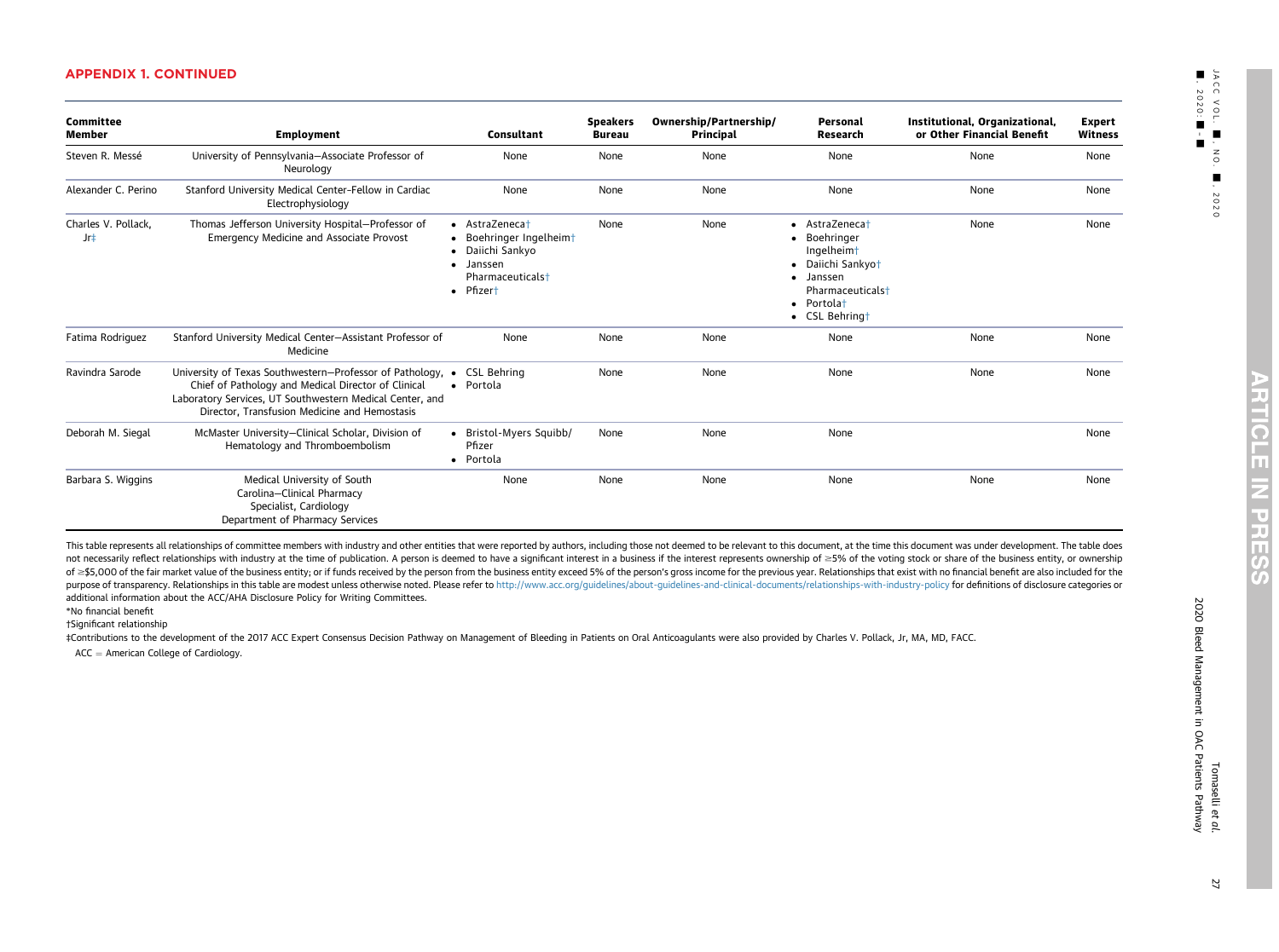### APPENDIX 2. PEER REVIEWER INFORMATION—2020 ACC EXPERT CONSENSUS DECISION PATHWAY ON MANAGEMENT OF BLEEDING IN PATIENTS ON ORAL ANTICOAGULANTS

This table represents the individuals, organizations, and groups that peer reviewed this document. A comprehensive list of corresponding healthcare-related disclosures for each reviewer is available [online.](http://jaccjacc.acc.org/Clinical_Document/Peer_Reviewer_Comprehensive_Disclosure_Table_2020_Bleed_Update.pdf)

| Reviewer                  | Representation                                                 | <b>Employment</b>                                                                                                                                                                                                                                                                                                                                                 |
|---------------------------|----------------------------------------------------------------|-------------------------------------------------------------------------------------------------------------------------------------------------------------------------------------------------------------------------------------------------------------------------------------------------------------------------------------------------------------------|
| Niti R.<br>Aggarwal       | Content Reviewer-Solution Set<br>Oversight Committee           | Mayo Clinic, Rochester, Minnesota-Assistant Professor of Medicine                                                                                                                                                                                                                                                                                                 |
| Kim K. Birtcher           | Content Reviewer                                               | University of Houston College of Pharmacy-Clinical Professor                                                                                                                                                                                                                                                                                                      |
| Linda A. Briggs           | Content Reviewer                                               | George Washington University-Associate Professor of Nursing                                                                                                                                                                                                                                                                                                       |
| Gregory J.<br>Dehmer      | Content Reviewer-<br>Solution Set Oversight<br>Committee       | Virginia Tech Carilion School of Medicine, Carilion Clinic, Cardiology & Carilion Cardiovascular Institute-Medical<br>Director, Quality and Outcomes                                                                                                                                                                                                              |
| Timothy A.<br>Dewhurst    | Official Reviewer-Board of<br>Governors                        | Washington Permanente Medical Group-Interventional Cardiologist and Medical Director of Clinical Value<br>Improvement                                                                                                                                                                                                                                             |
| Michael S.<br>Firstenberg | <b>Content Reviewer</b>                                        | Northeast Ohio Medical Universities-Associate Professor of Surgery and Integrative Medicine; Summa Akron<br>City Hospital-Cardiothoracic Surgeon                                                                                                                                                                                                                  |
| <b>Bulent Gorenek</b>     | <b>Content Reviewer</b>                                        | Eskisehir Osmangazi University Cardiology Department, Eskisehir-Turkey-Professor of Medicine                                                                                                                                                                                                                                                                      |
| Martha Gulati             | Content Reviewer-<br>Solution Set Oversight<br>Committee       | University of Arizona College of Medicine-Chief of Cardiology                                                                                                                                                                                                                                                                                                     |
| Eileen M.<br>Handberg     | <b>Content Reviewer</b>                                        | Shands Hospital at the University of Florida-Associate Professor of Medicine                                                                                                                                                                                                                                                                                      |
| Kousik<br>Krishnan        | <b>Content Reviewer</b>                                        | Rush University Medical Center-Associate Professor of Medicine and Pediatrics; Director, Clinical Cardiac<br>Electrophysiology Fellowship Program; Director, Arrhythmia Device Clinic                                                                                                                                                                             |
| Joseph Edward<br>Marine   | <b>Content Reviewer</b>                                        | Johns Hopkins University School of Medicine-Associate Professor of Medicine                                                                                                                                                                                                                                                                                       |
| Geno J. Merli             | Content Reviewer                                               | Thomas Jefferson University Hospital–Associate Professor of Medicine; Ludwig Kind Professor of Medicine;<br>Director, Jefferson Center for Vascular Disease                                                                                                                                                                                                       |
| Harry B. Peled            | Content Reviewer                                               | St. Jude Medical Center-Medical Director of Cardiology and Critical Care                                                                                                                                                                                                                                                                                          |
| Andrea L. Price           | Official Lead Reviewer-<br>Solution Set Oversight<br>Committee | Indiana University Health-Director, Quality Databases                                                                                                                                                                                                                                                                                                             |
| Andrea M.<br>Russo        | Content Reviewer                                               | Cooper Medical School of Rowan University-Professor of Medicine; Director, Cardiac Electrophysiology and<br>Arrhythmia Services; Director, CCEP Fellowship Cooper University Hospital                                                                                                                                                                             |
| Win-Kuang<br>Shen         | Content Reviewer                                               | Mayo Clinic Arizona-Phoenix Campus-Consultant and Chair, Department of Cardiovascular Diseases; Professor of<br>Medicine; Mayo Clinic College of Medicine, Rochester-Professor of Medicine                                                                                                                                                                        |
| Sarah A.<br>Spinler       | <b>Content Reviewer</b>                                        | Binghamton University-Professor and Chair, Department of Pharmacy Practice, School of Pharmacy and<br><b>Pharmaceutical Sciences</b>                                                                                                                                                                                                                              |
| Karol E.<br>Watson        | <b>Content Reviewer</b>                                        | David Geffen School of Medicine at UCLA-Professor of Medicine/Cardiology; Co-Director, UCLA Program in<br>Preventive Cardiology; Director, UCLA Barbra Streisand Women's Heart Health Program                                                                                                                                                                     |
| David E.<br>Winchester    | Content Reviewer-<br>Solution Set Oversight<br>Committee       | University of Florida College of Medicine-Associate Professor of Medicine; Malcom Randall Veterans Affairs<br>Medical Center-Staff Cardiologist; Assistant Cardiology Fellowship Program Director, Quality and Research; Co-<br>Director, Advanced Fellowship for Cardiovascular Imaging; Co-Director, University of Florida (UF) Health Cardiac<br>Imaging Group |

 $\mathsf{CCEP} = \mathsf{Clinical}$  Cardiology Electrophysiology; UCLA  $=$  University of California-Los Angeles.